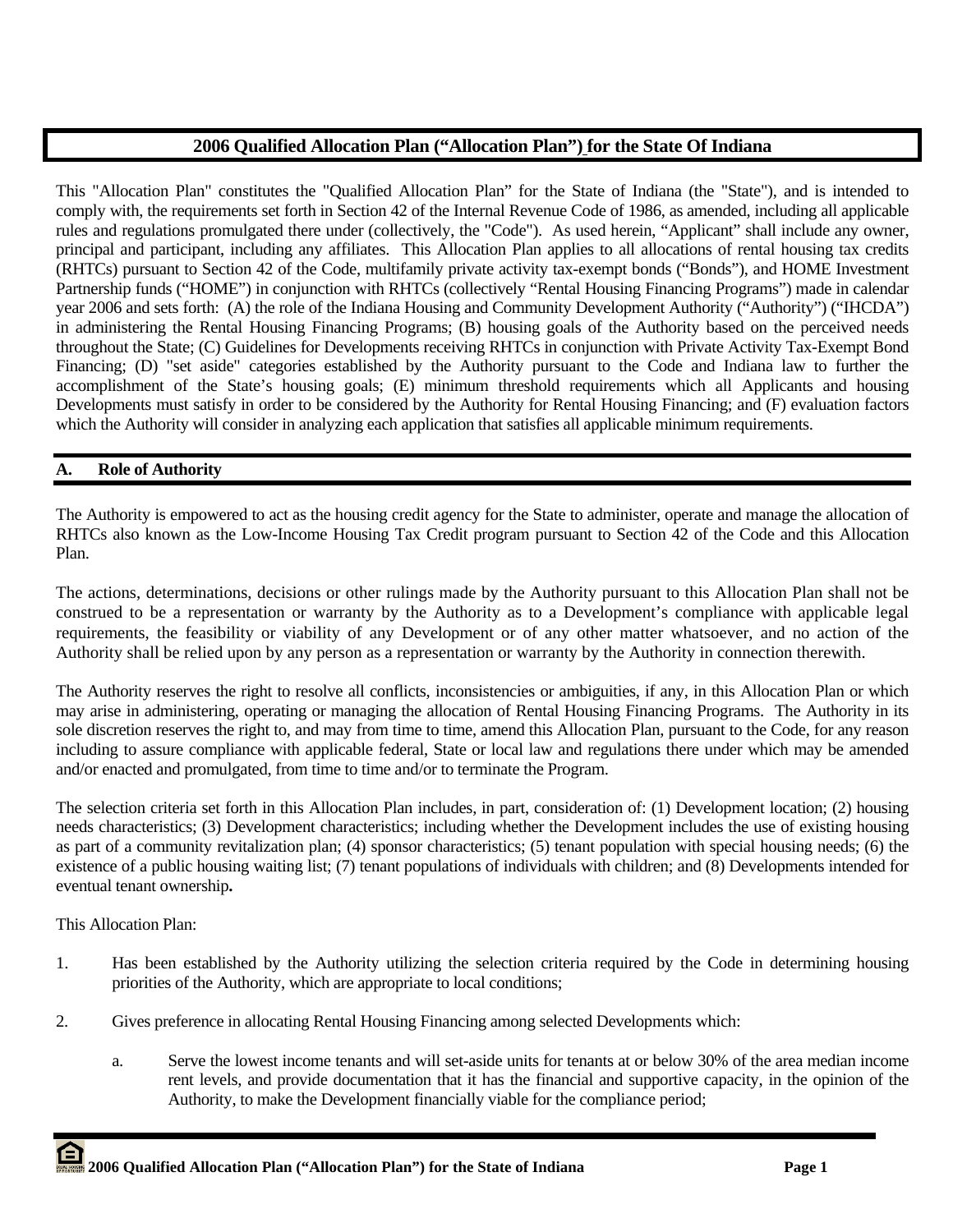- b. Are obligated to serve qualified tenants for the longest period;
- c. Minimize displacement of existing tenants;
- d. Are located in qualified census tracts ("QCTs") and/or difficult development areas ("DDAs") (as designated by the Secretary of the Department of Housing and Urban Development ("HUD")), and/or Areas of Chronic Economic Distress as designated by the State and approved by the Secretary of the Treasury and the Secretary of HUD (See Appendix F), and the development of which contributes to a concerted community revitalization plan;
- e. Substantially upgrades and preserves existing low income housing and is a part of a published community revitalization plan;
- f. Are obligated to serve tenant populations with special housing needs.
- g. Minimize possible negative impact on existing affordable housing units in an area.
- 3. Provides procedures that the Authority (or an agent or other private contractor of the Authority) will follow in monitoring for noncompliance with the provisions of the Code and in notifying the Internal Revenue Service of such noncompliance when the Authority becomes aware of and in monitoring for noncompliance with habitability standards through regular site visits.

# **B. Housing Goals**

After considering the housing needs identified, the Authority has established certain housing priorities for the allocation of RHTCs to better enable the Authority to achieve its housing goals. In connection therewith, the Authority seeks to encourage and promote:

- 1. Developments which will require an allocation of Rental Housing Financing for the acquisition (if applicable), development and/or rehabilitation of such Development to become a reality.
- 2. Developments which will be of quality design, feasible financially and otherwise, and viable as a qualified low-income housing Development throughout the compliance period.
- 3. Distribution of Rental Housing Financing among Large Cities, Small Cities and Rural Areas, while emphasizing those areas identified as having greater housing needs.
- 4. Rehabilitation which substantially upgrades and preserves existing low-income housing and is part of a published community revitalization plan.
- 5. Developments, which meet special needs in a community or area such as transitional housing or permanent supportive housing for the homeless, larger families, or specially equipped Developments for the elderly and disabled including mixed income.
- 6. Developments, which provide housing for the lowest income households for the longest period of time possible.
- 7. Developments, which provide housing for the lowest income households providing **optional** supportive services.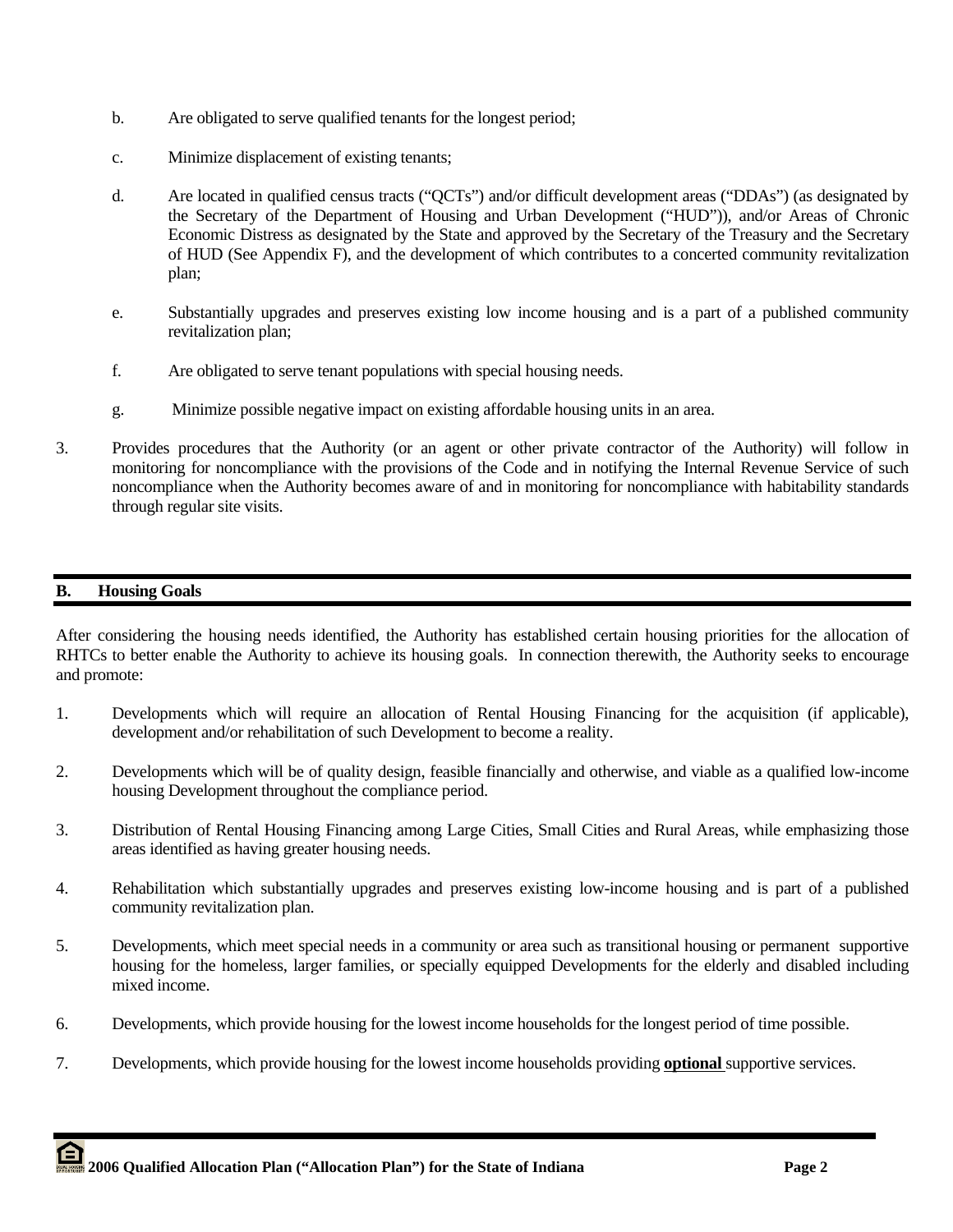# **C. Private Activity Tax-Exempt Bond Financing**

Pursuant to the Code, Developments that do not receive a direct allocation from the Authority because such Developments qualify for the four (4%) percent RHTCs pursuant to the Code, must nevertheless satisfy and comply with all requirements for an allocation under this Allocation Plan and the Code. See Schedule D - Private Activity Tax-Exempt Bond Requirements.

# **[Note: A Development that has applied for and/or received an allocation of tax-exempt bond authority will not be eligible for an allocation of nine (9%) percent RHTCs for said Development.]**

# **D. Set Aside Categories**

The Authority believes it can best achieve its housing goals by establishing set aside categories based on: (i) development by qualified not-for-profit organizations; (ii) special housing needs, (iii) Development location, (iv) Preservation and (v) Developments which serve the lowest income. More than one (1) set aside category may be addressed by a Development, depending upon the location, characteristics and whether the owner is a qualified not-for-profit organization. However, a Development may only compete in one (1) Development Location set aside. **(Note: There are no set aside categories for Bond financed Developments.)**

The set aside categories, their respective requirements and amount of the annual RHTCs allocated to each are as follows:

### **1. Qualified Not-for-profit**

 a. 10% of available annual RHTCs will be set aside for Developments in which the "qualified not-for-profit organization" owns 100% of the general partner interest, receives at a least 25% of the developer fee (if any developer fee is deferred, the for-profit's and not-for-profit's deferral must be proportionate to the amount of developer fee they are to receive), and materially participates in its operations, as such terms are defined in and pursuant to Section 42 of the Code and this Allocation Plan. [Note: 100% general partner ownership interest is only required by a qualified not-for profit for consideration in this set-aside and does not preclude joint ventures in any other set-aside].

# Qualified Not-for-profit Organization Requirements

A not-for-profit organization shall not constitute a "qualified not-for-profit organization" if the not-forprofit organization is affiliated with or is controlled by a for profit organization. To constitute a qualified not-for-profit organization, throughout the compliance period: (i) one of the not-for-profit organization's exempt purposes must include the fostering of low-income housing, (ii) the not-for-profit organization must own 100% of the general partner interest in the Development, (iii) the not-for-profit organization must materially participate (as defined in Section 469(h) of the Code) in the development and operation of the Development, (iv) the not-for-profit organization must comply with all other Sections of the Code applicable to not-for-profit organizations, and (v) has no part of its net earnings inuring to the benefit of any member, founder, contributor, or individual. The not-for-profit must have been in existence at least one year from the date of application, with affordable housing as one of its primary goals.

**Required Documentation:** At the time of application, Articles of Incorporation or its formation documents for the not-for-profit, IRS documentation of not-for-profit status (e.g.  $\S501(c)(3)$ ) and a complete signed original Not-for-Profit Questionnaire (Form D) with required attachments must be submitted by the Applicant and placed in Tab B.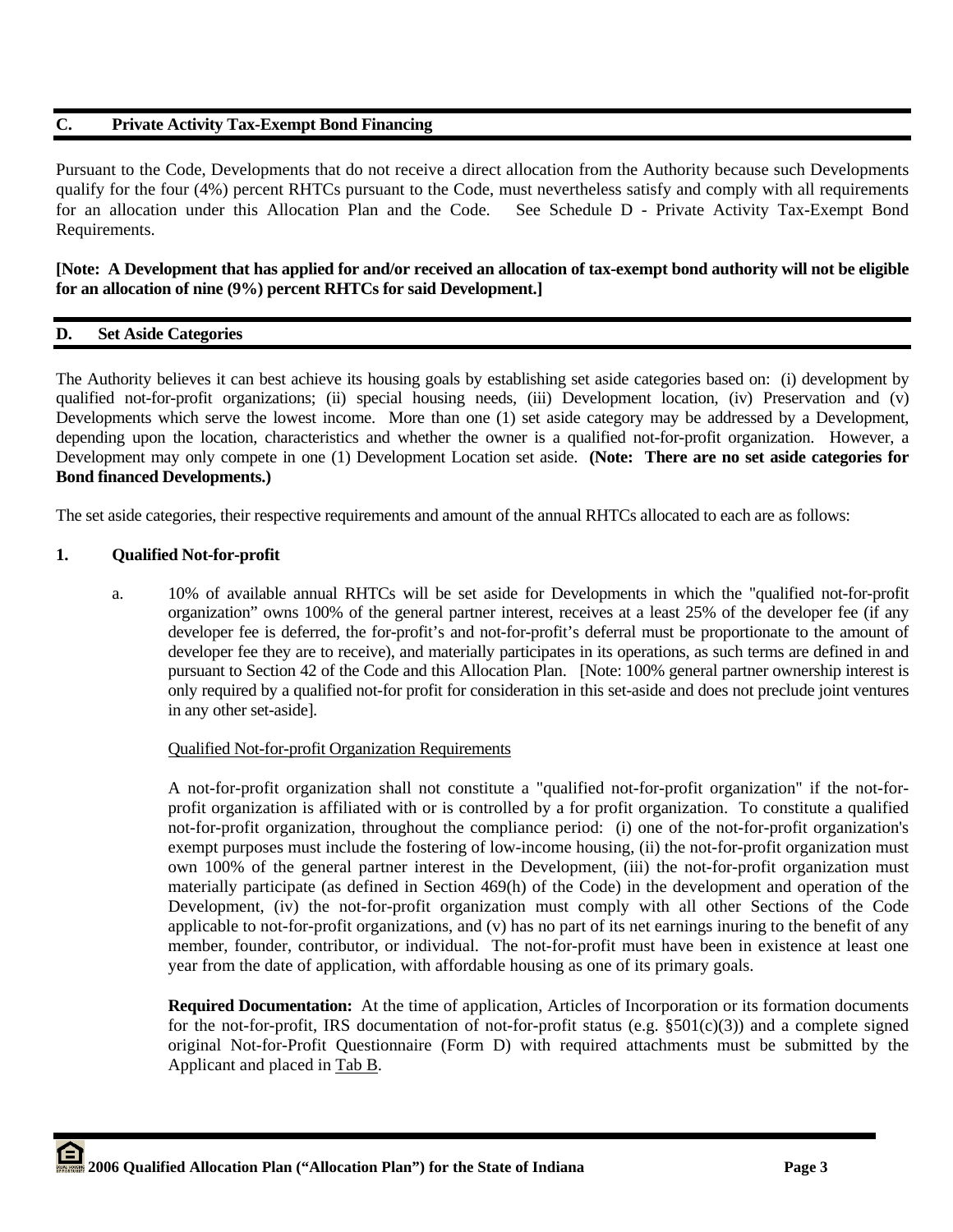# **2. Special Housing Needs**

- a. 10% of available annual RHTCs will be set aside for units that provide residential housing for persons with a disability, pursuant to *Indiana Code ("IC") 5-20-1-4.5*, which defines disabled as "a person with a disability who, by reason of physical, mental, or emotional defect or infirmity, whether congenital or acquired by accident, injury, or disease, is totally or partially prevented from achieving the fullest attainable physical, social, economic, mental, and vocational participation in the normal process of living." The Authority shall allocate RHTCs under this section based on the proportionate number of set aside units of a qualified building that is used to provide residential housing for persons with disabilities. The Authority shall hold, if available, the allocation to the set aside category for persons with a disability through October 31 of each calendar year and beginning November 1 of each such calendar year, any part of such allocation that remains unassigned shall be available for any other appropriate allocation.
- b. 10% of available annual RHTCs will be set aside for Developments specifically designed for use by elderly tenants. Elderly is defined, for the purpose of this Allocation Plan, as those persons 55 years of age or older on or before the date of initial occupancy. No less than eighty percent (80%) of the housing units shall be restricted for and solely occupied by at least one resident in each unit who is 55 years of age or older (Owners considering and/or receiving an allocation under this set aside should be familiar with the Housing For Older Persons Act (an amendment to the Fair Housing Act) and the Implementation of the Housing For Older Persons Act Final Rule.)

# **3. Development Location**

All Applications for RHTCs will compete in only one Development Location set aside defined below:

- a. 10% of available annual RHTCs will be set aside for Developments located within a Large City. For purposes of this set aside Large City is defined as a city with a population of 75,000 or more (See Appendix D). The Development must be located within one mile of the zoning jurisdiction and/or use city utility services (water and sewer). Each Large City will be limited to \$800,000 in annual tax credits per funding round for new construction developments. (This limit includes Developments in all set-aside categories located within a Large City). IHCDA will permit an exception to this policy where the Development is part of a City's Revitalization Plan (a copy of the Revitalization Plan approved by the City must be submitted in Tab A in order to be considered for this exception) or the Development entails the demolition and decentralization of units with replacement of units on the same site.
- b. 10% of available annual RHTCs will be set aside for Developments located within a Small City. For purposes of this set aside Small City is defined as a city with a population of 15,000 – 74,999 (See Appendix E). The Development must be located within one mile of the zoning jurisdiction and/or use city utility services (water and sewer).
- c. 10% of available annual RHTCs will be set aside for Developments located in areas designated as "rural", with a population of 14,999 or less, and/or for Developments utilizing Rural Development Funding.

If the Development is receiving Rural Development Funding, the owner must choose on the Application the one (1) Development Location set aside in which the Development must compete.

# **4. Preservation**

**a.** 20% of available annual RHTCs will be set aside for Developments which involve the substantial rehabilitation (as outlined in the property's Capital Needs Assessment – See Schedule G) of an existing structure (affordable or market rate housing, or otherwise) and/or a Development otherwise in danger of being lost as affordable housing,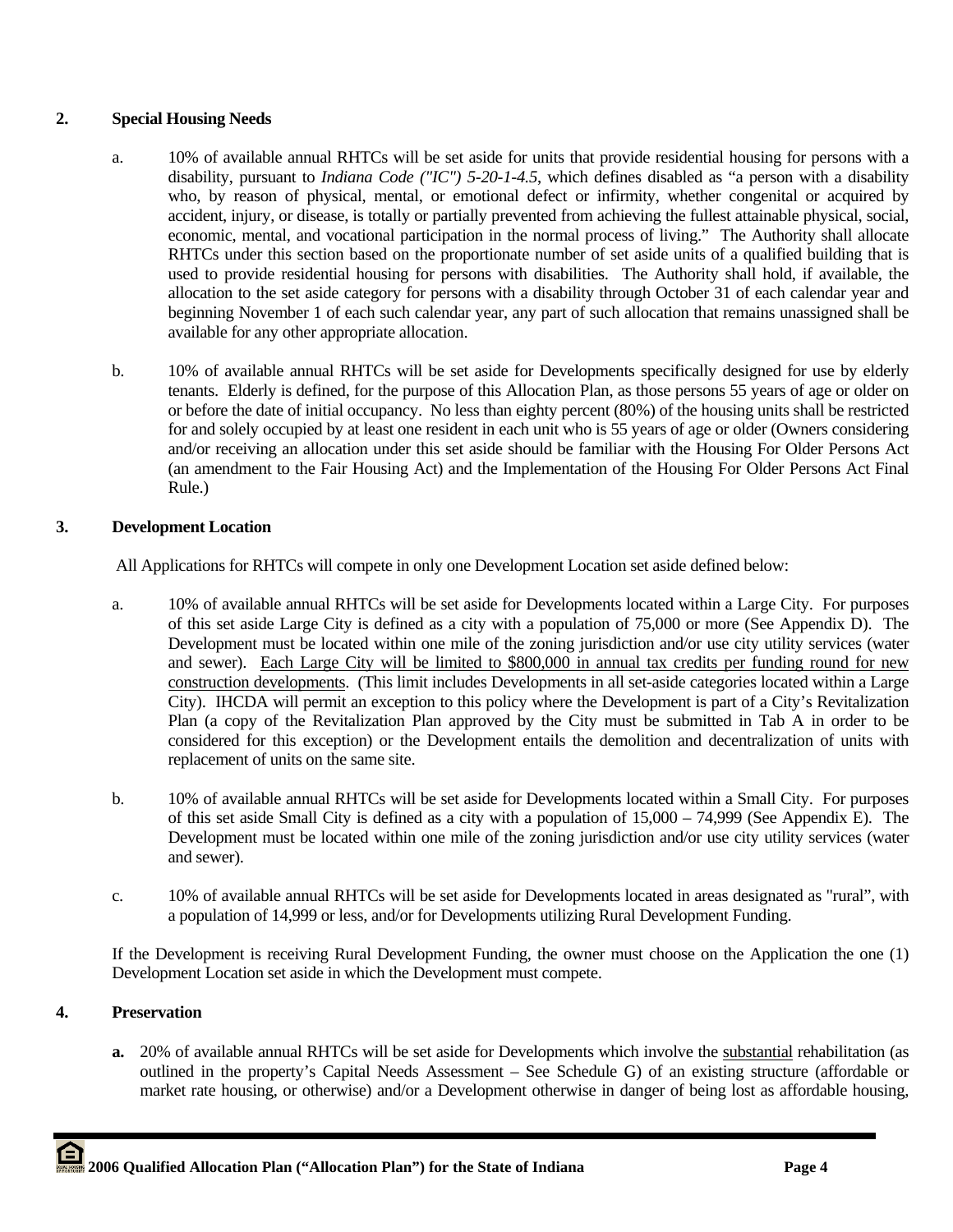and/or the demolition and decentralization of housing units utilizing the same site (over 50% of the units must be replaced in the Development/Application).

This includes:

- Developments being removed by a federal agency (i.e. HUD, Rural Development (RD));
- Rental Housing RHTC Developments with Compliance Periods that have expired or are expiring in the current year;
- Developments utilizing HOPE VI funding;
- Developments which entail demolition and decentralization of units with replacement of units on the same site as described above; and
- Re-use of an existing structure(s) for conversion into affordable housing where a minimum of 75% of the Development is converted to affordable housing and/or its common areas (100% of the existing structure must be part of the overall Development)

Rehabilitation hard costs must be in excess of \$15,000 per unit to be considered in this category.

For Developments competing in all other set-asides, rehabilitation hard costs must be in excess of \$10,000 per unit.

### **5. Lowest Income**

a. 5% of available annual RHTCs will be set aside for Developments, which restrict 30% or more of its units for tenants whose incomes are at or below 30% of the area median income. The Development must also charge no more than the 30% area median income rent for the set aside units.

The Authority intends to make every effort to satisfy the requirements of such set-aside categories in one (1) application and reservation cycle. If such set-aside categories are not completed through one (1) application and reservation cycle for the applicable year, the Authority may allocate any RHTCs remaining available for allocation without regard to these set aside categories, so long as such allocation is made in accordance with the Code and the applicable requirements of the law of the State and the goals of this Allocation Plan; notwithstanding the foregoing to the contrary, upon completion of the scheduled reservation cycle (i.e., at such time as all or substantially all RHTCs available for allocation in a calendar year have been allocated, other than *de minimus* amounts of RHTCs not reasonably susceptible to allocation to a Development) the Authority, in its discretion, may hold another application and reservation cycle. If another application and reservation cycle will be held, the Authority will provide an announcement thereof. Provided, however, that: (i) the Authority may, in its sole discretion, elect in any reservation cycle not to allocate RHTCs to a Development that might otherwise qualify for an allocation of RHTCs set aside under Section E.1-5 above, if such Development scores ten (10) or more points less than any other Development which has received an allocation of RHTCs in such cycle without regard to such set aside categories.

Notwithstanding the point ranking system set forth in this Plan, the Authority reserves the right and shall have the power to allocate Rental Housing Financing to a Development irrespective of its point ranking, if such intended allocation is: (1) in compliance with Section 42 of the Code; (2) in furtherance of the Housing Goals stated herein; and (3) determined to be in the interests of the citizens of the State of Indiana. Additionally, the Authority will provide a written explanation to the general public for any allocation of RHTCs, which is not made in accordance with the established goals, priorities, and selection criteria in this Allocation Plan.

# **E. Threshold Requirements**

Each Development applying for an allocation of Rental Housing Financing must satisfy the requirements of the Code, such additional requirements established by the Authority, the Program and those set forth in this Allocation Plan, and any additional requirements relating to the continued compliance of the Development after an allocation of Rental Housing Financing by the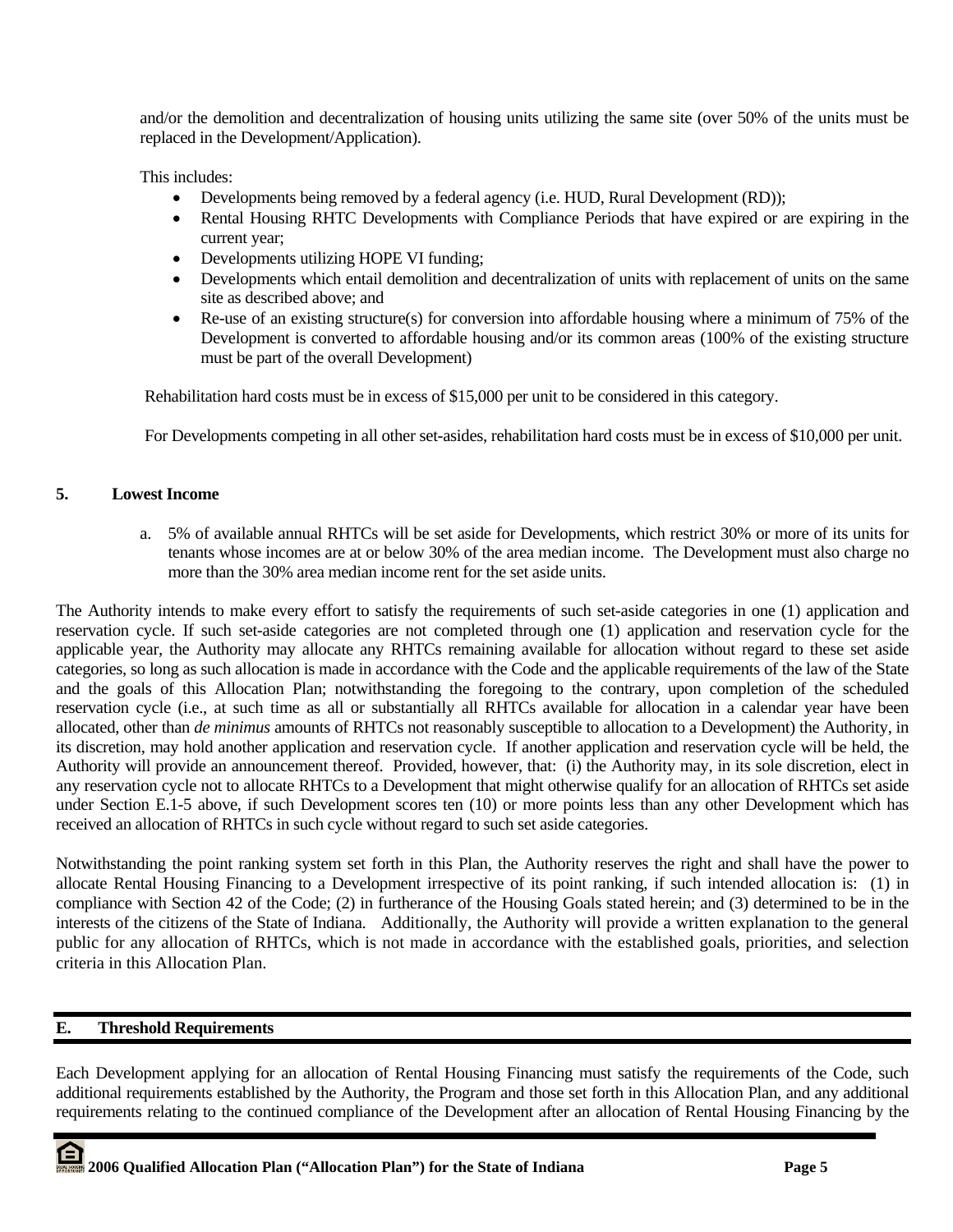Authority. All material used in the Development must be new and of high quality, and all work must be performed in a good and workmanlike manner.

**1.** Federal Threshold Requirements

 Each Development shall satisfy all requirements of Section 42 of the Code and such additional provisions of the Code and other federal laws applicable to each Development throughout the required compliance period and/or other applicable period. These requirements include, without limitation:

a. Development Feasibility

 Amounts allocated pursuant to this Allocation Plan may not exceed an amount, which the Authority, in its sole discretion, determines is necessary for the financial feasibility of a Development and its viability as a qualified low-income housing Development throughout the Compliance Period. In making this determination, the Authority shall consider: (i) the sources and uses of funds and the total financing planned for the Development; (ii) any proceeds or receipts expected to be generated by reason of tax benefits; (iii) the percentage of the RHTCs used or to be used for Development costs other than the cost of intermediaries, unless such consideration would impede the process of developing in hard-to-develop areas; (iv) the reasonableness of the developmental and operational costs of the Development; and (v) the developmental and/or operational costs of the Development as compared to similar costs of other Applicants; and (vi) such other factors it may consider applicable.

 The Authority may establish such criteria and assumptions it deems reasonable for the purposes of its determination, including, without limitation, criteria as to the reasonableness of fees, profits, assumptions as to projected occupancy, the amount of net syndication proceeds to be received, and increases in operating expenses and rental income. Any determination and/or allocation of Rental Housing Financing by the Authority shall not be construed to be a representation or warranty by the Authority as to the feasibility or viability of any Development.

 Pursuant to the Code, the foregoing determination shall be made at: (a) the time of application for the Rental Housing Financing; (b) the time of allocation of the RHTC equity amount; (c) anytime there is a material change to the application and/or Development; and (d) the date the building is placed in service or at time of final application (but prior to the issuance of IRS Form 8609).

**Required Documentation:** Third party documentation of sources, costs, and uses of funds that the Applicant may find necessary to include with the Application will be considered along with other such documentation the Authority may consider applicable. Additionally, if the Development is proposing commercial space the following proformas must be submitted: (i) a 15-year proforma showing only the commercial portion of the Development; (ii) a 15-year proforma showing only the housing portion of the Development; and (iii) a 15 year proforma showing the housing portion and the commercial portion of the Development combined. The Application (Form A) and any additional documentation regarding the financial feasibility of the Development must be placed in Tab A.

b. Local Jurisdiction Notification

 No Development shall be entitled to apply for any Rental Housing Financing reservation or allocation until the highest elected official of the local jurisdiction is notified and provided with a reasonable opportunity to comment on the Development. The Authority will consider the response of such official in determining any RHTC allocation for the Development.

**Required Documentation: At least 30 days, but no more than 120 days,** prior to application submittal, the Applicant must submit Form H (with the Applicant's portion completed), a brief narrative summary of the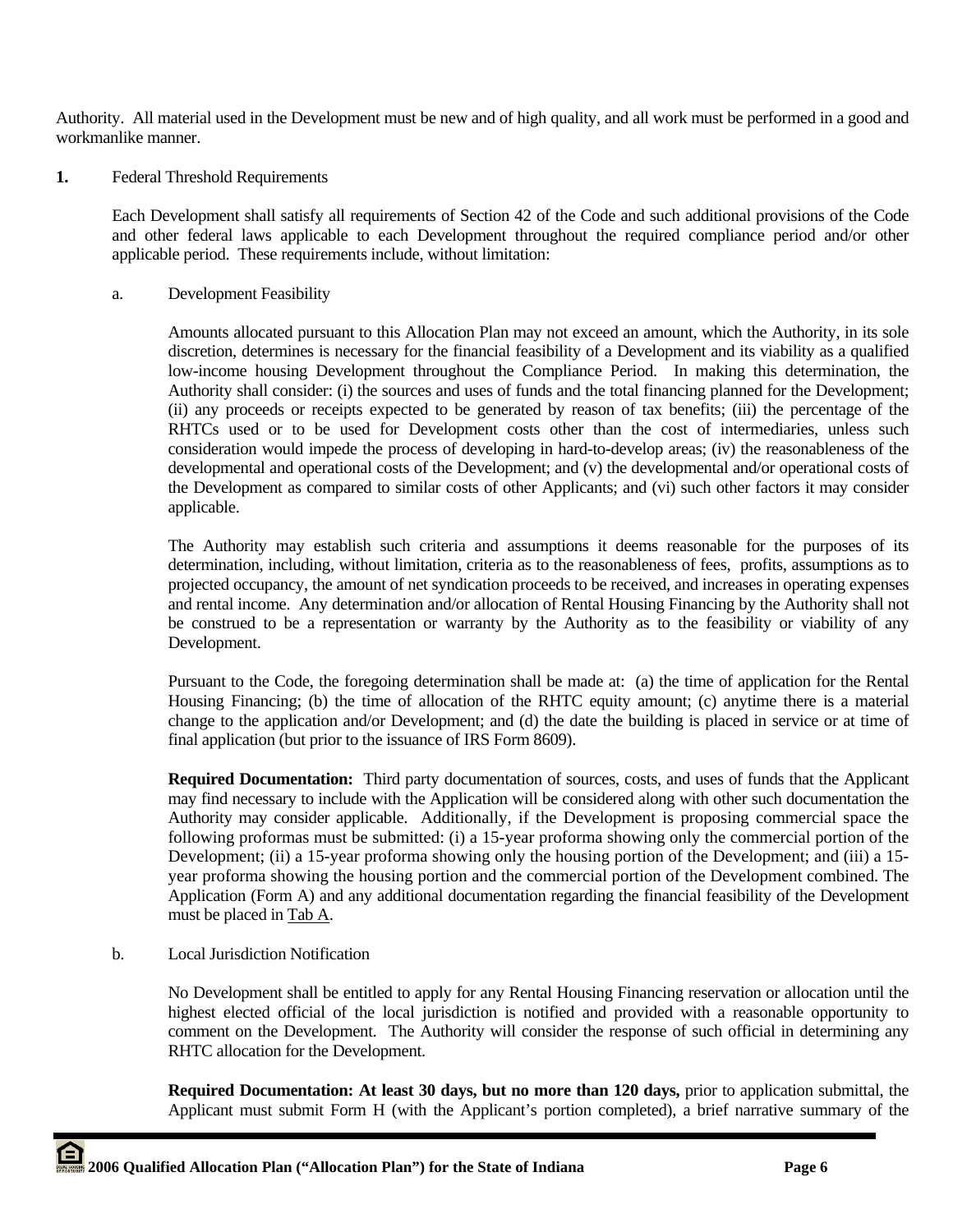Development and any additional documentation they wish to provide **by certified mail or other service together with appropriate evidence of receipt**, of its intent to develop affordable housing to the highest local elected official in the community where the proposed Development will be located. Copies of such information, the returned receipt from the certified mail or other acknowledgement of receipt of the documentation by the highest local elected official (or authorized designee), and any written response(s) from the local officials are a required part of the Rental Housing Finance Application and must be placed in Tab C.

## c. Not-For-Profit Participation

All not-for-profits competing for Rental Housing Finance Program funding that have an ownership interest in the proposed Development must submit to IHCDA at the time of application a resolution from its Board of Directors that includes language that approves: 1) the application being made for specific Rental Housing Funding (i.e. private activity tax-exempt bonds, RHTC, HOME [if applying in conjunction with HOME funds specific language must be included in the Resolution – see sample resolution Form O]); 2) the amount of ownership interest the not-for-profit has in the venture; and 3) the not-for-profit's specific liabilities in the Development

**Required Documentation: 1)** Resolution signed by the not-for-profit's Board of Directors must be placed in Tab B. If the document is approved during a Board of Directors meeting, a quorum should pass and sign the resolution and such resolution shall be incorporated into the Minutes of the meeting. **2)** All not-forprofits with any ownership interest in the Development must submit a signed original Not-for-Profit Questionnaire with required attachments (Form D) and placed in Tab B.

# d. Market Study

See Schedule C - Market Study Requirements. The market study must be prepared at the developer's expense by a **disinterested** third party. Sufficient demand in the market area of the Development must exist and, based on reasonable predictions, will continue to exist during the term of the Compliance Period or other applicable period, for the number of units to be developed.

Upon receipt of the market study, IHCDA will submit the market study to a reputable independent market analysis professional for an independent review of the market study. IHCDA reserves the right to accept or decline the corresponding tax credit application from further review based on the recommendations of the independent market analysis professional.

**Note:** The market analysis firm performing the IHCDA independent review of the market studies (as mentioned above) will not be permitted to perform or submit market studies for a Development submitting a 2006 IHCDA funding application.

**Required Documentation:** A comprehensive market study of the housing needs of low-income individuals in the area to be served by the Development, satisfactory to the Authority at the time the initial Application, must be performed and submitted to IHCDA. The market study must be addressed directly to IHCDA from the third party preparing the market study with a sworn statement from the person who prepared the study certifying to IHCDA the accuracy of the data reported in the study. Two copies of the study must be submitted to IHCDA offices by the application deadline and must state the name of the Development, the Owner, Development City, and Development County on the front cover. The market study must be no more than twelve (12) months old at the time of submission to IHCDA.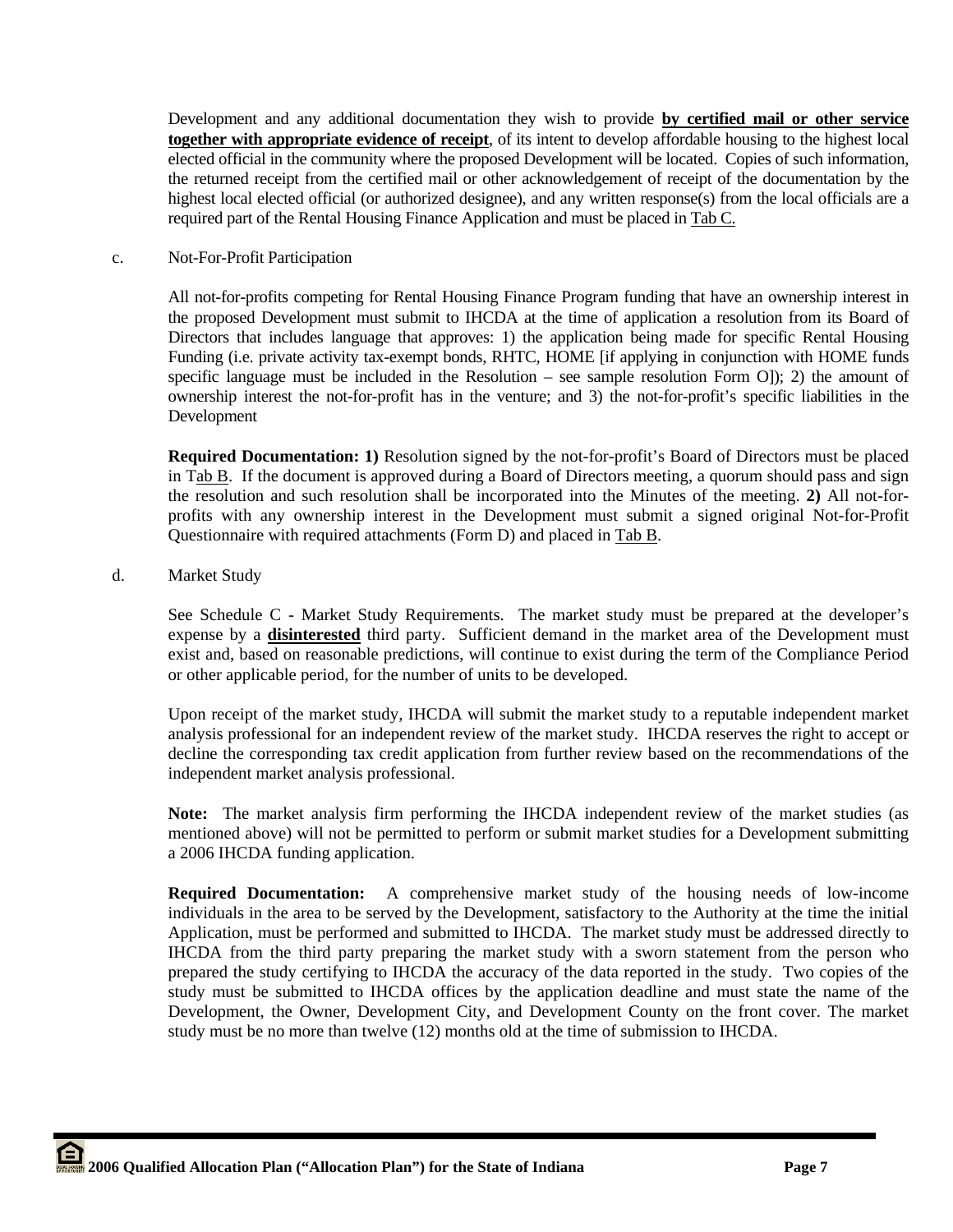# **2. Additional Threshold Requirements of the Authority**

All information submitted to the Authority pursuant to this Allocation Plan must be satisfactory to the Authority in its sole and absolute discretion. If the Authority requests additional information from an Applicant, such information must promptly be submitted within timeline(s) determined by the Authority. **Additionally, all documentation (e.g. certifications, letters, market studies, etc.) must be issued/dated within 12 months prior to the Application deadline date.**

For a Development to be evaluated for an allocation of RHTCs, each of the following requirements must also be satisfied:

- a. The Authority will not consider or review more than one Application for the same Development or for substantially the same or similar costs submitted by a related Applicant with respect to a particular reservation and application cycle. Submission of more than one Application shall cause the cancellation of any pending Application earlier awarded. Request for supplemental RHTCs will only be permitted after all qualified Developments have been funded. The Authority will notify the public if RHTCs are available for supplemental funding. However, supplemental RHTCs will only be considered for allocations made in the same year.
- b. Until an Applicant, Owner and/or Developer has successfully completed (i.e. has been issued IRS Form 8609) at least one (1) Development in Indiana, the Authority will not consider or review an Application for a Development from the Applicant, Owner and/or a Developer if such Application would, when added to all other RHTC allocations made to the Applicant, Owner and/or Developer, aggregate more than \$800,000 in annual RHTCs. However, IHCDA will permit an exception to this policy where the Public Housing Authority (PHA) and/or a wholly owned subsidiary of the PHA is the Applicant, Developer, Co-Developer, Owner or Co-Owner (general partner interest) and the Development is part of a revitalization plan with an approved HOPE VI grant.

**Required Documentation:** The Applicant, Owner, and Developer must submit a list of all RHTC Developments where they have participated with an ownership interest or been part of the Development team (including on a consulting basis). The list must include the following information: 1) Name of the Development; 2) City and state of Development; 3) number of units in each Development; 4) the amount of annual RHTC awarded to each Development; and 5) the role the Applicant played in each Development (e.g. developer, owner, consultant, etc.) Place in Tab L.

- c. At the time an Applicant files an Application with the Authority, eligible development costs expended or incurred towards the Development and/or acquisition shall not exceed fifty percent (50%) of the total estimated eligible development costs, unless the Authority determines that:
	- 1) Rental Housing Financing is necessary for the Development to be completed; and
	- 2) The Development is located in either (a) a "qualified census tract" or (b) "difficult Development area", as designated by the U.S. Secretary of Housing and Urban Development ("HUD"). You may also view the information on HUD's website at: www.hud.gov; and
	- 3) Less than sixty-five percent (65%) of the estimated qualified eligible costs have been expended or incurred; and
	- 4) The Development will contribute to the accomplishment of the Authority's housing goals and priorities.

**Required Documentation:** Completed Application. See Form A. Place in Tab A.

 d. The Development applicant/owner, developer, management agent and other members of the Development team as provided in the Rental Housing Finance Application must demonstrate sufficient financial, development and managerial capabilities to complete the Development and maintain them for the Compliance Period and other applicable period.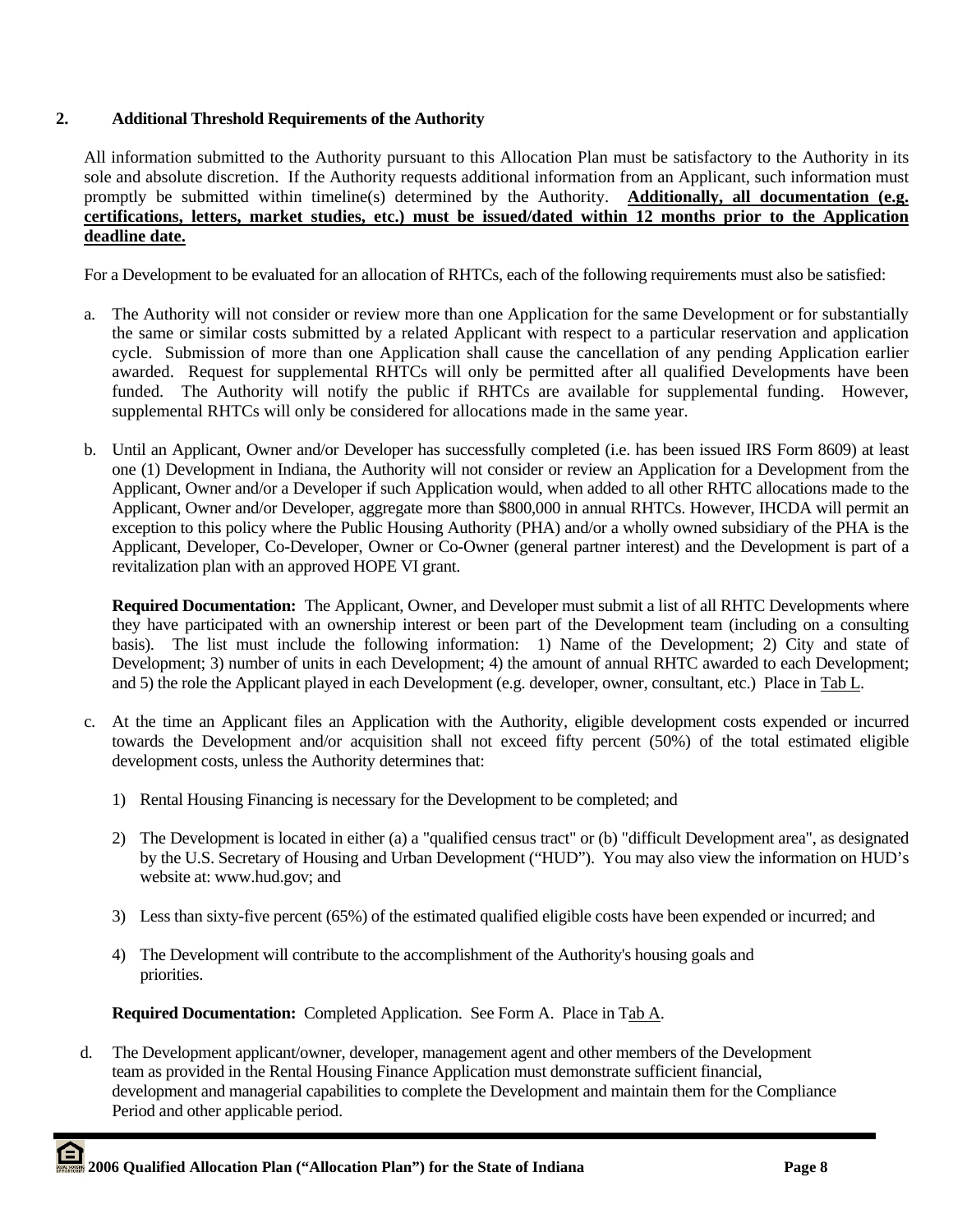**Required Documentation:** The Applicant must provide documentation to demonstrate sufficient financial, development and managerial capabilities. Documentation must include: 1) Up to date certified Financial statements from the Applicant, Owner (if formed) or its principals (must include all principals of the general partner interest) or from the individual(s)/entity providing guarantees for the Development , **AND** Developer (under the Applicant's, Owner's, and/or Developer's own affidavit respectively); **AND** 2) Resumes showing adequate experience of Developer and management company. This documentation must be placed in Tab D. The Authority, in its discretion, may require audited financials and/or copies of tax returns. If needed, the Authority will request this information from the Applicant.

- e. The Development team must show their readiness to proceed as demonstrated by:
	- 1) The Authority's receipt of a completed "Application" in the form required by the Authority and within the time period established and set forth in this Allocation Plan. Each Application must be type written and accompanied by the appropriate application fee and all exhibits. Additionally, the Applicant must provide a Narrative Summary of the Development. See Schedule G for Application Package Submission Guidelines.

**Required Documentation:** The most current Application (See Form A) completed, Narrative Summary of the Development, and **a check** made payable to IHCDA for the appropriate Application Fee. The check should be attached to the application and placed in tab A with the narrative summary. A fee of \$25 plus any applicable bank charges will be charged to the Applicant for any checks returned for insufficient funds or stopped payment, and will require subsequent payments made to IHCDA by the entity to be in the form of a cashier's or certified check or money order. However, if an Application fee is returned for insufficient funds, the Application will not be eligible for funding or a Technical Correction period.

2) Submitting satisfactory evidence of site control.

**Required Documentation:** The Applicant must submit documentation evidencing site control including verification of current ownership, examples of which include: 1) Purchase Agreement or Option that does not expire until after the reservation date for RHTCs with title insurance documentation (or attorney's opinion); 2) Warranty deed; 3) Long-term lease option (term of lease must be for a minimum term specified in the Declaration of Extended Rental Housing Commitment). When an Applicant intends to acquire a site and/or building through a government body, in the Authority's sole discretion exercised on a case-by-case basis, the Authority may accept the following documentation as sufficient evidence of site control: (i) duly adopted resolutions of the applicable commission designating the subject area; (ii) duly adopted resolutions of the applicable commission authorizing the acquisition of the land to comprise the Development; and (iii) a letter from the applicable governmental agency or development commission setting forth the acquisition schedule for such land on a time table consistent with the Applicant's readiness to proceed without undue risk of Rental Housing Financing being returned to or rescinded by the Authority. This documentation must be placed in Tab E.

3) Development Site Information

**Required Documentation:** The Applicant must submit satisfactory: 1) schematics; 2) perimeter survey; 3) site plan (if flood plain and/or wetlands are located any where on the site, the site plan must show where the buildings, common areas, and any land improvements will be located in relation to the flood plain and/or wetlands – See Section F.2.f.4. of QAP); and 4) floor plans for units of the Development which, to the sole satisfaction of the Authority, show the Development is of quality design providing decent, safe and sanitary housing. The Authority reserves the right to perform (through its own representatives or its agents) site visits and evaluations of the Development to determine the satisfaction of these requirements. Place this documentation in Tab F.

4) The Applicant must demonstrate an ability to obtain financing (i.e. syndication proceeds, grants, other funds available for the Development).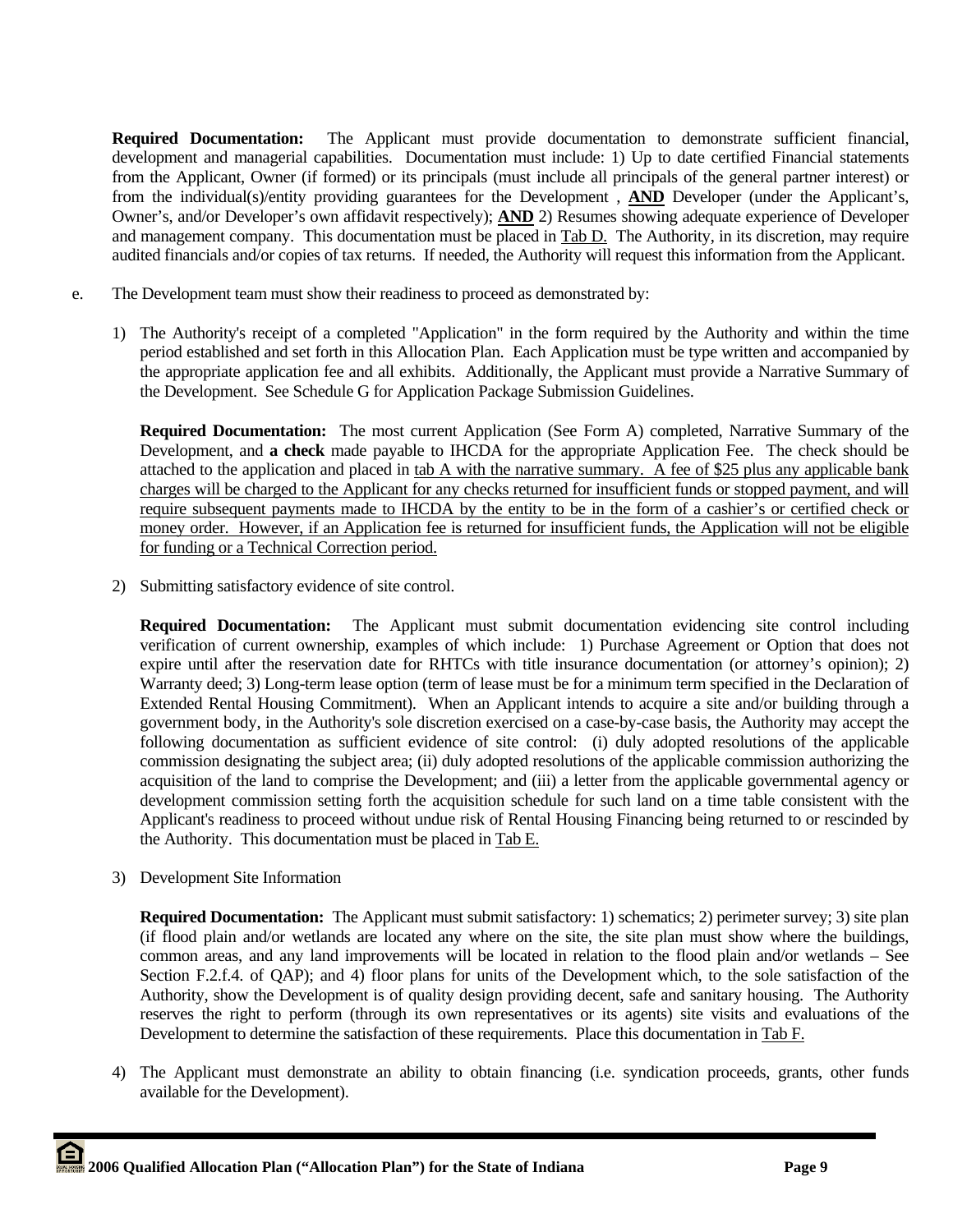**Required Documentation: All sources of financing must be supported with appropriate documentation satisfactory to the Authority** including the following documentation which must be submitted:

- **1)** Lender letter of interest submitted to the Applicant in support of the Applicant's application must contain a representation and acknowledgment from the lender that: (i) such lender has reviewed the same application submitted or to be submitted by the Applicant to the Authority in support of the Rental Housing Financing for the Development to which such letter of interest relates; (ii) lender expressly acknowledges that the Development will be subject specifically to the "40-60" or "20-50" set-aside, and extended use restriction elections made by the Applicant; (iii) the lender has reviewed the Minimum Underwriting Criteria set forth in this Allocation Plan; (iv) any other special use restriction elections made by the Applicant, which give rise to additional points in this Allocation Plan; and (v) the anticipated terms of the loan including loan amount, interest rate, and term of the loan. Place in Tab G; **AND**
- **2)** For financing not yet applied for (e.g. FHLB funds, etc.), the Applicant must submit evidence of their eligibility for the source of funding (e.g. a certification from the Applicant stating how the Development is eligible for the funding source). Place this documentation in Tab G; **AND**
- **3)** Equity letter of interest submitted by an Applicant in support of the Applicant's application must contain a representation and acknowledgment from the equity investor that: (i) such investor has reviewed the same application **and market study** submitted or to be submitted by the Applicant to the Authority in support of the Rental Housing Financing for the Development to which such letter of interest relates; (ii) such investor expressly acknowledges that the Development will be subject specifically to the "40-60" or "20-50" set-aside, and extended use restriction elections made by the Applicant; (iii) the investor has reviewed the Minimum Underwriting Criteria set forth in this Allocation Plan; (iv) any other special use restriction elections made by the Applicant, which give rise to additional points in this Allocation Plan; and (v) the estimated dollar amount of equity to be provided to the Development. Place in Tab H.
- **4)** If any additional funding/financing of any kind has already been awarded for the Development, a copy of the award letter that includes the expiration date for the award must be submitted and placed in Tab G.
- f. The Development team must provide documentation to the sole satisfaction of the Authority that shows:
	- 1) The real estate upon which the Development will be located is currently properly zoned to allow for the proposed Development.

**Required Documentation:** The Applicant must provide: 1) a letter from the appropriate authorized government official (e.g. zoning commission) that describes the Development location and certifies that the current zoning allows for construction and operation of the proposed Development without the need for additional variance; **AND** 2) a copy of all approved variances on the property, if any; **AND** 3) If a Planned Unit Development (PUD) a copy of the appropriate documentation (i.e. organization & requirements). This documentation must be placed in Tab J.

2) At the time of application, there will be access to water, sewer, electric and/or gas to the site with sufficient capacity to satisfy the requirements of the Development.

**Required Documentation:** The Development shall have received a letter (acceptable to the Authority) from the appropriate entity and **signed by the appropriate authorized representative** (i.e. each utility company) that utility facilities and capacities will be available to satisfy the needs of the Development. However, if the Development consists of rehabilitation of existing occupied housing and is proposing the same number of units or less, a current utility bill is sufficient documentation for this category. Place in Tab K.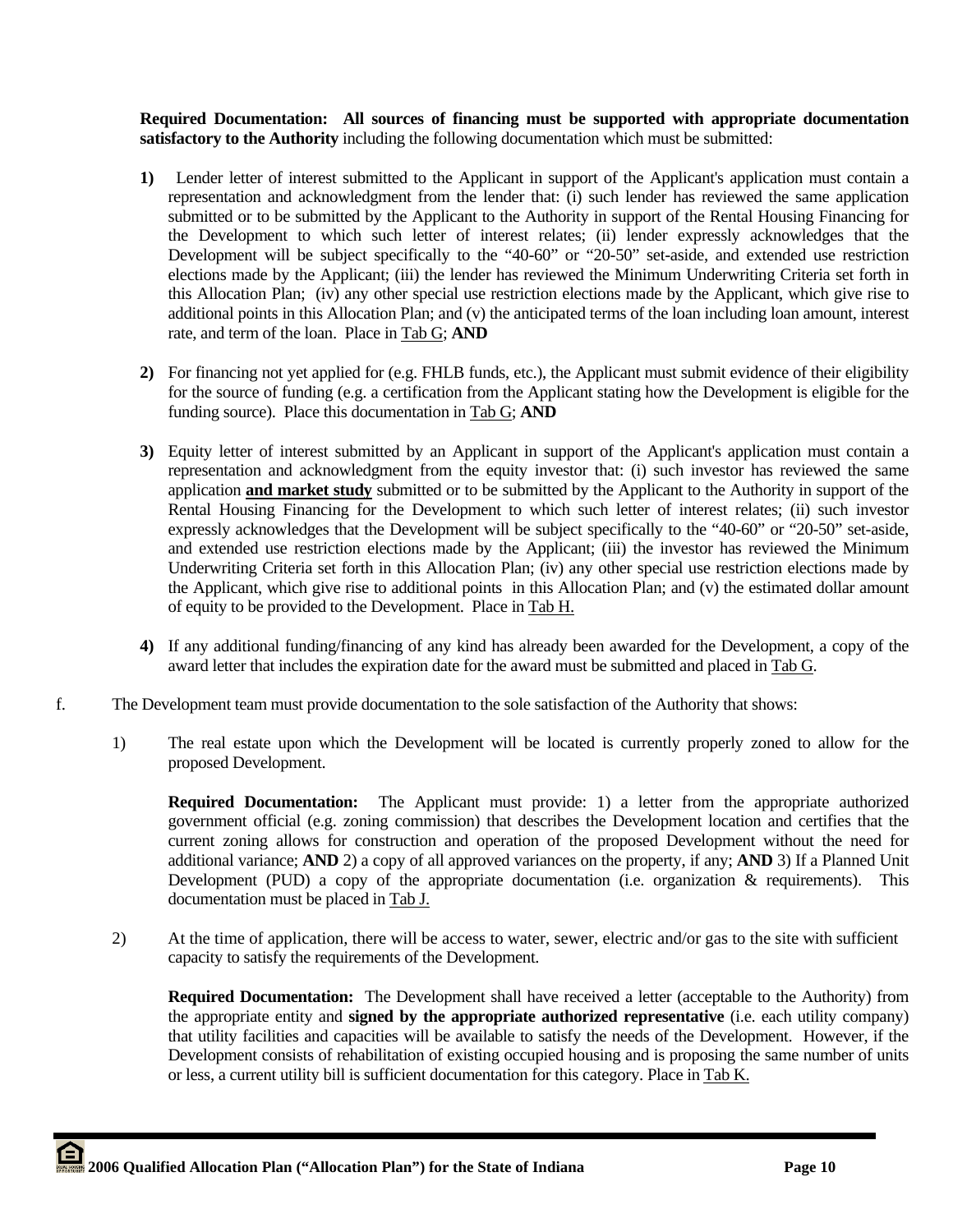## 3) Compliance Monitoring and Evidence of Compliance with Other Program Requirements

 Every Applicant, Principal, affiliates and/or Development Team member (collectively, "Development Team") with any ownership interest in a rental housing Development which has received an allocation of RHTCs by the Authority since the inception of the RHTC program (January 1, 1987), must cooperate and comply with the Authority's compliance monitoring procedures. The Authority's monitoring procedures and requirements are set forth in the RHTC Compliance Manual, a copy of which is attached as Schedule A to this Allocation Plan and made a part hereof. If, in the sole discretion of the Authority, any Development Team member has materially failed to comply with the procedures and requirements of the Authority or any of its programs, the Code or any other governmental program, including, but not limited to, HUD and/or HUD funded programs: (i) the Authority may withhold or reduce, in whole or in part, Rental Housing Financing for which application is made, irrespective of whether the withheld or reduced funding relates to the Development to which the noncompliance relates as determined by the Authority in its sole discretion; and (ii) if the Applicant's noncompliance is chronic and/or egregious in nature, the Authority may refuse to accept for filing and/or otherwise refuse to consider all or any part of the Applicant's pending or future applications for funding until such time as the Authority decides otherwise.

 All Development team members with an ownership interest in any RHTC Development must satisfactorily demonstrate that all prior findings and assessments against all Applicants and its principals, participants and affiliates have been satisfied.

 Any Development found to be in violation of this Allocation Plan will be subject to a reduction or rescission in Rental Housing Financing, and all Development Team members may be subject to debarment from participating in all Authority programs for up to five (5) years.

 **Required Documentation:** The following documentation must be submitted and placed in Tab L:

 1) All of the Development Team members with an ownership interest or material participation in any affordable housing Development must disclose any non-compliance issue(s) and/or loan defaults with any state or federal affordable housing program (including private activity tax-exempt bonds) in which it has participated in or received funds including those issues that have been corrected since RHTC program inception. Failure to disclose may result in the loss of funding;

 2) Any principal or material participant of the General Partner interest or managing member (if an LLC) and each member of the Development Team must submit a written affidavit accurately disclosing his/her complete interest in and affiliations with the proposed Development. Additionally, the Development Team must include in the affidavit all other RHTC funded Developments located in Indiana where they own(ed) an interest. A management company is required to be identified in the application and the management company named in the initial application must add language to its affidavit certifying that: a) they have reviewed the application for Rental Housing Financing; and b) they can effectively manage the property according to the requirements of Section 42, the Qualified Allocation Plan, and the elections made by the owner/applicant in the application for Rental Housing Financing. If at any time during the Compliance Period the management company changes, the new management company must also sign a similar certification.

4) The characteristics of the site (e.g. size, topography, terrain, soil and sub-soil conditions, environmental, vegetation and drainage conditions) must be suitable for the construction, rehabilitation and operation of the proposed

 Development. No Development will be considered if any of the buildings are or will be located in a 100-year flood plain at the placed in service date or on a site which has unresolvable wetlands problems, or contains hazardous substances or the like that cannot be mitigated.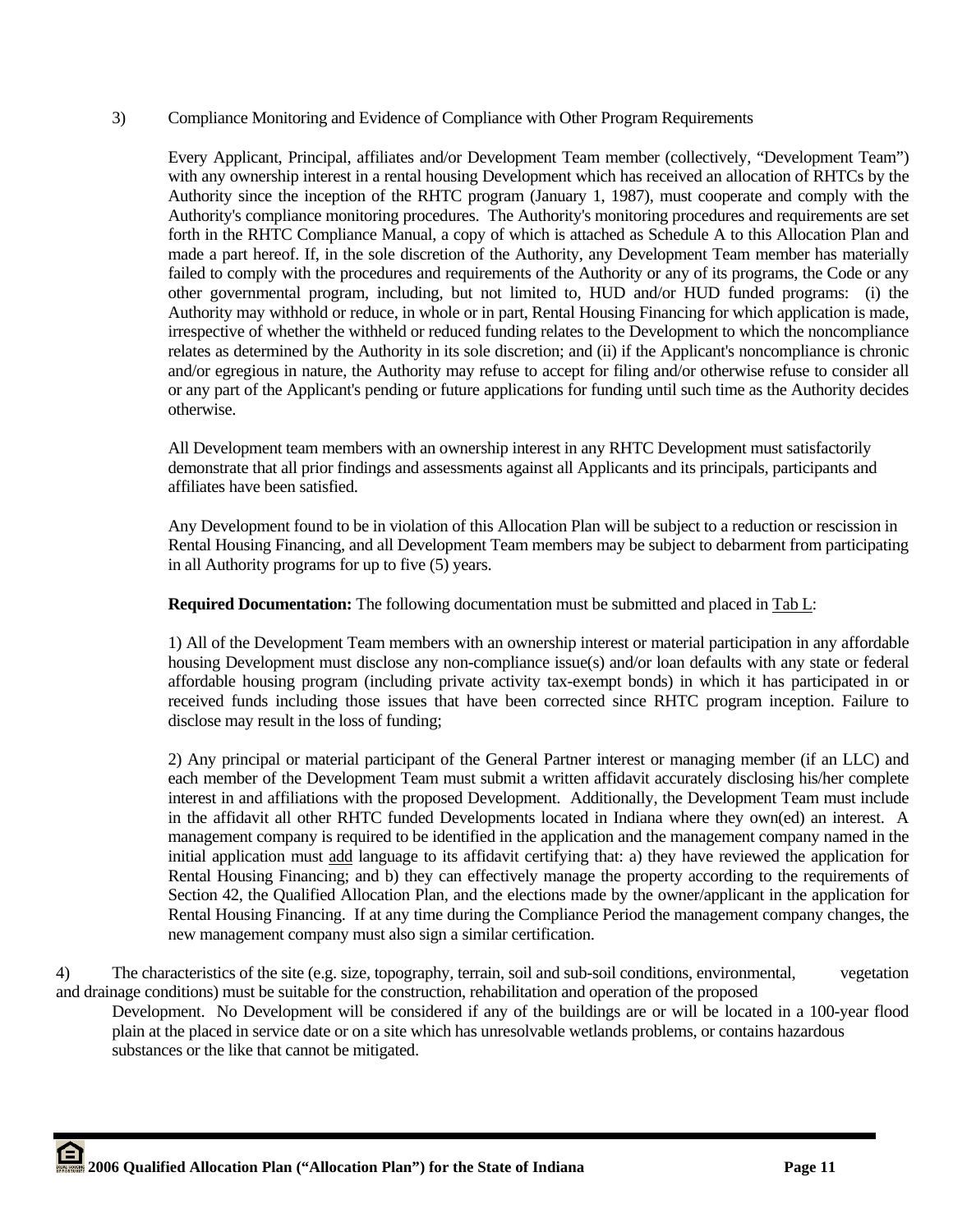**100-year Flood Plains:** A Development in a 100-year flood plain at initial Application may be permitted if sufficient documentation is included in the Application to clearly establish that there will be no part of a building located in the 100- year flood plain.

**Required Documentation: 1)** Environmental Phase I completed by an experienced and credible disinterested third party hired by the Applicant. The Environmental Phase I must address wetlands and flood plains. . Wetland Delineation and USGS maps are required to document the existence of wetlands areas on the site, and must be included in the Environmental Phase I. If there are no wetlands areas on the site, a wetlands delineation is not required but in all cases USGS maps must be included in the Environmental Phase I **AND** 2**)** A FEMA flood plain map must be submitted and placed in Tab F. If a flood plain and/or wetlands are located anywhere on the site, the site plan must show where the buildings, commons areas, and any land improvements will be located in relation to the flood plain and/or wetlands.

**100-year Flood Plains:** Applications that propose the placement of buildings in the 100-year flood plain must submit the following documentation:

- All areas of the 100-year flood plain must be documented by the FEMA map for the areas in which the site is located. The proposed site for development must be located on that map.
- A qualified Civil Engineer must document mitigation for impacts to existing floodplains planned for the Development. A resume for the Civil Engineer must be submitted with this documentation.
- A FEMA Conditional Letter of reclassification must be obtained for the property that shows that the property is eligible for reclassification out of the flood plain area.
- A financing plan and costs for the site work involved in the reclassification.

For all properties that receive an award of RHTCs and are located in a 100-year flood plain at the time of initial application, a final letter of reclassification from FEMA along with an elevation certification must be provided to IHCDA at the completion of the Development.

If wetlands or hazardous substances exist on the site, the Applicant must submit: 1) evidence that the wetlands or hazardous substances can be mitigated; and 2) a plan, that includes financing, of how the Applicant anticipates to mitigate the wetlands or hazardous substances. Place in Tab F.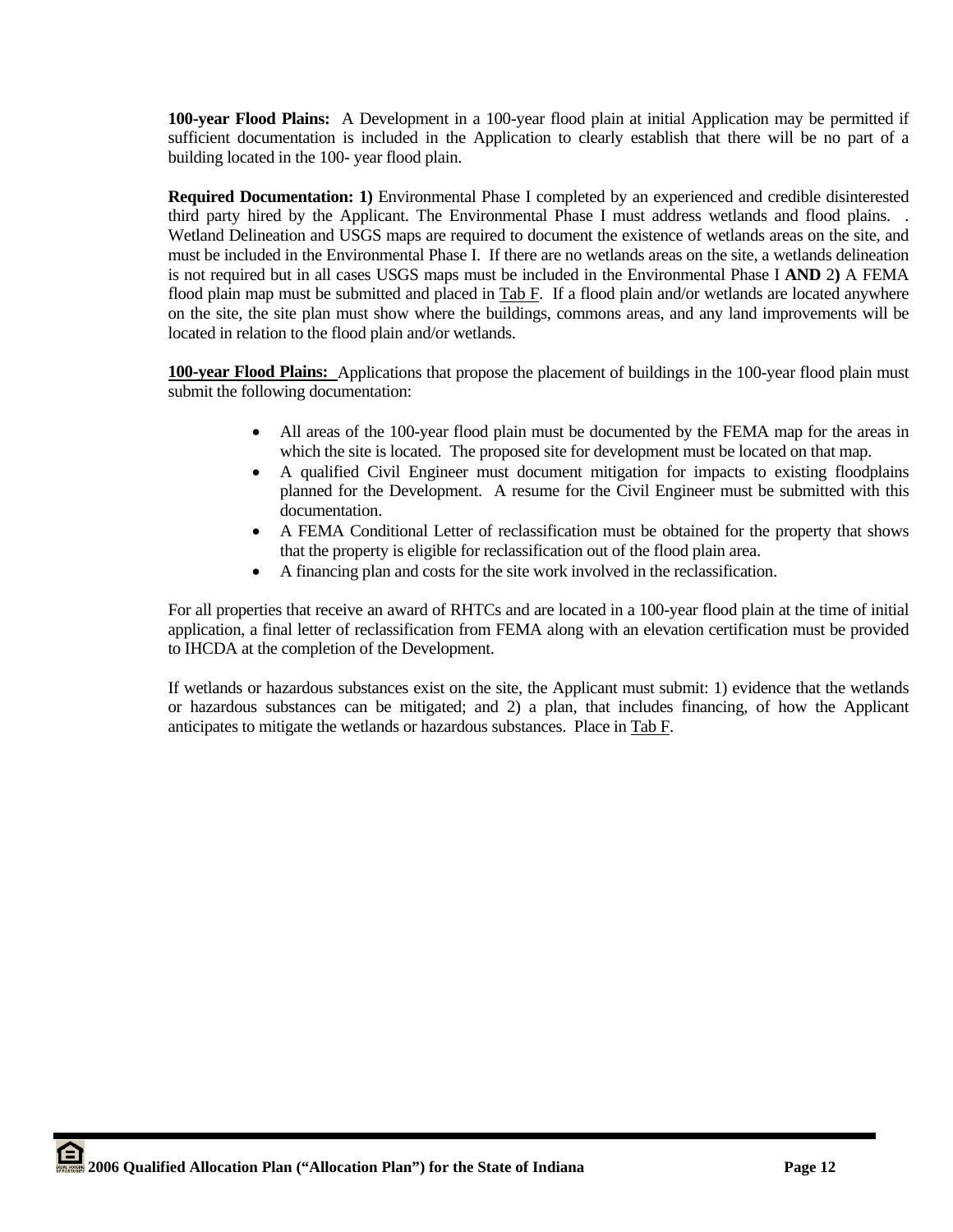g. All applicable conditions and requirements of State and local laws, statutes, regulations, ordinances and other proper authorities in the State, including, without limitation, the requirements specified in the Application, the Indiana Handicapped Accessibility Code as amended, and such additional items which may be required by the Authority (collectively, "State Laws"), shall be satisfied.

Additionally, the Development has been designed to comply with the requirements of all applicable local, state and federal fair housing and disability-related laws. The Development design should consider at a minimum, the applicability of the local building codes, Federal Fair Housing Act, as amended the Americans with Disabilities Act, and the Rehabilitation Act of 1973, as amended. The Applicant and architect who has designed the Development will be required to submit an affidavit that certifies the Development complies with all applicable requirements.

**Required Documentation:** Completed Form A (Application) Section N.4

h. Applicants who perform rehabilitation work on pre-1978 Developments (i.e. buildings) are required to comply with the Lead Based Paint Pre-Renovation Rule (Lead PRE) and the State of Indiana's Lead Based Paint Rules where applicable. (For more information visit www.epa.gov/lead or contact your local Environmental Protection Agency (EPA) Regional Office and www.ikecoalition.org for Indiana's rules.)

**Required Documentation:** The Applicant must certify that the Development will comply with these laws and rules. Completed Form A (Application) Section N.8

i. Developments proposing commercial areas within the building or on the property utilizing Rental Housing Financing will be given consideration. Construction must be in compliance with plans and specifications that have been previously submitted and approved by the Authority. Finally, all commercial restrictions approved by the Authority must be included in the Declaration of Extended Rental Housing Commitment ("DERHC").

**Required Documentation:** The Application must include the following additional information and documentation: (i) a detailed, square footage layout of the building and/or property identifying all residential and commercial areas; and (ii) a time-line for complete construction showing that all commercial areas will be complete prior to the residential areas being occupied. Place this documentation in Tab F.

j. If any portion of the RHTCs are being used to acquire the Development, RHTCs and/or acquisition eligible basis will be calculated based on the lesser of the actual amount paid for the building or the appraised fair market value.

**Required Documentation:** The Applicant must submit the Development's fair market appraisal (completed by a qualified appraiser), which must be completed no earlier than (6) months from the Application deadline. See Schedule C– Market Study and Fair Market Appraisal Requirements. Place in Tab N.

k. For Developments proposing rehabilitation, the rehabilitation hard costs must be in excess of \$10,000 per unit. However, if the Development is competing in the Preservation set aside the rehabilitation hard costs must be in excess of \$15,000 per unit.

**Required Documentation:** All Applicants applying for rehabilitation Developments requesting Rental Housing Financing must submit with their Rental Housing Finance Application a capital needs assessment performed by a qualified professional (engineer/architect) in the format required by the Authority. **The complete Capital Needs Assessment Report must be submitted**. See Schedule F - Capital Needs Assessment. Place in tab N.

l. For Developments proposing the relocation of existing tenants, a relocation plan satisfactory to IHCDA must be submitted.

**Required Documentation**: A detailed relocation plan must be submitted detailing 1) the number of current tenants to be relocated, 2) where the tenants will be relocated during the rehabilitation and for the length of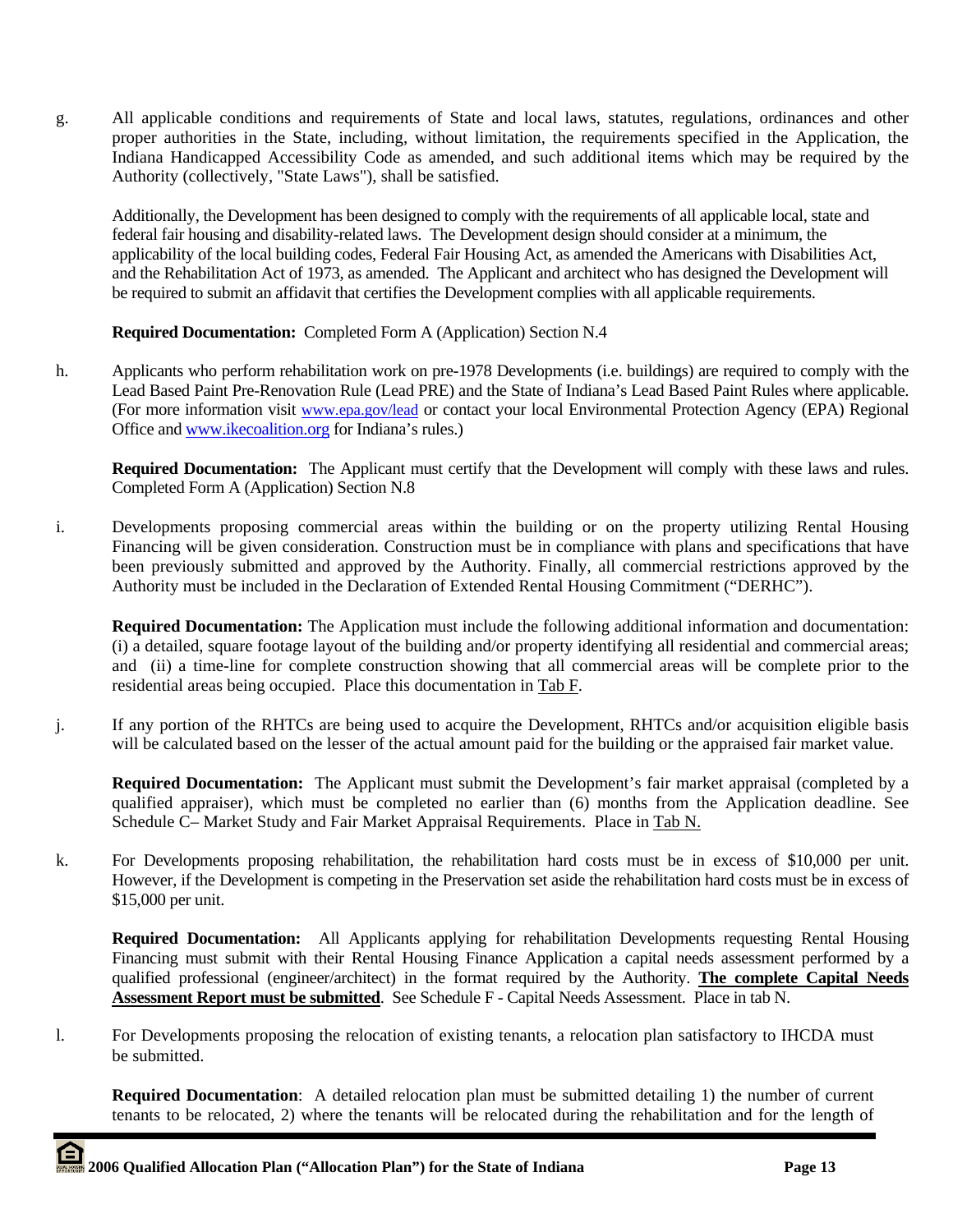time, 3) amount of compensation or concession(s) each tenant will receive for the relocation (if applicable) and 4) any other cost associated with the relocation and the proposed financing plan. Place in Tab N.

- m. Upon request, the Applicant shall provide a completed IRS Form 8821, Tax Information Authorization, for each owner/general partner. The form must be signed by an individual authorized to sign on behalf of the Owner.
- n. Underwriting Guidelines

The following are underwriting guidelines for all Developments. However, all applicants should be aware that these are averages and the numbers submitted should reflect the nature and **true cost** of the Development proposed. **IHCDA will consider any underwriting outside of these guidelines if supporting documentation is provided.** 

- 1) Total Operating Expenses IHCDA will consider the reasonableness of operating expenses for each Development based on information submitted by the Applicant. See Required Documentation in this section.
- 2) Management Fee– 5-7% of "effective gross income" (gross income for all units less Vacancy Rate). 1-50 units 7%, 51-100 units 6% 100+ units 5%
- 3) Vacancy Rate 6% 8%
- 4) Rental Income Growth 1-3%/year
- 5) Operating Reserves four  $(4)$  six  $(6)$  months (Operating Expenses plus debt service)
- 6) Replacement Reserves per unit New Construction: \$250 \$300 Rehabilitation: \$300 \$350
- 7) Operating Expense Growth 2-4%/year
- 8) Stabilized debt coverage ratio (stabilization usually occurs in year 2) 1.15 1.40 (Although stabilization occurs usually in year two, the debt coverage ratio projection for a Development should not go below 1.1 during the complete 15 year Compliance Period to be considered financially feasible.)

NOTE: Tax abatement may cause the debt coverage ratio to be higher than these guidelines.

9) Developments structured with no hard debt - minimum cash flow before deferred developer fee must be at least \$225 per unit annually

NOTE: IHCDA will require operating expense growth to be at least 1% higher than rental income growth.

**Required Documentation:** 1) Data supporting the operating expenses and replacement reserves stated in the proforma **MUST** be supported in the Development's Market Study (e.g. comparable Development information historical data of the Development (for rehabilitation of existing housing only) )**;** 2) Documentation of estimated property taxes and insurance (i.e. a statement of how the Applicant determined the estimated taxes and insurance for the Development); **AND** 3) **If the underwriting is outside these guidelines the Applicant must provide a written detailed explanation**  with third party documentation supporting the explanation (approval of underwriting from other financing **institutions/funding sources will not constitute acceptable supporting documentation).** This documentation must be placed in Tab U.

o. Grants/Federal Subsidies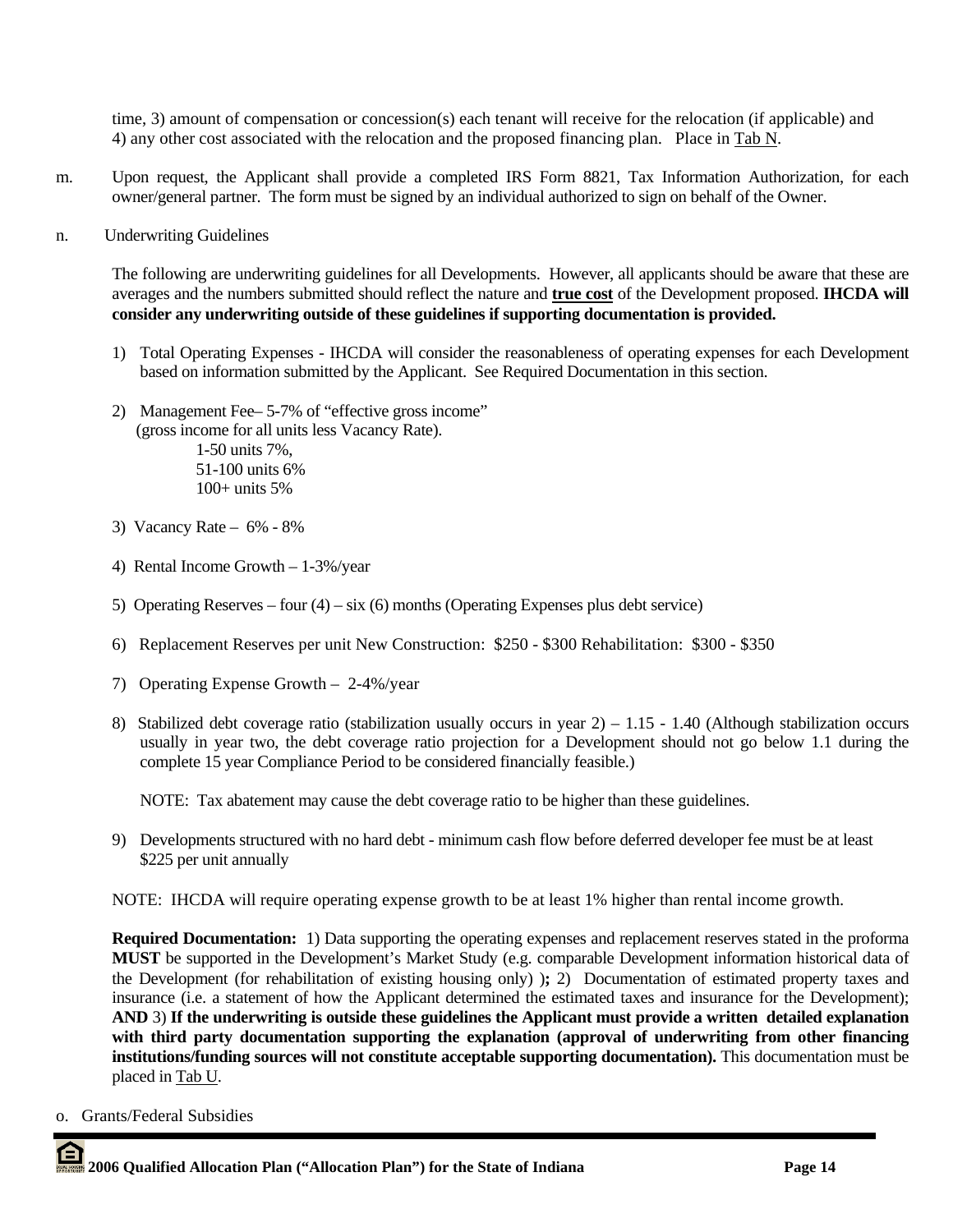Those RHTC Developments that include "soft" loans (i.e. HOME or HOPE VI loaned to the Development with payments through available cash flow) must demonstrate a reasonable expectation (as determined by the Authority in its sole and absolute discretion) that the loan will be repaid at a date certain (usually eight (8) to fifteen (15) years). If the loan and any outstanding interest is not expected to be paid until the end of the Initial Compliance Period, there must be reasonable expectation that the fair market value of the Development will be sufficient at that time to pay the accrued interest and debt and that the net income of the Development will be sufficient to sustain a debt service.

**Required Documentation:** A written explanation from the Applicant will be required at the time of Application with regard to the treatment of such funds relating to (a) their inclusion or exclusion from Eligible Basis; AND (b) if loaned into the Development, the reasonableness that the loan will be repaid by a date certain (usually by the end of the Initial Compliance Period); AND (c) if loaned into the Development, the anticipated terms of the loan including anticipated amount, anticipated interest rate, and the anticipated term of the loan Place in Tab G.

# p. Credit per Unit

IHCDA has established the following RHTCs per unit maximums:

|                   |                            | Developments located in QCTs only |
|-------------------|----------------------------|-----------------------------------|
| Number of Units   | Max. Annual RHTCs per Unit | Max. Annual RHTCs per Unit        |
| $1-35$ units $=$  | \$8425                     | \$10,954                          |
| $36 - 60$ units = | \$7900                     | \$10,269                          |
| $61 - 80$ units = | \$7375                     | \$9584                            |
| Over 80 units     | \$6844                     | \$8899                            |

IHCDA, in its sole discretion, will only consider RHTCs per unit in excess of these amounts if: 1) the Applicant has provided clear and convincing evidence for why the Development needs the additional RHTCs; 2) the Applicant has exhausted all other sources of financing; **and** 3) the Applicant provides third-party documentation of all efforts taken to obtain other financing (e.g. letters from lenders/funding sources stating funding is not available for the Development). This documentation, if provided, must be placed in tab A.

NOTE: If an Application will be requesting RHTCs per unit in excess of these amounts, the Applicant/Developer is strongly encouraged to meet with IHCDA Tax Credit Allocation staff before making the request.

# **3. User Eligibility and Limitations**

# a. Applicant and Development Limitations

 During any calendar year, the amount of RHTCs, which may be reserved for allocation (including any transfers of RHTCs during the applicable calendar year) to any person (including principals in organizations), entity, Owner, Developer or Applicant, may not exceed \$1,600,000**.** Provided, however no Development shall receive more than \$800,000 of RHTCs in any calendar year. Such limitation shall be subject to review and modification by the Authority. [Excluding Developments financed with Bonds and 4% RHTCs.]

 If the Authority determines that in its sole and absolute discretion it is in the interest of the State to allocate additional RHTCs to such person, entity or Development, then the Authority may waive such limitation.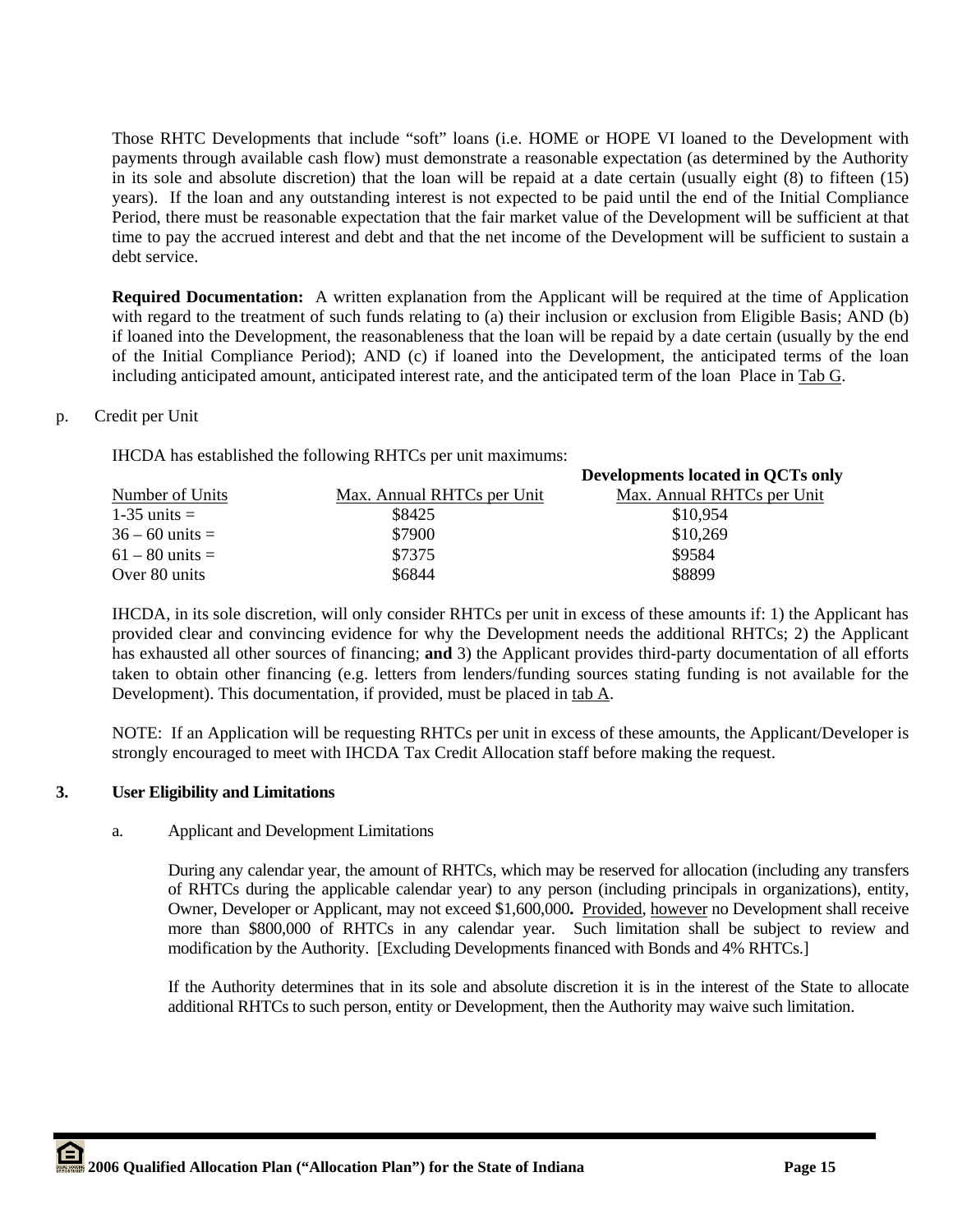## b. Developer Fee Limitations

| No of units in      | <b>New Construction</b>                                                                                                                                                | Rehabilitation*                                                                                                                                                      | <b>New Construction</b>                                                                                                                                              | Rehabilitation*                                                                                                                                                         |
|---------------------|------------------------------------------------------------------------------------------------------------------------------------------------------------------------|----------------------------------------------------------------------------------------------------------------------------------------------------------------------|----------------------------------------------------------------------------------------------------------------------------------------------------------------------|-------------------------------------------------------------------------------------------------------------------------------------------------------------------------|
| <b>Development</b>  | 9% RHTCs                                                                                                                                                               | 9% RHTCs                                                                                                                                                             | 4% RHTCs**                                                                                                                                                           | $4\%$ RHTCs**                                                                                                                                                           |
| 35 Units<br>or less | 20% of Total Development<br>Costs (excluding the developer fee,<br>developer overhead, consultant fees,<br>$&$ the cost of the land), but not<br>to exceed \$1,000,000 | 20% of Total Development<br>Costs (excluding the developer fee,<br>developer overhead, consultant fees,<br>& the cost of the land), but not<br>to exceed \$1,200,000 | 20% of Total Development<br>Costs (excluding the developer fee,<br>developer overhead, consultant fees,<br>& the cost of the land), but not<br>to exceed \$2,250,000 | 20% of Total Development<br>Costs (excluding the developer fee,<br>developer overhead, consultant fees,<br>$\&$ the cost of the land), but not<br>to exceed \$2,750,000 |
| Over 35 Units       | 15% of Total Development                                                                                                                                               | 15% of Total Development                                                                                                                                             | 15% of Total Development                                                                                                                                             | 15% of Total Development                                                                                                                                                |
|                     | Costs (excluding the developer fee,                                                                                                                                    | Costs (excluding the developer fee,                                                                                                                                  | Costs (excluding the developer fee,                                                                                                                                  | Costs (excluding the developer fee,                                                                                                                                     |
|                     | developer overhead, consultant fees,                                                                                                                                   | developer overhead, consultant fees,                                                                                                                                 | developer overhead, consultant fees,                                                                                                                                 | developer overhead, consultant fees,                                                                                                                                    |
|                     | & the cost of the land) but not                                                                                                                                        | & the cost of the land) but not                                                                                                                                      | & the cost of the land) but not                                                                                                                                      | & the cost of the land) but not                                                                                                                                         |
|                     | to exceed \$1,200,000                                                                                                                                                  | to exceed \$1,500,000                                                                                                                                                | to exceed \$2,250,000                                                                                                                                                | to exceed \$2,750,000                                                                                                                                                   |

\*At least 50% of the Development's units must be rehabilitation of an existing building

\*\*4% RHTCs associated with Developments financed with multi-family bond volume

The Authority will monitor both hard and soft costs of the Development compared to Developments of similar size and location and in its sole discretion reduce the total Developer Fee, which may reduce the amount of any RHTC allocation.

# NOTE: Consultant Fees will be considered part of the Developer Fee.

When determining the amount of Credit necessary to make a Development financially feasible, the Authority will include the deferred Developer Fee as a source of funding.

To be included in RHTC basis, deferred Developer Fee must be due and payable at a date certain. Fees may be paid as a cash flow loan if it can be demonstrated that the fee can and will be paid in a reasonable amount of time (generally considered to be eight (8) to fifteen (15) years). If fees are permanently contributed to the Development, they must be paid to the developer and then contributed to the Development if the fees are to be included in RHTC basis.

Additionally, at the time of initial Application, no more than 60% of the developer fee may be deferred for 9% RHTC Developments and no more than 80% of the developer fee may be deferred for bond volume 4% RHTC Developments. However, the Authority may, on a case by case basis with convincing documentation acceptable to the Authority and for the financial feasibility of the Development allow a larger percentage of the developer fee to be deferred.

**Required Documentation:** Applicant must include a statement 1) disclosing each entity/individual receiving a portion of the Development Fee along with the percentage of the fee the entity/individual will receive and 2) describing the terms of the deferred repayment obligation to the Development including any interest rate charged and the source of repayment with the application. Nonprofit organizations shall include a resolution from the Board of Directors allowing such a deferred payment and interest obligation to the Development. The Authority will require a Deferred Development Fee Agreement, satisfactory to the Authority in its sole discretion evidencing the principal amount and terms of interest and repayment of any deferred repayment obligation be submitted at the time of final cost certification. Place this documentation in tab G.

# c. Contractor Fee Limitations

Contractor fees ("Contractor Fees") shall also be limited, for purposes of determining the RHTC amount to be allocated, based on the amount of total costs incurred toward the construction or rehabilitation of the Development, excluding Developer and Contractor Fees. The Contractor Fee limitations are as follows: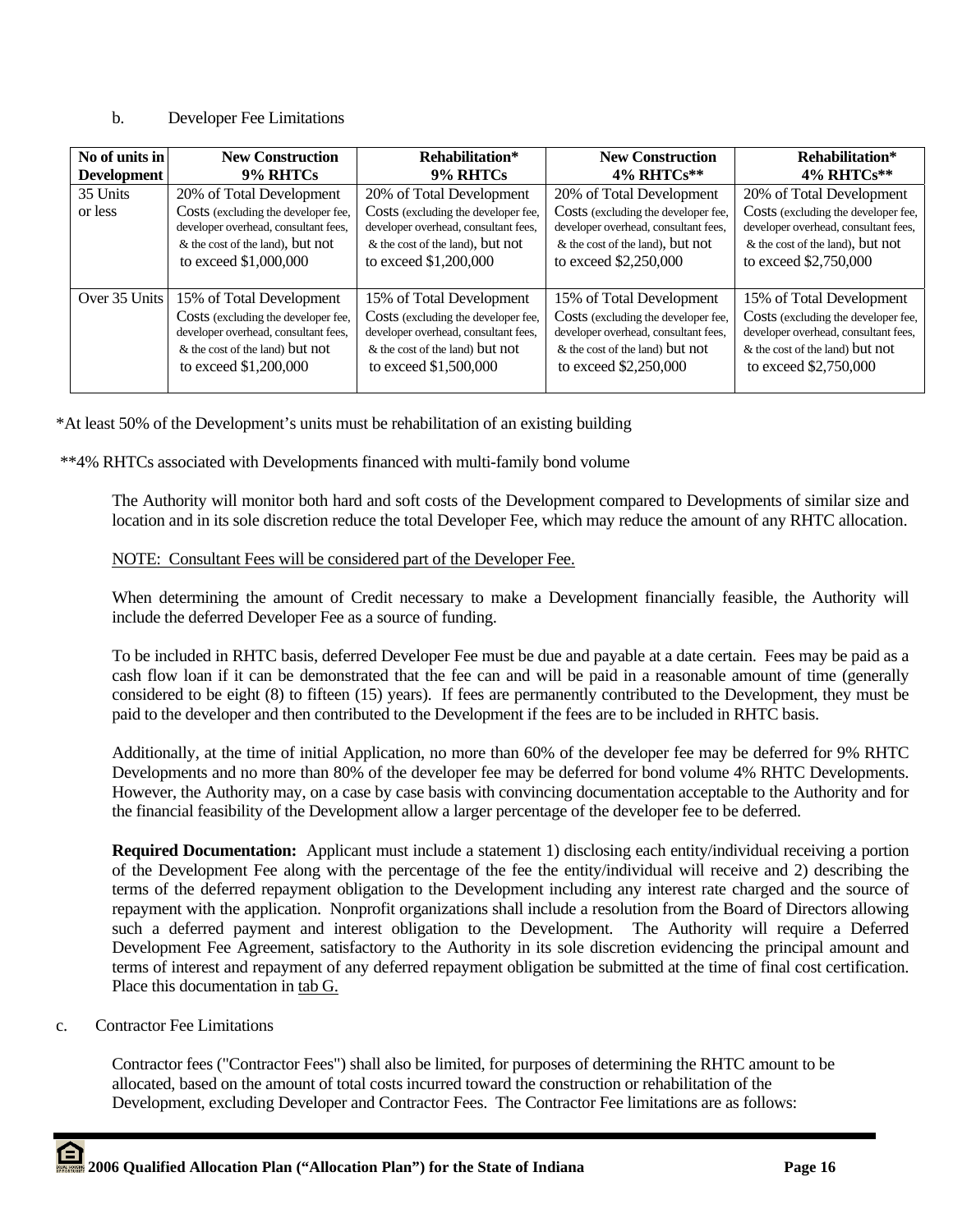| <b>Contractor Fees</b>      | <b>Contractor Fee % Limitation</b>              |
|-----------------------------|-------------------------------------------------|
| <b>General Requirements</b> | 6% of Total Construction/Rehabilitation Costs   |
| <b>General Overhead</b>     | 2% of Total Construction/Rehabilitation Costs   |
| Builder's Profit            | 6% of Total Construction/Rehabilitation Costs   |
| <b>Total</b>                | 14 % of Total Construction/Rehabilitation Costs |

The Authority will permit savings in a particular Contractor Fee line item to offset overruns in other Contractor Fee line items; provided, however, that in any event the total Contractor Fees shall not exceed 14%.

No increase will be permitted higher than the above stated limitations.

# **4. Affordable Housing Database**

Applicants that are proposing to develop transitional, permanent supportive, or rental housing must participate in the Affordable Housing Database as it becomes available in the State of Indiana. www.indianahousingnow.org

# **5. Rental Housing Financing Returned by Applicant**

If Authority funding (i.e. RHTC, HOME, Low-Income Housing Trust Fund, Multifamily private activity tax-exempt bonds) previously reserved and/or allocated to a Development is returned to or rescinded by the Authority, ten (10) points will be deducted by the Authority from the total points otherwise scored on the next application submitted by the Applicant (or its principals) that meets Threshold Requirements. However, if the funding is returned within 90 days of the approval date, no points will be deducted from the Applicant's next application.

The Authority, in its sole and absolute discretion, shall have the right to grant a waiver from the foregoing points deduction for factors determined by the Authority to be outside of the developer's control. No such waiver will be granted unless on or before October 1 the Applicant furnishes the Authority with a written request for such waiver at the time the RHTCs are returned and/or rescinded specifying therein with specificity satisfactory to the Authority the reasons thereof. All requests for return of fees paid to the Authority for said Development will be denied.

# **6. Receipt of Rental Housing Financing**

Applicant(s) receiving Rental Housing Financing must satisfy at time of Final Application all scoring criteria they received points for unless otherwise approved by the Authority in writing.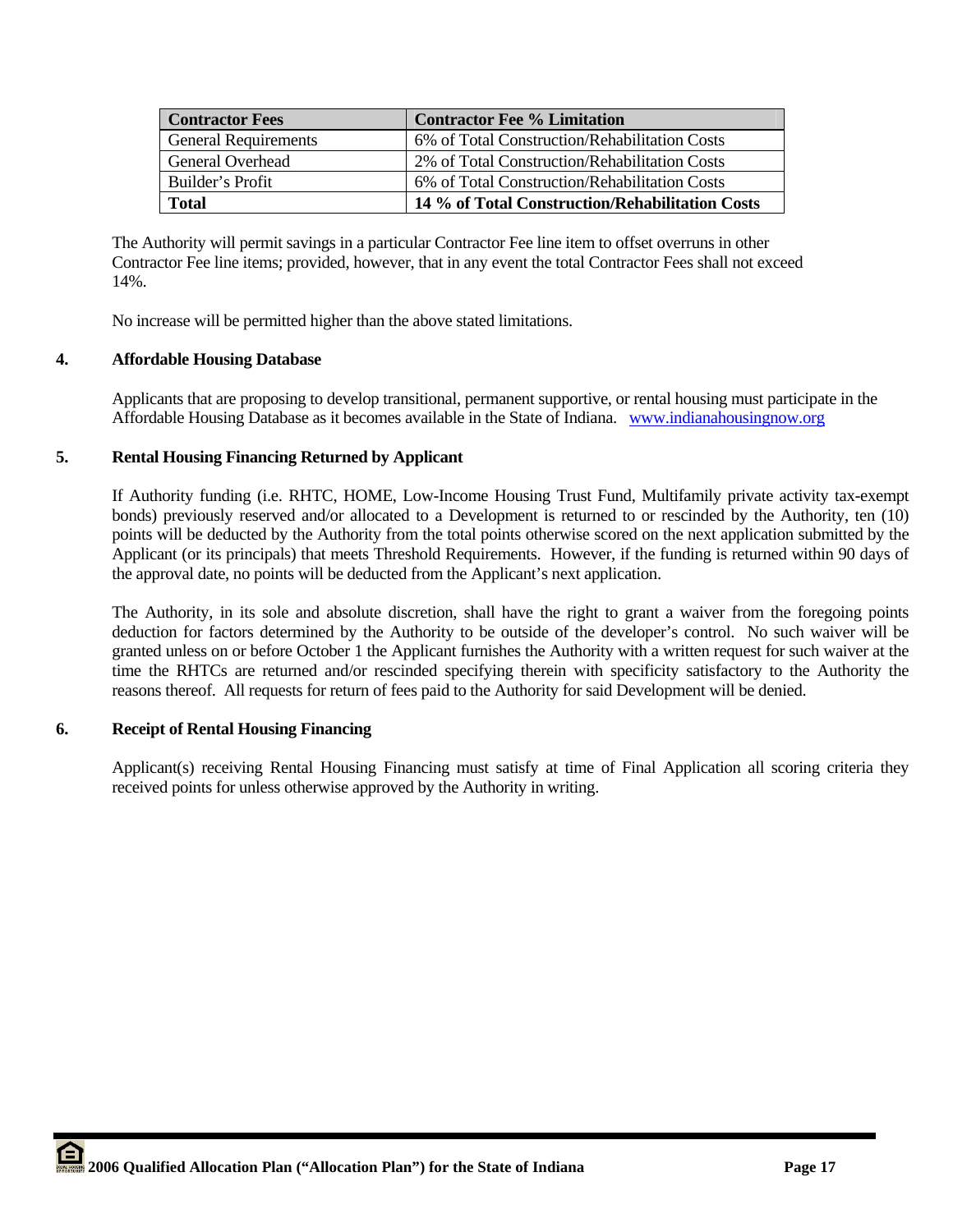# **F. Evaluation Factors**

The Authority has developed six (6) categories of criteria, based on the needs assessment conducted and the housing goals established by the Authority. If an Application satisfies all applicable requirements, then it will be evaluated and scored based on: (1) Rents Charged by the Development being 25 possible points; (2) the Constituency Served by the Development (i.e. special needs population) being 10 possible points; (3) Development Characteristics being 34 possible points; (4) Financing being 6 possible points; (5) Market being 11 possible points; and (6) Other being 14 possible points. Consequently, there are 100 possible points. Applicants seeking an RHTC allocation under Indiana's RHTC cap must score a total of forty (40) or more points under this Allocation Plan. Additionally, Applicants seeking Private Activity Tax Exempt Bonds, either in conjunction with 4% RHTCs or alone, must score a total of thirty (30) points or more. The Authority reserves the right not to allocate funding to a Development that scores ten (10) or more points less than the nearest Development receiving Rental Housing Financing. A written explanation will be made available to the general public for any funding of a housing credit dollar amount, which is not made in accordance with established priorities and selection criteria in this Allocation Plan.

# **1. Rents Charged**

All Developments must meet the minimum set-aside requirement for Section 42 with election of the "40-60" or the "20- 50" set-aside. In addition, the Authority will award points to those Developments that will target lower rents as follows:

a. Lower Rents Charged

If the Development intends to charge rents lower than the maximum allowable for the area median income (AMI) required by Section 42 of the Code and maintain rents for units at a level not to exceed the maximums as published in Appendix B and C, points will be awarded as follows:

| Percent of total units where rent is charged at or below the 30% AMI rent           | Points |
|-------------------------------------------------------------------------------------|--------|
| $5 - 10\%$                                                                          | 2      |
| $11\% - +$                                                                          | 5      |
| <b>Maximum Number of Points</b>                                                     | 5      |
| Percent of total units where rent is charged at or below the 40% AMI rent           | Points |
| 15-20%                                                                              | 2      |
| $21% +$                                                                             | 5      |
|                                                                                     |        |
| <b>Maximum Number of Points</b>                                                     | 5      |
|                                                                                     | Points |
| Percent of total units where rent is charged at or below the 50% AMI rent<br>20-30% | 2      |
| 31%-50%                                                                             | 5      |
| 51% or more                                                                         | 10     |

 Applicants will not be permitted to utilize the unit's set-aside at one AMI rent to also be awarded points for another AMI rent category unless all units are designated at one set-aside or additional units are set aside that exceed the maximum scoring requirement. i.e. If all units are designated at 30% AMI rent, maximum points in the 30%, 40%, and 50% AMI categories will be awarded. If all units are designated at 40% AMI rent, maximum points in the 40% and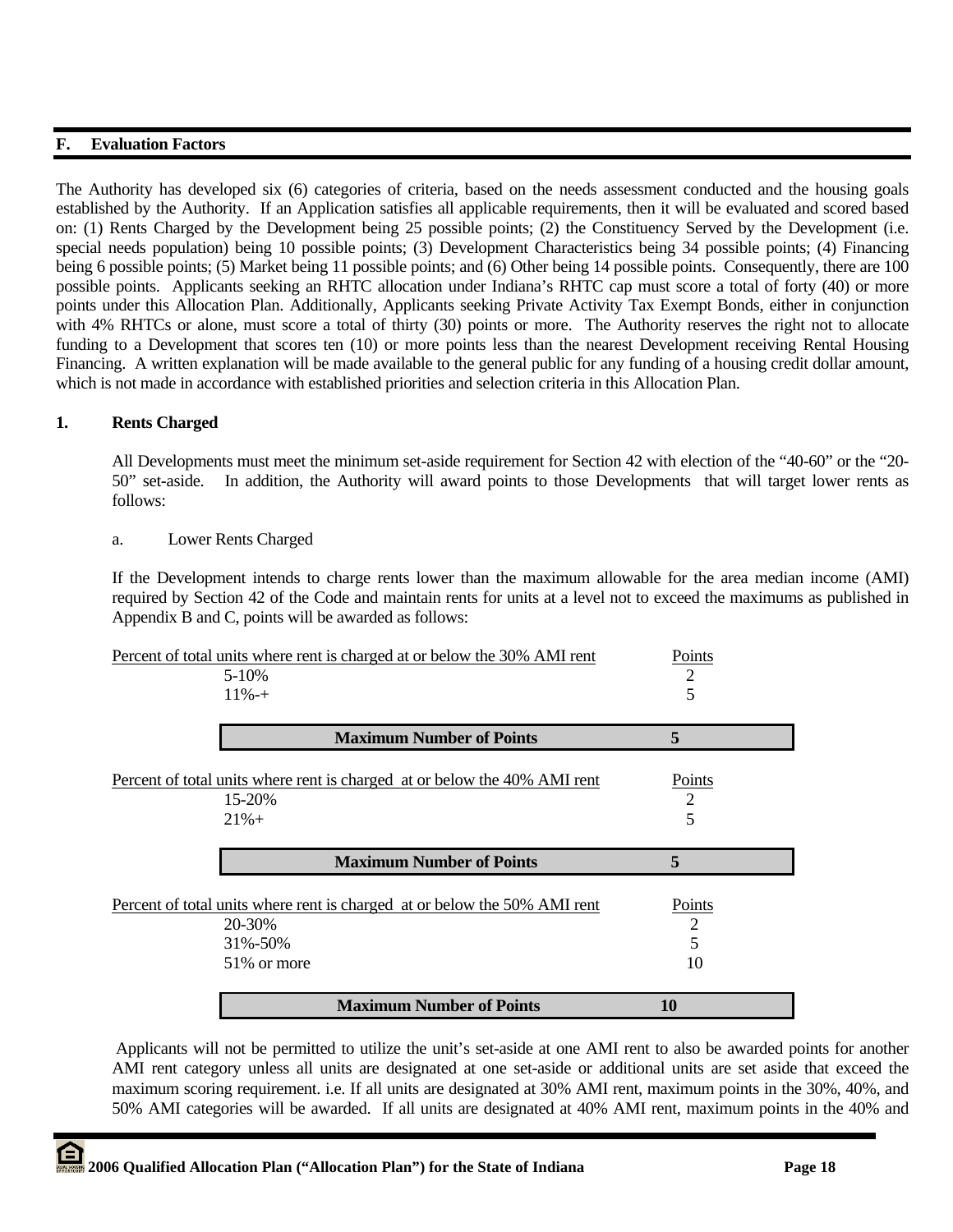50% AMI rent categories will be awarded. For example, if a 100 unit project sets aside 32 units (32%) at 30% AMI and 68 units (68%) at 50% AMI rent. The Development would score all points for 30% AMI rent, 40% AMI rent and 50% AMI rent since 11% of its units are 30% AMI rent and an additional 21% of its units were below the 40% AMI rent and over 51% of its units (68%) are at the 50% rent.

### b. Market Rate Units

If the Development provides for a mixture of market-rate units (market rate units are those units that will not be reserved for Qualified Low Income Tenants) then points will be awarded in accordance as follows:

| Percent of Market-Rate Units | Points |
|------------------------------|--------|
| 5-14%                        |        |
| $15% +$                      |        |

Per Section  $42(g)(7)$ , scattered site Developments will not qualify to receive these points.

# **2. Constituency Served**

 $\overline{\phantom{a}}$ 

a. Homeless Population

For purposes of this category "Homeless" is defined as an individual or family that, but for this housing, lacks a fixed, regular, and adequate nighttime residence; or an individual or family that has a primary nighttime residence that is: 1) a supervised publicly or privately operated shelter designed to provide temporary living accommodations (including welfare hotels, congregate shelters, and transitional housing for the mentally ill; 2) an institution that provides a temporary residence for individuals intended to be institutionalized; or 3) a public or private place not designed for, or ordinarily used as, a regular sleeping accommodation for human beings. This term does not include any individual imprisoned or otherwise detained by an appropriate governmental authority.

Applicant has committed in writing to "Set Aside" a percentage of total units in the Development as permanent supportive housing for the homeless.<sup>1</sup> In some cases, supportive services may be needed to sustain permanence. **AND/OR** 

Applicant has committed in writing to "set aside" a percentage of total units in the Development as transitional housing for the homeless. Transitional housing is defined as housing which has the purpose of facilitating the movement of homeless individuals or families to independent living within a reasonable amount of time (usually 24 months).

Points will be awarded based on one (1) point for each percentage set aside up to a maximum of 5 points.

NOTE: Section 42 requires that a building not used primarily for the homeless must have a minimum six (6) month lease term.

**Required Documentation:** 1) the resume of the organization providing the supportive services (resume must demonstrate ability to provide services to the homeless population); **AND** 2) The Applicant and a qualified

<sup>&</sup>lt;sup>1</sup> The term "set aside" shall mean and require that units designated as "set aside" for a specific population may be used only for the identified population and for no other. If qualified tenants in the designated population are not available, the unit(s) must remain vacant. The Authority will not consider waiving or modifying any set-aside request until units have been placed in service and have been vacant even though reasonable marketing efforts have been made for a minimum of eighteen months.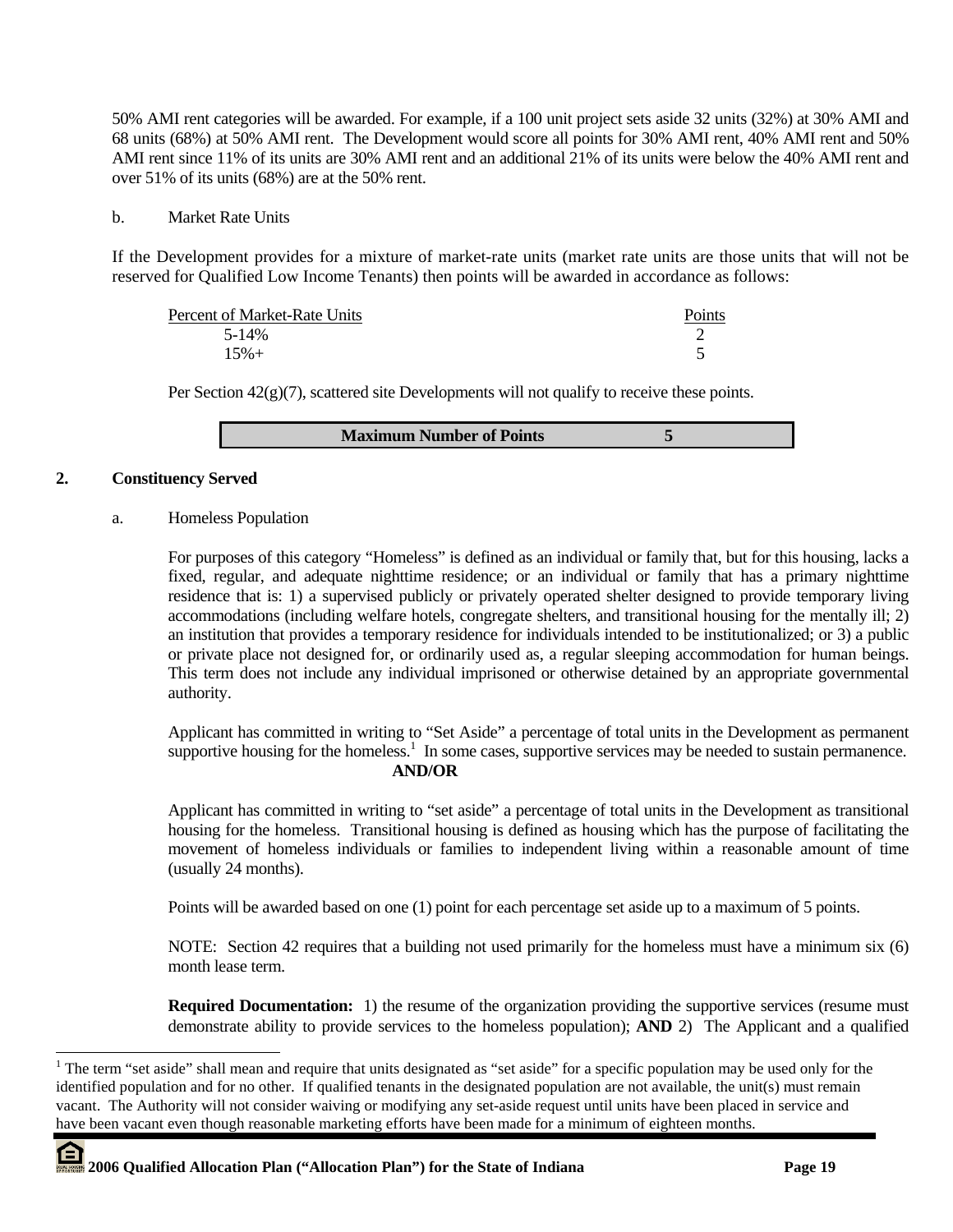organization that provides and has the capacity to carry out services for the homeless must enter into an agreement (**signed by all parties)** acceptable to the Authority in its sole discretion whereby the Applicant agrees to: a) set aside a number of units for permanent supportive housing or transitional housing for the homeless; and b) notify the qualified organization when vacancies of the set aside units occur at the Development. The qualified organization must agree to: a) refer qualified households to the Development; and b) notify households of the vacancies of the set aside units at the Development.

Place this documentation in Tab R.

b. Persons with Disabilities

Applicant has committed in writing to "set aside" a percentage of the total units in the Development to qualified tenants who meet the State definition of disabled as provided in IC 5-20-1-4.5 and must equip each unit to meet a particular person's disability need at no cost to the tenant. Points will be awarded based on 1 point for every two (2) percentage points set-aside up to a maximum of 5 points. Therefore, points will be awarded as follows:

| 2%-3.99% of units  | 1 Point  |
|--------------------|----------|
| 4%- 5.99% of units | 2 Points |
| 6%-7.99% of units  | 3 Points |
| 8%-9.99% of units  | 4 Points |
| $10\% +$ of units  | 5 Points |

**Required Documentation:** 1) the resume of the organization providing the services for persons with disabilities (resume must demonstrate ability to provide appropriate services to persons with disabilities); **AND**  2) The Applicant and a qualified organization that provides and has the capacity to carry out services for persons with disabilities must enter into an agreement (**signed by all parties)** acceptable to the Authority in its sole discretion whereby the owner agrees to: a) set aside a number of units for persons with disabilities; and b) notify the qualified organization when vacancies of the set aside units occur at the Development. The qualified organization must agree to: a) refer qualified households to the Development; and b) notify households of the vacancies of the set aside units at the Development.

Place this documentation in Tab R

**The Authority encourages owners to disperse all low-income units evenly among buildings and units in a mixed income, multi-building Development.** 

#### **3. Development Characteristics**

- a. Unit Types
	- 1) A Development that has 30% or more of the RHTC units with two (2) bedrooms will receive 2 points.

**Or** 

A Development that has 45% or more of the RHTC units with two (2) bedrooms will receive 3points.

**Maximum Number of Points 3**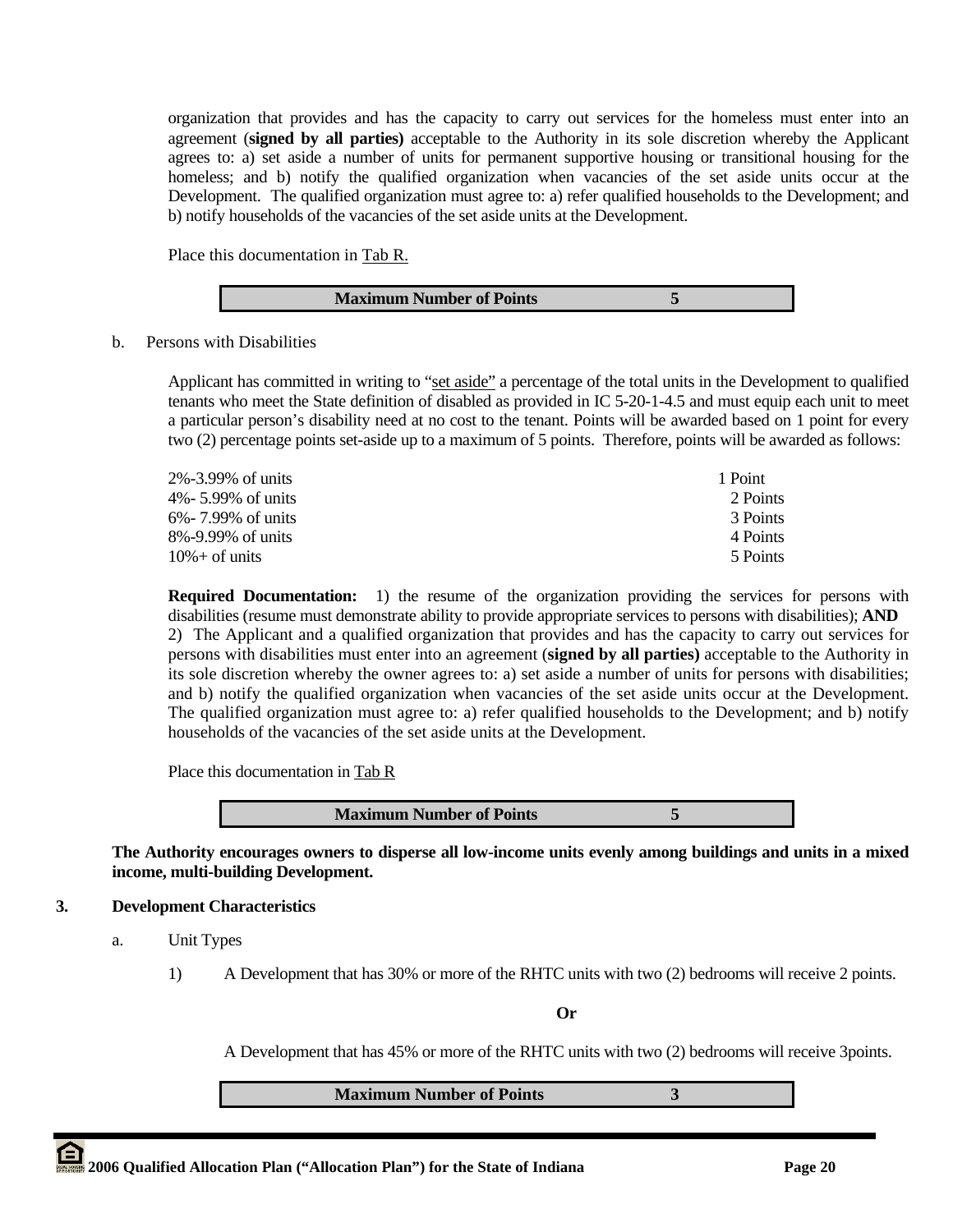2) A Development that has 15% or more of the RHTC units with three (3) bedrooms will receive 2 points.

#### **Or**

A Development that has 25% or more of the RHTC units with three (3) bedrooms will receive 3 points.

**Maximum Number of Points 3**

3) A Development that has 5% or more of the RHTC units with four (4) bedrooms will receive 2 points.

**Or** 

A Development that has 10% or more of the RHTC units with four (4) bedrooms will receive 3 points.

**Maximum Number of Points 3** 

**[Elderly Developments will not receive points for three (3) or four (4) bedroom units.]** 

4) A Development consisting entirely of Single-Family homes and/or duplexes will receive 3 points.

**Maximum Number of Points 3** 

### b. Development Design

Based on the Development schematics, as set forth in the site plan and a certification from the Architect certifying the existence of such amenities, the Authority will award one (1) point for every ten (10) amenities in the first column, one (1) point for every five (5) amenities in the second column, and one (1) point for every three (3) amenities in the third column up to a total of three (3) points. All amenities chosen by the Applicant should conform to the needs of the Development and its residents. Design Amenities will be viewed as interchangeable within a column, but the total number of design amenities selected in each column must remain the same.

The Applicant may score more than one (1) point in a column, but no partial points will be awarded.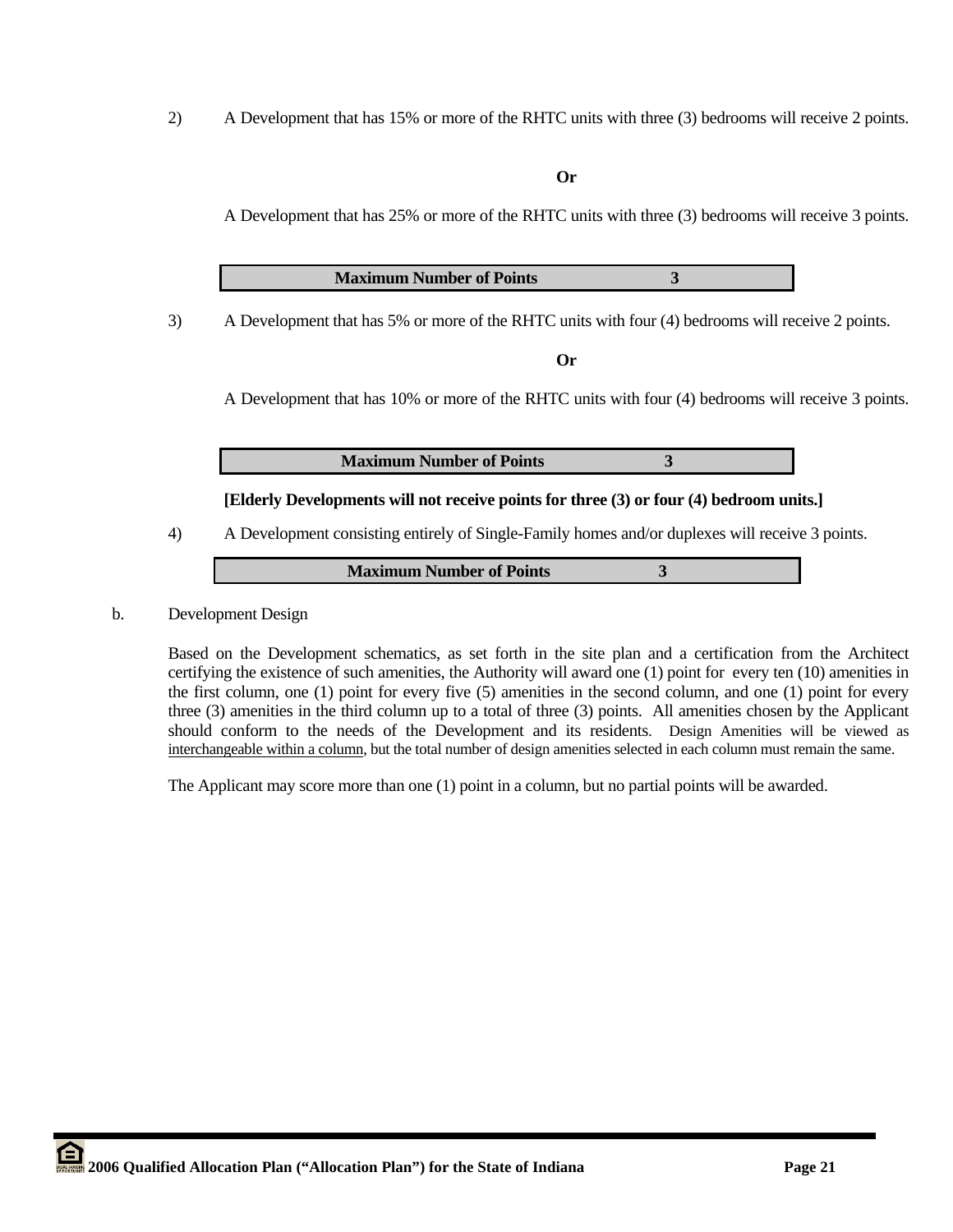| <b>Column 1</b>                                                       | Column <sub>2</sub>                                                                    | Column 3                                                                                                            |  |  |
|-----------------------------------------------------------------------|----------------------------------------------------------------------------------------|---------------------------------------------------------------------------------------------------------------------|--|--|
| 1 point for every 10 amenities                                        | 1 point for every 5 amenities                                                          | 1 point for every 3 amenities                                                                                       |  |  |
| Wall to wall carpeting in each unit<br>(living area)                  | Carport (one spot per unit)                                                            | Security Camera - all outside entrances                                                                             |  |  |
| Playground (family only and must be of                                | Individual porch/patio/balcony                                                         | 50% or more brick or stone exterior                                                                                 |  |  |
| reasonable size for the Development)                                  | for each unit                                                                          |                                                                                                                     |  |  |
| Window Blinds or Curtains in each unit                                | <b>Steel Frame</b>                                                                     | Daycare On-Site                                                                                                     |  |  |
| One parking spot per unit                                             | Washer/Dryer hook-up in each unit                                                      | Washer & Dryer (not coin operated) in each<br>unit (may not mark Laundry Facilities in each building)               |  |  |
| Bike racks (1 per building)                                           | Emergency pull cords/call button<br>in each unit (Elderly or Special Needs Only)       | Fireplace in each unit                                                                                              |  |  |
| Community Room (open to all residents)                                | Hot Tub/Jacuzzi (Open to all residents)                                                | Pool - In ground                                                                                                    |  |  |
| Garbage Disposal in each unit                                         | Computer Center (with high speed internet<br>access and printer open to all residents) | Alarm system for each unit                                                                                          |  |  |
| Door Bell for each unit                                               | Walk-in Closets in each unit                                                           | Fenced in Tennis Court                                                                                              |  |  |
| Peep hole on exterior door for each unit                              | Ceiling Fan in each unit                                                               | Beauty Salon/Barber shop On-site<br>(elderly or Special Needs only)                                                 |  |  |
| 10 units or less per acre                                             | Laundry Facilities in each building                                                    | Whirlpool tub (1 in each unit)                                                                                      |  |  |
| Cable hook-up in each unit                                            | External individual attached storage for<br>Each unit                                  | Garage for each unit                                                                                                |  |  |
| Garden area for all residents to use                                  | Intercom System for each building                                                      | In-door Racket Ball Court (open to all residents)                                                                   |  |  |
| Multiple building designs                                             | Built in dishwasher in each unit                                                       | Emergency sprinkler system in each unit                                                                             |  |  |
| Shuffle Board Court open to all residents                             | Restricted access to Property                                                          | Individual porch/patio/balcony for each unit<br>and/or all decking on property using Trex<br>product or equivalent. |  |  |
| Multiple floor plans per unit size                                    | Exercise Room with exercise<br>Equipment (Open to all residents)                       | Tankless water heaters in each unit                                                                                 |  |  |
| Motion detector lights for each unit<br>(single-family/duplexes only) | Fire Extinguisher in each unit                                                         |                                                                                                                     |  |  |
| Manager on-site                                                       | Kitchen Pantry in each unit                                                            |                                                                                                                     |  |  |
| Community Television with cable                                       | Designated car wash facility with hose &<br>vacuum                                     |                                                                                                                     |  |  |
| Designated Walking/Jogging Path                                       | 3-dimensional architectural shingles                                                   |                                                                                                                     |  |  |
| Basketball Court open to all residents                                | On-site recycling service free to residents                                            |                                                                                                                     |  |  |
| Microwave in each unit                                                | Fire suppressers above all stoves                                                      |                                                                                                                     |  |  |
| Carbon Monoxide detector in each unit                                 |                                                                                        |                                                                                                                     |  |  |
| <b>Enclosed Bus Stop Shelter</b>                                      |                                                                                        |                                                                                                                     |  |  |
| Hardwood Floors in each unit (living area)                            |                                                                                        |                                                                                                                     |  |  |
| Access to high speed internet in each unit                            |                                                                                        |                                                                                                                     |  |  |
| (i.e. cable, DSL, or network)                                         |                                                                                        |                                                                                                                     |  |  |
| Gazebo                                                                |                                                                                        |                                                                                                                     |  |  |
| Picnic Area with grill                                                |                                                                                        |                                                                                                                     |  |  |
| Central Air in each unit                                              |                                                                                        |                                                                                                                     |  |  |
| Sand Volleyball Court                                                 |                                                                                        |                                                                                                                     |  |  |
|                                                                       |                                                                                        |                                                                                                                     |  |  |

**Required Documentation:** Completed Form A (Application) Section N.7

**Maximum Number of Points 3** 

c. Universal Design Features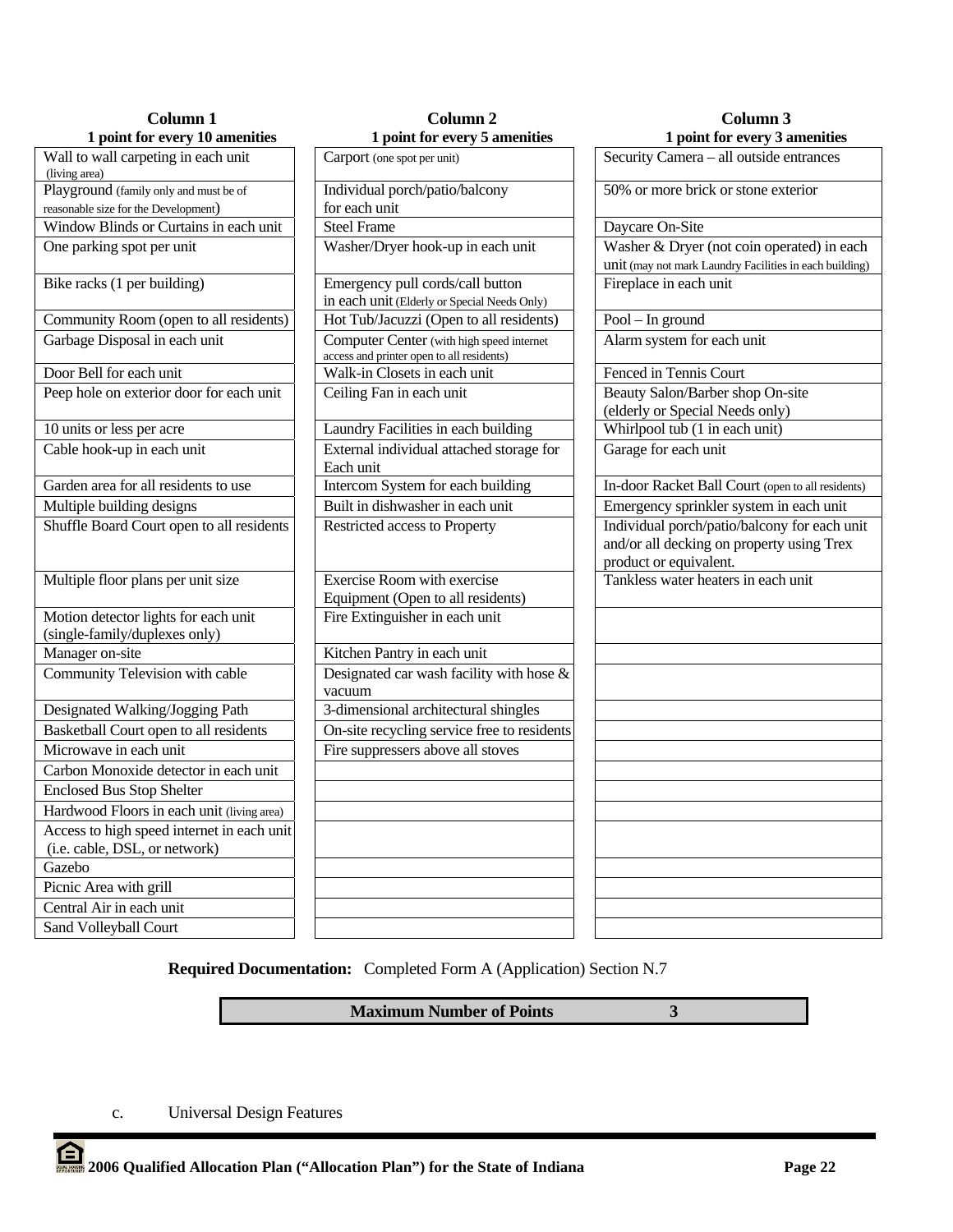Based on the Development schematics, as set forth in the site plan and a certification from the Architect certifying the existence of such amenities, the Authority will award one (1) point for ten (10) universal design features at a Development. All universal design features chosen by the Applicant should conform to the needs of the Development and its residents.

| All hallways 42' or wider in each unit      | All wall reinforcements for            | A front control operated range in       |
|---------------------------------------------|----------------------------------------|-----------------------------------------|
|                                             | handrails in each unit                 | 5% of units                             |
| All doorways 32" or wider in each unit      | All wall reinforcements for grab bars  | Audio and visual smoke detectors in     |
|                                             | In bath for each unit                  | each unit                               |
| All Electrical outlets raised 15" to 18"    | All light switches located 48" above   | Toggle, rocker, or touch sensitive      |
| above the finished floor in each unit       | the finished floor in each unit        | control panels instead of switches in   |
|                                             |                                        | each unit                               |
| Levers instead of door or faucet            | 30"x40" clear bathroom floor space     | Adjustable height or hand-held          |
| knobs on every door in each unit            | with a door that swings out in 5%      | showerhead with a flexible hose in all  |
|                                             | of the units                           | units                                   |
| A fold down seat in the shower of 5%        | Roll-in shower with no curb in 5%      | Slide or bi-folding closet doors in all |
| of the units                                | Of the units                           | units                                   |
|                                             |                                        |                                         |
| The bathtub controls located off            | A removable base cabinet for           | Built in accessible height microwave in |
| center toward the outside of the tub        | required knee space in kitchens and    | 5% of units                             |
| in each unit                                | baths in all bottom level units        |                                         |
| All closet rods adjustable in every unit    | 30"x40" clear kitchen floor space in   | Will have an accessible route to        |
|                                             | 5% of the units                        | each bottom level unit that includes no |
|                                             |                                        | steps or abrupt level of change         |
| Front loading washer and dryer with         | All<br>bathrooms<br>tops in<br>counter |                                         |
| front controls, raised on platforms to      | kitchens adjustable in every unit      |                                         |
| reduce need to bend, stoop, or lean         |                                        |                                         |
| over in each unit or all laundry facilities |                                        |                                         |

# **Required Documentation:** Completed Form A (Application) Section N.9

# **Maximum Number of Points** 1

# d. Unit Size

As provided in the Rental Housing Finance Application the net square footage is defined for the purpose of this scoring criteria to be the total livable space within the interior walls of the unit (this excludes garages, balconies, exterior storage and Development common areas). Points will be awarded based on ALL of the proposed units that meet or exceed the minimum net square footage within a specific unit type.

| <b>Development</b><br><b>Type</b> | <b>Eff./0 BR</b> units<br>ft. | One BR units<br>minimum net sq. minimum net sq.<br>required) | Two BR units<br>minimum net sq.<br>required) | Three BR units<br>minimum net sq.<br>ft. (minimum 1 bath ft. (minimum 1 bath ft. (minimum $1\frac{1}{2}$ baths ft. (minimum 2 baths<br>required for all new<br>construction) | Four $+$ BR units<br>minimum net sq.<br>required for all new<br>construction) |
|-----------------------------------|-------------------------------|--------------------------------------------------------------|----------------------------------------------|------------------------------------------------------------------------------------------------------------------------------------------------------------------------------|-------------------------------------------------------------------------------|
| New Const.                        | 375 sq. ft.                   | 675 sq. ft.                                                  | $875$ sq. ft.                                | $1075$ sq. ft.                                                                                                                                                               | $1275$ sq. ft.                                                                |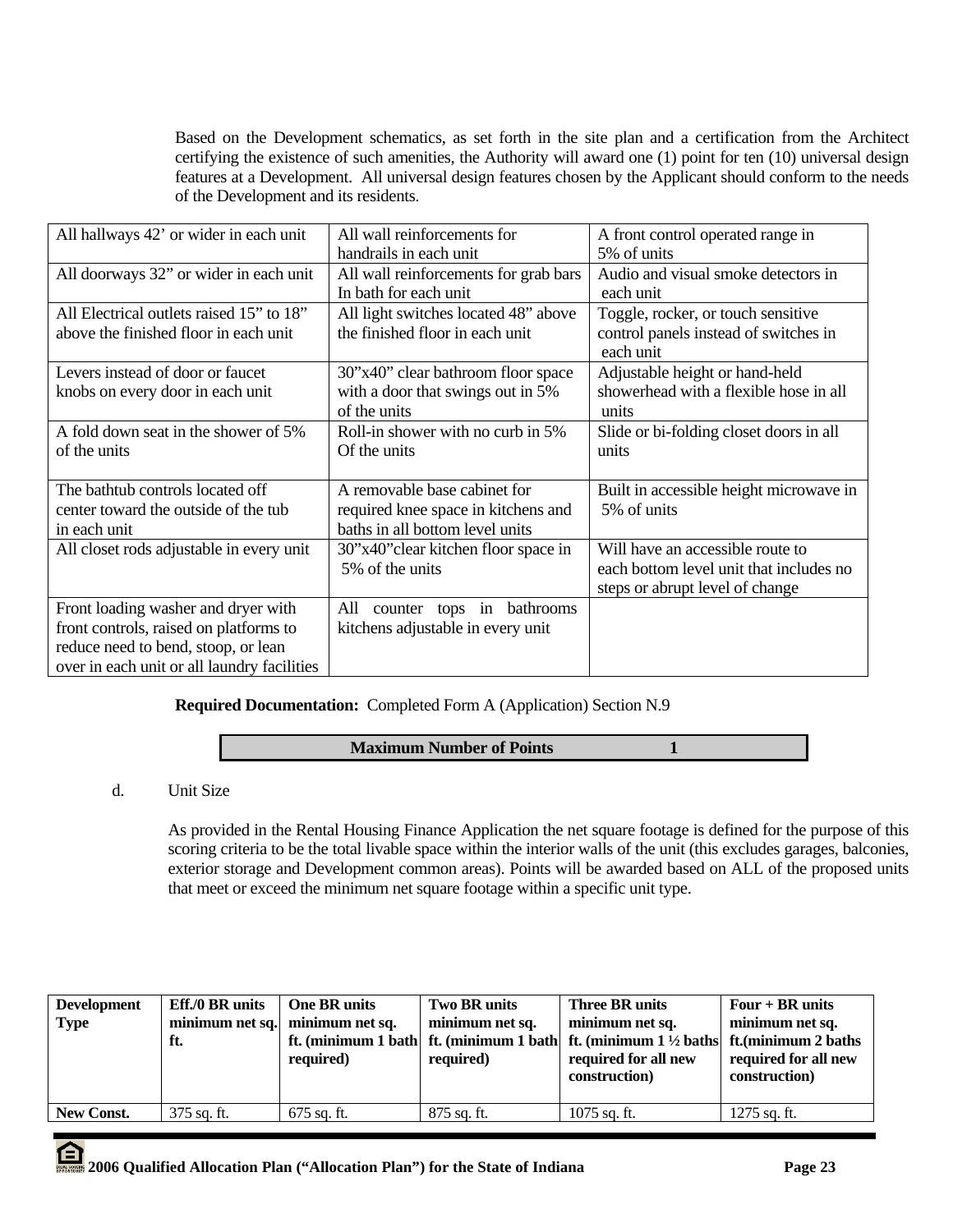| *Adaptive             | $375$ sq. ft. | 675 sq. ft. | 875 sq. ft.   | $1075$ sq. ft. | $1275$ sq. ft. |
|-----------------------|---------------|-------------|---------------|----------------|----------------|
| <b>Reuse</b>          |               |             |               |                |                |
| <b>Rehab/existing</b> | 350 sq. ft.   | 550 sq. ft. | $680$ sq. ft. | 900 sq. ft.    | $1075$ sq. ft. |
| housing               |               |             |               |                |                |
|                       | point         | 1 point     | point         | <b>point</b>   | l point        |

\*Adaptive Reuse is defined as a Development with building(s) that previously served a purpose other than housing.

**NOTE:** If all units meet or exceed the unit square footage minimums listed above, all 5 points in this category will be awarded.

**Required Documentation:** The architect and Applicant must certify to the square footage of all of the units. Form G with floor plans with exact total net square footages printed clearly are required to receive these points. Place in Tab F.

| <b>Maximum Number of Points</b> |  |
|---------------------------------|--|

e. Existing Structure

 Development converts a percentage of total square footage in a 100% vacant structure (s) into affordable rental housing. Points will be awarded based on the percentage of the Development that is converted to affordable housing and a percentage of its common area as follows:

| 25% of the total Development  |  |
|-------------------------------|--|
| 50% of the total Development  |  |
| 75% of the total Development  |  |
| 100% of the total Development |  |

If any space in the existing structure will be used for a purpose other than housing, the applicant must state what the intended use of the remainder of the vacant structure will be.

**Required Documentation:** Completed Form A (Application) Section N.6

| <b>Maximum Number of Points</b> |  |
|---------------------------------|--|
|                                 |  |

f. Development is Historic in Nature

At least 50% of the total units must be located in eligible historic buildings in order for a Development to receive points in this category.

1) Developments that are listed on the National Register of Historic Places, the Indiana Register of Historic Sites and Structures, or have received local landmark designation through a local historic preservation commission through an ordinance will receive one (1) point (must provide evidence building is individually listed on the National Register of Historic Places, Indiana Register of Historic Sites and Structures , or has received local landmark designation through a local historic preservation commission through an ordinance).

**Required Documentation:** 1) A letter from the National Park Service verifying the building(s) are listed on the Register or verification of the listing through the National Park Service website at www.cr.nps.gov/nr/; or 2) A letter from the Indiana Division of Historic Preservation and Archaeology or verification of the listing through the Indiana Department of National Resources website at www.in.gov/dnr/historic; or 3) A copy of the ordinance passed by a local historic preservation commission with a listing of commission members; or 4) a copy of the Indiana Historic Register or Historic Sites and Structures Place in Tab P.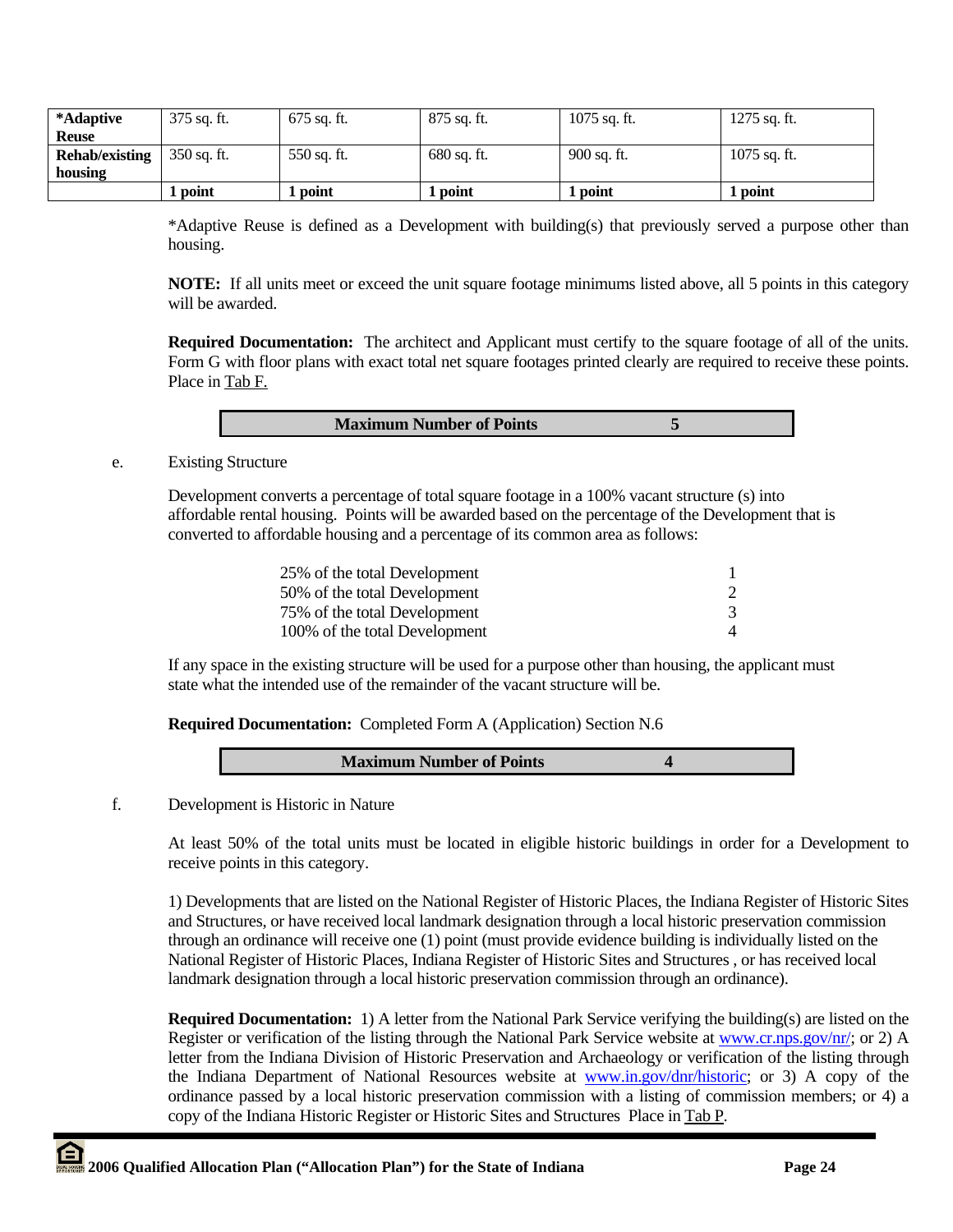2) Developments that will utilize Historic Tax Credits (Federal or State) on the residential portion of the building(s) will receive two (2) points. Must provide evidence the building is individually listed in the National Register of Historic Places and have submitted a Part 1 application and received a recommendation for approval by the Indiana Department of Natural Resources Division of Historic Preservation and Archaeology.

**Required Documentation:** Must include a copy of the historic application and "approved" Part I. Place in Tab P.



g. Preservation of Existing Affordable Housing

Points will be awarded for up to the maximum of three points in this category as follows:

1) Three (3) points will be awarded for an Application that proposes the preservation of an affordable housing project with Rental Housing Tax Credits that will/have expire(d) in the current year or earlier. IHCDA will review the owner's past noncompliance, if any.

**Required Documentation:** A statement from the Applicant that provides the following information: a) All current Building Identification Numbers (BIN) for the Development; b) The name of the Development during the time it was a RHTC Development; and c) The address of all buildings in the Development. Place in Tab P.

# **OR**

- 2) Up to three (3) points will be awarded for an Application that proposes the preservation of a previously HUD funded or USDA funded affordable non-public housing Development (such as project based Section 8 or RD 515 properties). Developments receiving a preservation priority designation from HUD or USDA will be awarded points as follows:
	- Developments receiving a designation of high priority 3 points
	- Developments receiving a designation of medium priority 2 points
	- Developments receiving a designation of low priority 1 point

**Required Documentation:** A letter from HUD or USDA that states the priority designations (high, medium, or low priority) for projects that are the subject of an Application pursuant to this Plan. Documentation from HUD or USDA of the Developments' preservation priority designation must be placed in Tab P.

# **OR**

3) Three (3) points will be awarded to those Developments that are part of the Revitalization Plan for a HOPE VI grant that has been awarded by HUD.

**Required Documentation:** A copy of the Revitalization Plan and the award letter with the expiration date for the HOPE VI funds from HUD. Place in Tab P.

# **OR**

4) Two (2) points will be awarded for an Application that proposes the preservation of any other affordable housing Development.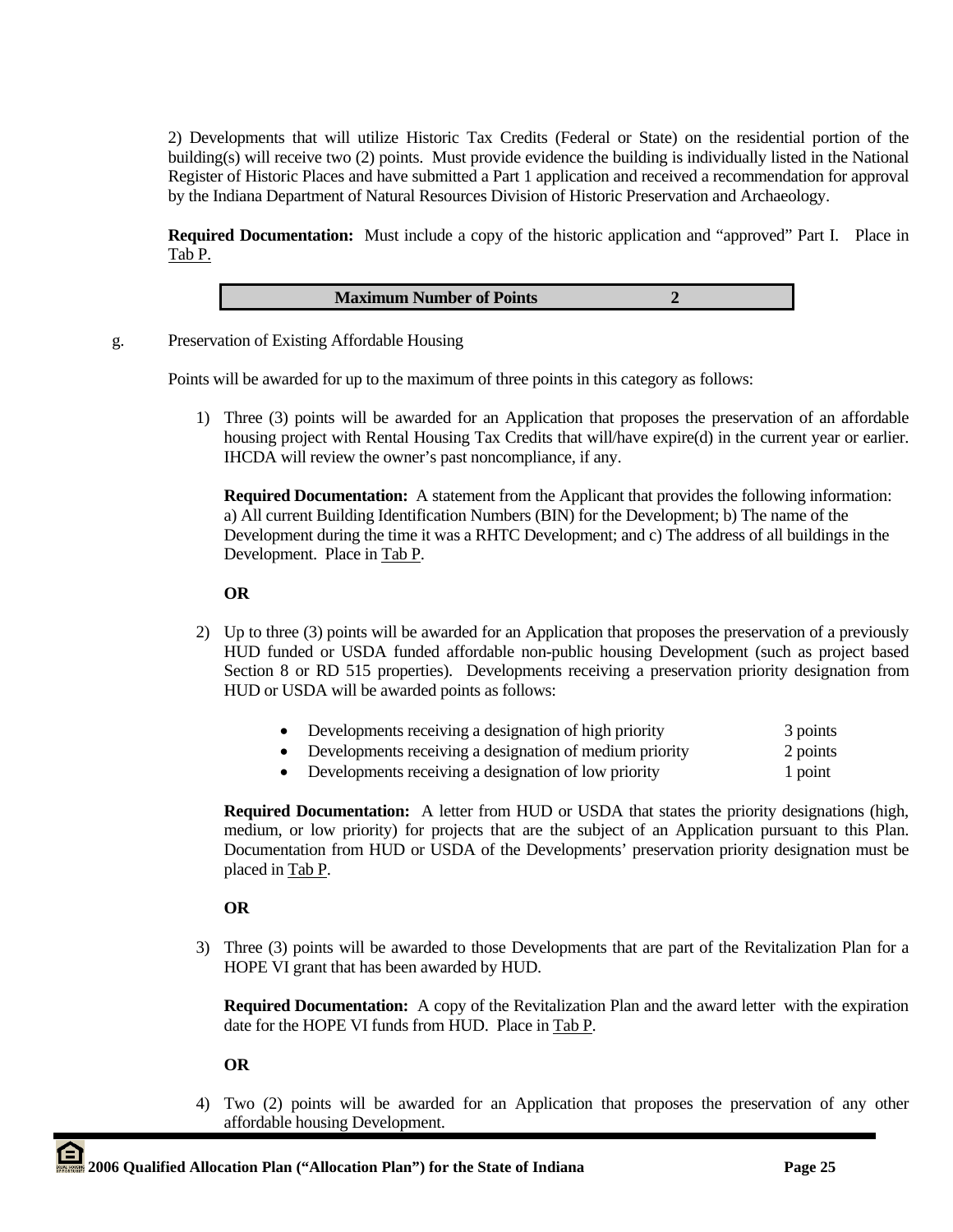**Required Documentation:** Third party documentation from the entity enforcing affordable housing requirements evidencing the rent and income restrictions applicable to such property including the term of such restrictions must be submitted and placed in Tab P.

| <b>Maximum Number of Points</b> |  |
|---------------------------------|--|
|---------------------------------|--|

h. Energy Efficiency Requirements

A total of three (3) points will be awarded for Applications certifying the use of Energy Star rated materials and appliances as follows:

All HVAC equipment and all windows and sliding glass doors for every unit must include the following: 2 Points

- Energy Star rated windows and sliding glass doors
- Energy Star rated furnace
- Energy Star rated air conditioner

If the Applicant agrees to equip all units with any three of the following appliances:1 Point

- Energy Star rated refrigerators
- Energy Star rated dishwashers
- Energy Star qualified roof products (for all buildings)
- Energy Star rated ceiling fans
- Energy Star rated residential lighting fixtures throughout all units and community space
- Energy Star rated clothes washer (must be in every unit)

**Required Documentation:** The Applicant must provide the information regarding the Energy Star rated items that will be used in the Development. This information must also be supported by documentation, which may be obtained at www.energystar.gov. (Once the Development is completed, IHCDA will inspect the items to ensure they are Energy Star Rated.) Form F is required with supporting documentation to receive these points. Place in Tab F.

|--|

i. Desirable Sites

A total of one (1) point will be awarded for applications that propose Developments that are or will be accessible to at least 3 public and/or private facilities or activities. Desirable facilities/activities include: retail and service establishments, school(s), transportation, parks, recreational facilities, medical facilities, libraries, major public/private employers.

For non-Rural County sites, only facilities or activities that are located within a one (1) mile walking/driving distance from the proposed site will be considered. The walking route to desirable facilities/activities must be along paved sidewalks, established pedestrian walkways or bike trails.

For Rural County sites, only facilities or activities that are located within a one and a half (1½) miles walking/driving distance from the proposed site will be considered.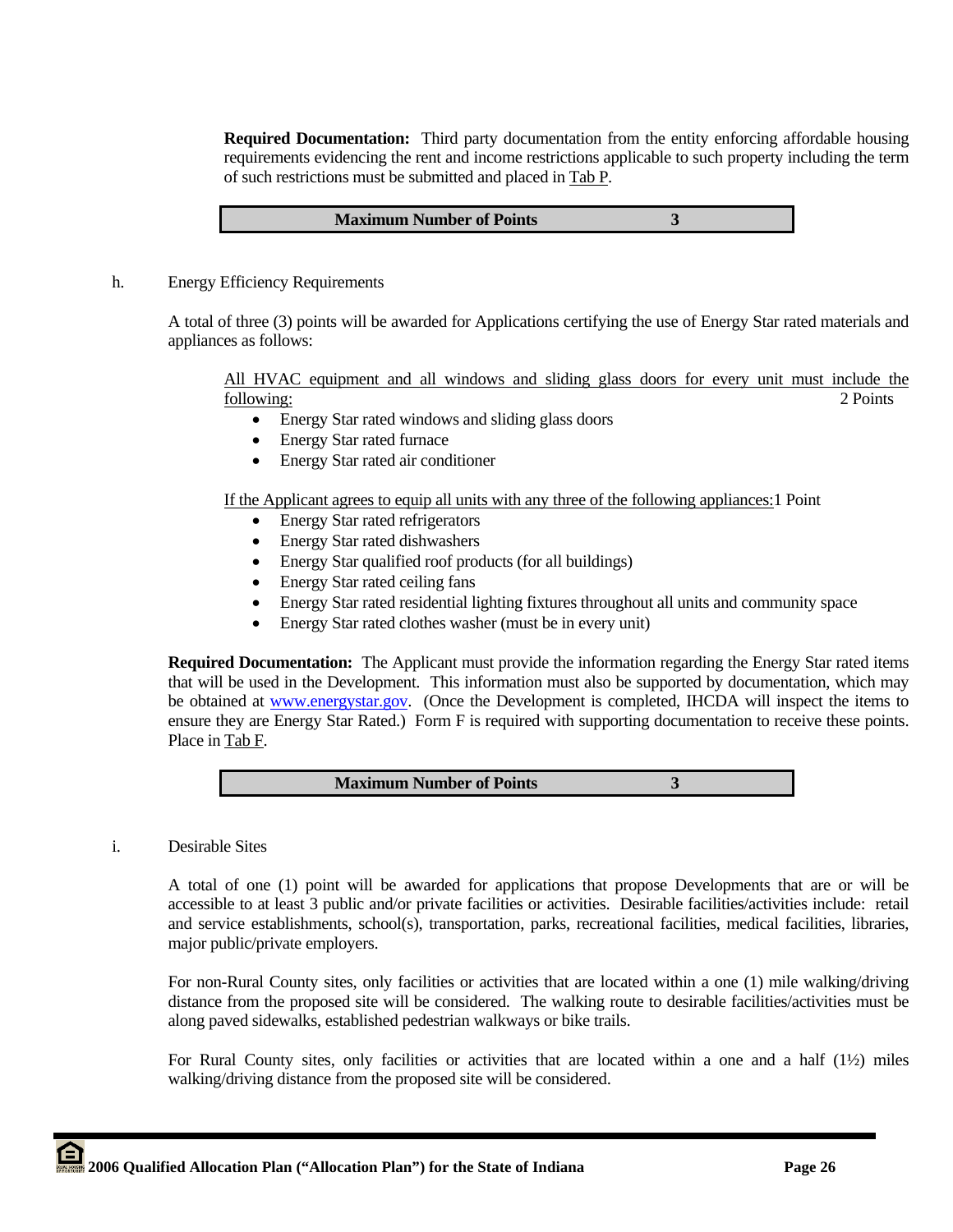**Required Documentation:** 1) A site map indicating the specific locations of each desirable facility/activity, as well as, all undesirable facilities/activities (i.e. junkyards, hazardous, chemical or heavy manufactures, unoccupied/unsecured buildings with evidence of loitering, trespassing or other criminal activity, ect.). The map must contain a key stating the type of facility/activity identified, and must include the following:

- location of site including an indication of major access roads;
- indication of distances in 1/4 mile increments:
- areas of residential development adjacent to or near the site;
- indication of any significant industrial or commercial development; and
- all desirable facilities or activities.

and 2) Photographs of the site and the surrounding neighborhood. All photographs are to be either color originals or color copies. Place in Tab I.

NOTE: At IHCDA sole discretion, undesirable facilities and/or activities located within a mile distance of the proposed site may disqualify a Development from receiving this point.

**Maximum Number of Points** 1

# **4. Financing**

a. The Development has received written approval for monetary **local** government (town, city, or county) funding that specifically enhances and/or creates **significant** cost savings for the Development. Including but not limited to tax abatement, infrastructure, grants, land, building(s), permit fee or other fee waivers, etc. Must disclose amount of monetary funding to receive points. Points will be awarded based on amount of funding/cost savings as follows:

| 1. Up to 1% of Total Development Costs        | 1 point  |
|-----------------------------------------------|----------|
| 2. Over 1%-3% of Total Development Costs      | 2 points |
| 3. greater than 3% of Total Development Costs | 3 points |

 NOTE: For purposes of this category, local government funding (i.e. HOME, HOPE VI, etc.) that is **loaned** to a Development at the applicable federal interest rate will **NOT** be considered as enhancing or creating a significant cost savings for a Development and will not be considered when determining the amount of local government funding to receive points.

**Required Documentation:** A letter from the appropriate authorized official at the local government approving the monetary contribution. The letter must include: 1) the local unit of government has approved funding specifically for the proposed Development; and 2) the amount of monetary funding the local unit of government has approved (if tax abatement, the local unit of government must estimate the monetary amount). NOTE: An inducement resolution for bond volume will NOT be sufficient documentation to receive points. Place in Tab  $C$ .



- b. The Applicant will utilize sources other than RHTCs as part of the overall financing structure. Points will be awarded based on the ratio of the 10 year amount of RHTCs requested as follows:
	- 1) 10 year amount of requested Credit is 70% 80% of Total Development Costs 1 point
	- 2) 10 year amount of requested Credit is 60% 69.99% of Total Development Costs 2 points
	- 3) 10 year amount of requested Credit is less than or equal to 59.99% of Total Development Costs 3 points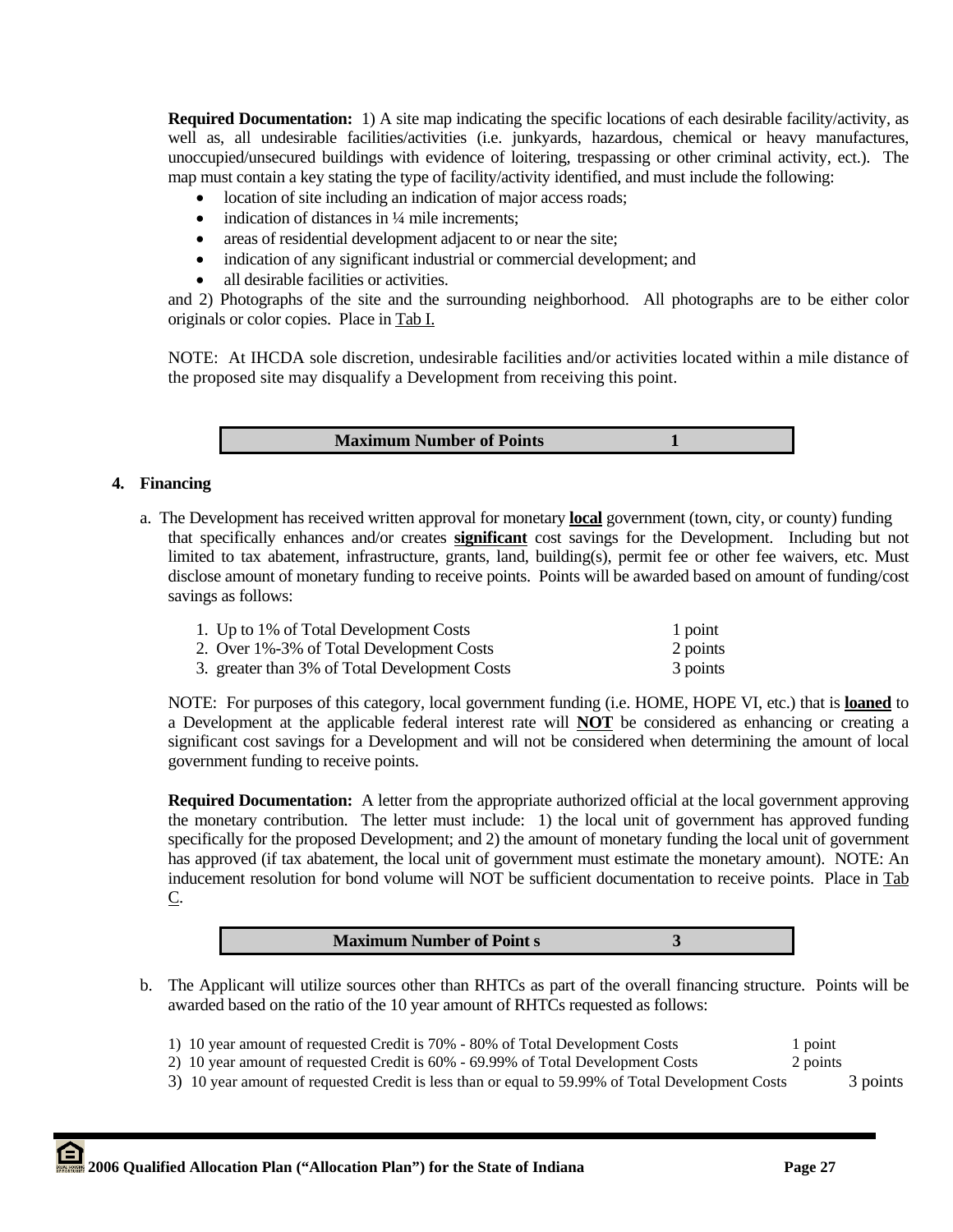NOTE: If at final application, the Development does not qualify for these points, IHCDA will reduce the RHTCs associated with the Development until the Development qualifies for these points once more.

#### **Maximum Number of Points 3**

#### **5. Market**

a. "Difficult to Develop Area"

A "Difficult to Develop Area" means that the Development is located in a "qualified census tract" of a metropolitan statistical area or a "difficult development area" as designated by the Secretary of HUD for the RHTC program, or an Area of Chronic Economic Distress as designated by the State and approved by the Secretary of the Treasury and the Secretary of HUD. (See Appendix F).

**Required Documentation:** To receive points, the Applicant must provide a census tract map. Place in Tab I.

b. Local Housing Needs

 The total number of RHTC and/or Bond units (including those that have received funding, are under construction, and are placed in service) is between a half percent (1/2 %) and one and a half percent (1½ %) of the Town/City population (2000 Census Data) and does not exceed 1350 units will receive 1.5 points.

#### **OR**

The total number of RHTC and/or Bond units (including those that have received funding, are under construction, and are placed in service) is less than a half percent (1/2 %) of the Town/City population (2000 Census Data) and does not exceed 800 units will receive 3 points

If the Development is located in an unincorporated area, the Applicant should utilize the population figures for the township in which the Development is located.

**Required Documentation:** The Owner must certify to the number of RHTC and bond units in the city/town. Form E and a listing of all of the RHTC and bond Developments with number of units in each in the city/town attached to the completed form is required to receive these points. A listing of the units is available on IHCDA's website at www.indianahousing.org. Additionally, population figures from the 2000 Census may be found for all cities/towns and townships at www.stats.indiana.edu. Place in Tab C.

**Maximum Number of Points 3** 

c. Previous funding within a Local Government

A Development will receive one (1) point if the proposed site is within the boundaries of a Local Government in which there has not been an RHTC (9% Credit and/or 4% Credit) and/or Tax Exempt Bond allocation within the last three (3) years.

For Scattered Site Projects, each parcel must meet the requirement above to qualify for the points. No partial points will be awarded in this category.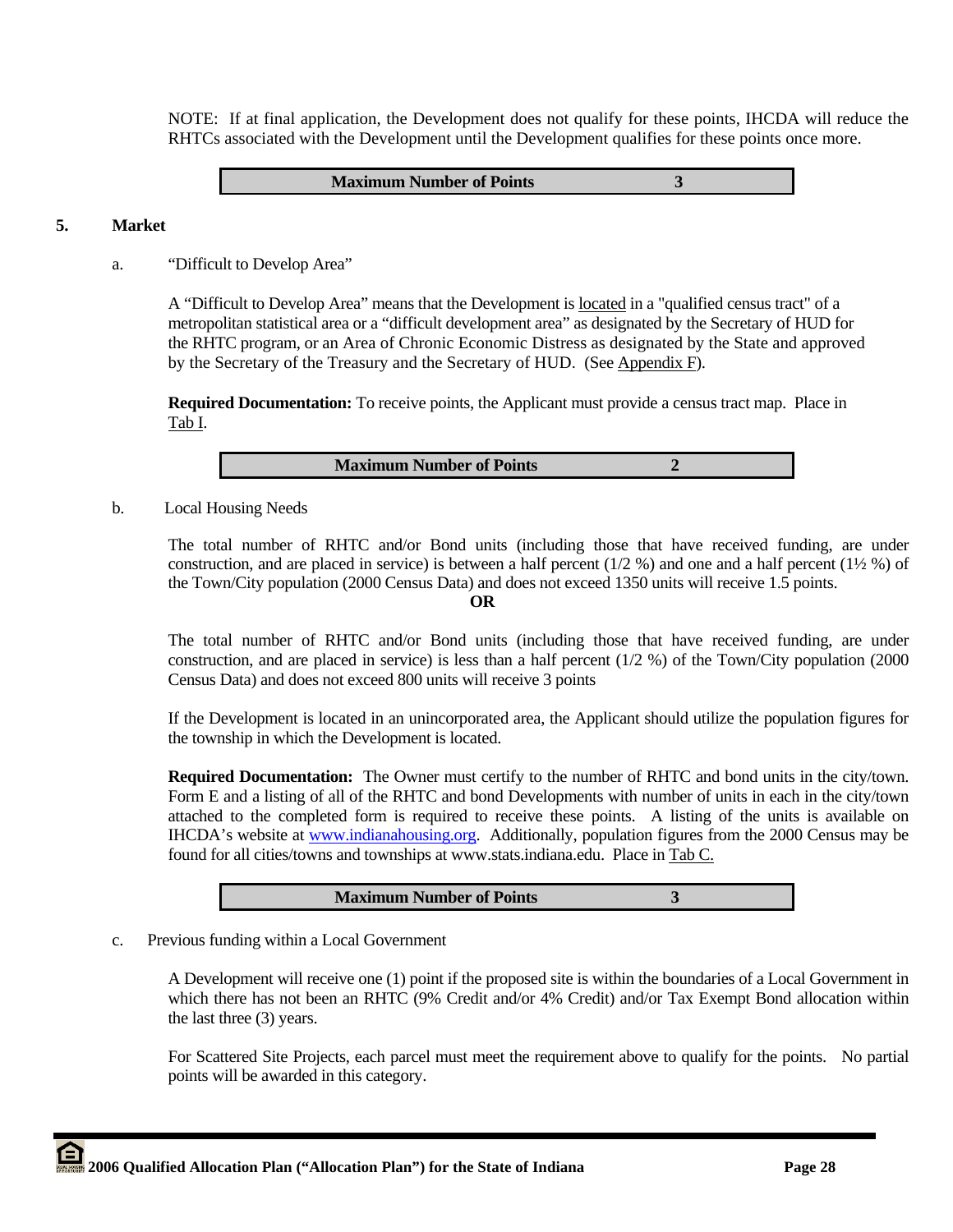**Required Documentation:** The Owner must certify to the number of RHTC and bond units within the city/town. Form E and a listing of all RHTC and bond Developments with number of units and the year in which each Development was funded in the city/town attached to the completed form is required to receive these points. A listing of the units and the year in which they were funded is available on IHCDA's website at www.indianahousing.org. Place in Tab C.

| <b>Maximum Number of Points</b> |  |
|---------------------------------|--|
|                                 |  |

d Subsidized Housing Waiting List

Applicant executes and provides to the Authority a written agreement **signed by all parties** (the Applicant and the appropriate official for the local or regional public housing representative) with the local or regional public housing representative agreeing to give priority to households on waiting lists for subsidized or public housing.

**Required Documentation:** The Applicant and local or regional public housing representative must enter into an agreement whereby the owner agrees to: 1) give priority to households on waiting lists for subsidized or public housing; and 2) notify the local or regional public housing representative when vacancies occur at the Development.

The local or regional public housing representative must agree to: 1) refer qualified households to the Development; and 2) notify households on the waiting list of vacancies and the priority given to such households at the Development.

Place in Tab R.

**Maximum Number of Points** 1

e. Community Revitalization Preservation

 The Development's rehabilitation will support community preservation. The Development must be at least 75% rehabilitation, a HOPE VI transaction, or an **Infill** housing Development that conforms to the existing neighborhood.

 **Required Documentation:** 1) A letter from the highest local elected official which specifically: a) describes the Development and the plans for its preservation; b) defines the neighborhood or area; c) describes intended uses; and d) states the Development's rehabilitation compatibility to the area, and materially benefits the neighborhood or area; **AND** 2) A certification from the architect detailing how the Development will conform to the surrounding neighborhood; and 3) If a HOPE VI transaction, a copy of the approval letter from HUD for the HOPE VI funds must be included. Place in Tab P.

**Maximum Number of Points 3** 

f. Lease Purchase

Development that will offer homeownership opportunities to qualified tenants after the initial 15-year compliance period (Please see IRS Rev. Ruling 95-49 and of Schedule A, attached). This option is not available for elderly Developments. This point will be available only for single family, townhouse or duplex units. The Sales price cannot exceed the outstanding principal mortgage balance for the unit.

**Required Documentation:** The following must all be placed in Tab S: 1) A detailed outline of the leasepurchase program. The plan must include a limited partnership ownership exit strategy and the provision of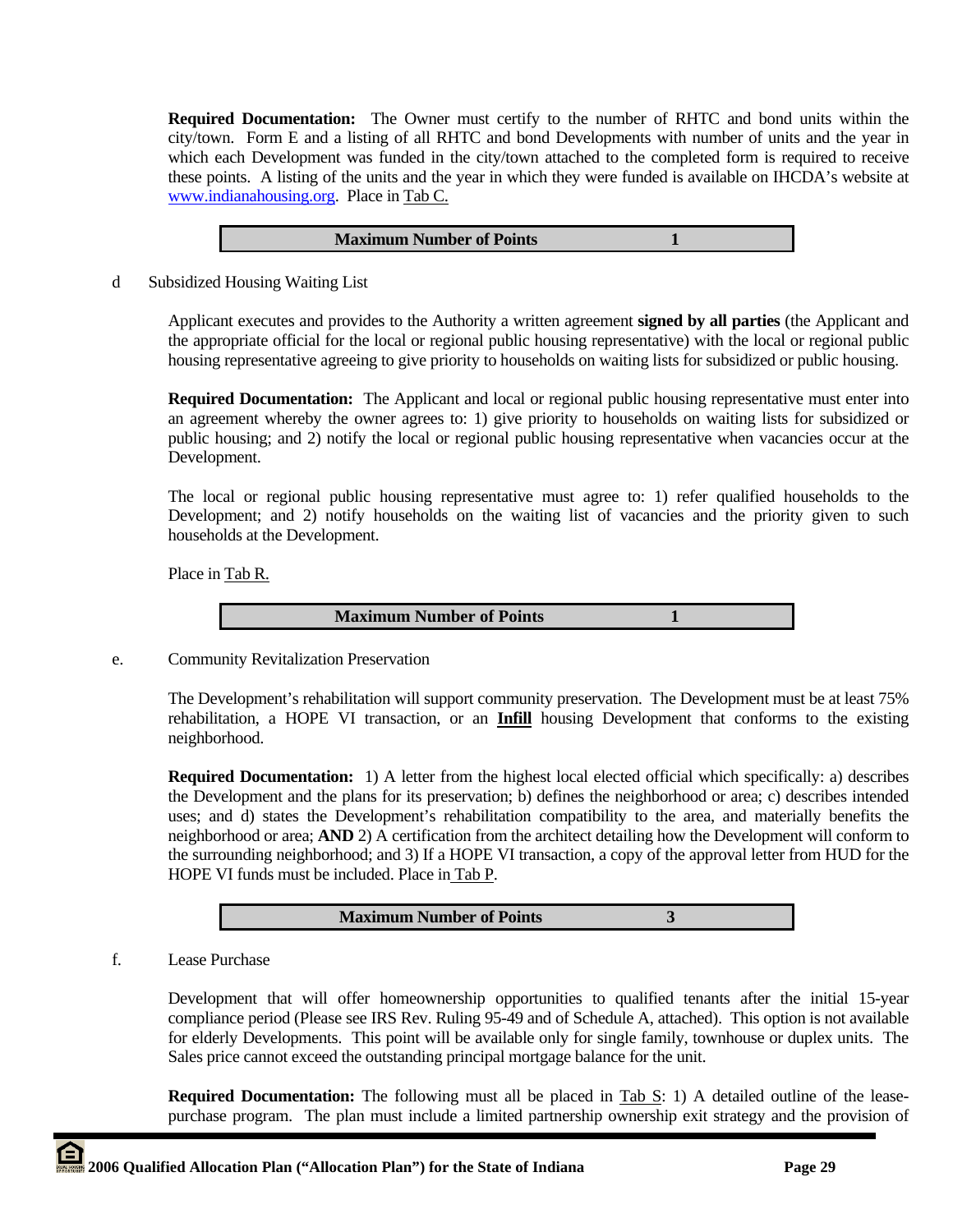services including homeownership, education, training and down payment assistance, where necessary.; and 2) the lease-purchase agreement, **signed and agreed to by all parties,** with the organization that will implement the lease-purchase program.

**Maximum Number of Points** 1

# **6. Other**

a. Indiana Based Owner/Developer

One (1) point will be awarded to a Development for having an Indiana Owner and/or Developer (must hold at least 50% of the GP interest and/or receive at least 50% of the Developer Fee). To be considered an Indiana Owner/Developer you must have a permanent office located within the State of Indiana and have been located in Indiana for a minimum of 1 year.

**Required Documentation:** Completed Form A (Application) Section D.2.g

Note: A P.O. Box will not be accepted as an Indiana address.

| <b>Maximum Number of Points</b> |
|---------------------------------|
|---------------------------------|

- b. Points will be awarded to Developments that contribute to the housing and revitalization needs of a community and/or further the community's housing goals. Points will be awarded as follows:
	- Form H completed and signed by highest local elected official (or authorized designee) must submit documentation of authorization marked as a moderate priority 1 Points

**Required Documentation:** Form H fully completed and signed by the highest local elected official (or authorized designee) showing the Development as a moderate priority for the local unit of government. Place in Tab C.

• Form H completed and signed by the highest local elected official (or authorized designee) must submit documentation of authorization) marked as a high priority 2 Points

**Required Documentation:** Form H fully completed and signed by the highest local elected official (or authorized designee) showing the Development as a high priority for the local unit of government. Tab C.

#### **Maximum Number of Points 2**

c. Minority Business Enterprise (MBE) Participation and Women Business Enterprise (WBE) Participation

Minority Business Enterprise and Women Business Enterprise, including D/MBE (Disadvantaged Minority Business Enterprise), and (Disadvantaged Woman Business Enterprise) and DMWBE (Disadvantaged Minority Woman Business Enterprise), means as an individual, partnership, corporation, or joint venture of any kind that is owned and controlled by one or more persons who are: (a) United States Citizens and (b) Members of a racial minority group or female in gender as evidenced by certification from the Indiana Department of Administration, Office of Minority Development. (The Authority understands that this Department does not issue certifications for housing. However, the certification from this Department is acceptable.) "Owned and controlled" means having for: (i) owners and developers: (a) ownership of at least 51% of the enterprise (stock of a corporation; interest in a limited liability company; or general partner of a limited partnership); (b) control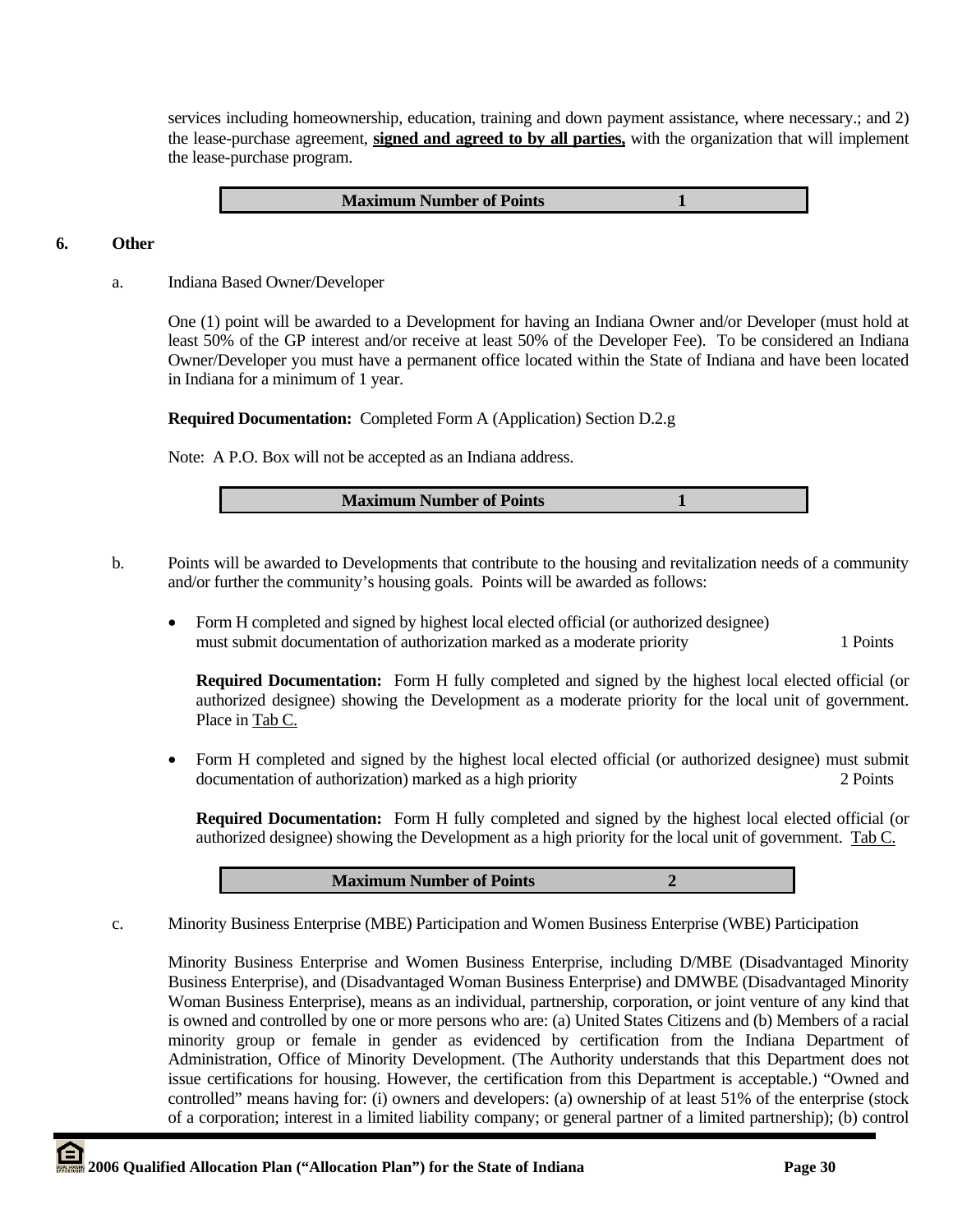over the management and active in the day to day operation of the business; (c) an interest in the capital, assets and profits and losses of the business proportional to the percentage of ownership; and, (d) materially participates in the Development or management of the Development; or (ii) contractors and management entities: (a) ownership of at least 51% of the enterprise (stock of a corporation; interest in a limited liability company; or general partner of a limited partnership); (b) control over the management and active in the day to day operation of the business; and, (c) an interest in the capital, assets and profits and losses of the business proportional to the percentage of ownership. Points will be awarded with one (1) point per certification submitted. Points will be awarded as follows:

| <sup>1</sup> | Owner (controlling interest in general partner) | 1 point             |
|--------------|-------------------------------------------------|---------------------|
| 2)           | Developer                                       | 1 point             |
| 3)           | Management Entity (Minimum 2 year Contract)*    | 1 point             |
| 4)           | Contractor                                      | 1 point             |
| 5)           | Subcontractor                                   | $\frac{1}{2}$ point |

\*Management Entity must have control over all management activities for the Development. The management agent listed on the application must be used by the owner of the Development for at least two years after Development's completion unless the agent is guilty of material non-performance of duties. Upon notification to the Authority, a substitution of management agent prior to the 2 year period may be permitted in the sole discretion of the Authority.

**Required Documentation:** The following must be placed in Tab T: 1) All applicable Development, management and contractor agreements (complete with fee structure) and the names and addresses of all owners, principals and their respective affiliation; and 2) A copy of the entity's certification from the Indiana Department of Administration.

**Maximum Number of Points 2** 

d. Unique Features

The Development has unique features that contribute to the Development of affordable housing in the community where the Development is located. This may include the unit and common area amenities, financial structure, community support, location, services offered to all residents. In order for a feature to be considered unique, it must be a feature that is outside of those listed in any other point scoring category. Points are awarded relative to other Developments being scored during each Application cycle and are awarded in IHCDA's sole and absolute discretion (may be awarded ½ point increments).

**Required Documentation:** The Applicant must provide a detailed description of all unique aspects (outside of those already receiving points in other point scoring categories) of the physical Development (i.e. design, amenities, services, etc.), the ownership/partnership structure, financing structure, community support, etc. The document(s) must include the name of the Development and the Applicant's signature. Place in Tab O.

| <b>Maximum Number of Points</b> |  |
|---------------------------------|--|
|---------------------------------|--|

e. Services

Services should be tailored to the needs of the targeted clients and preference will be given to those Applicants offering the services on-site and at no cost to tenants. Consideration will also be given to Applicants that provide a majority of services off-site due to special circumstances. To receive points, services must be specific to the Development and give special consideration to the residents of the Development.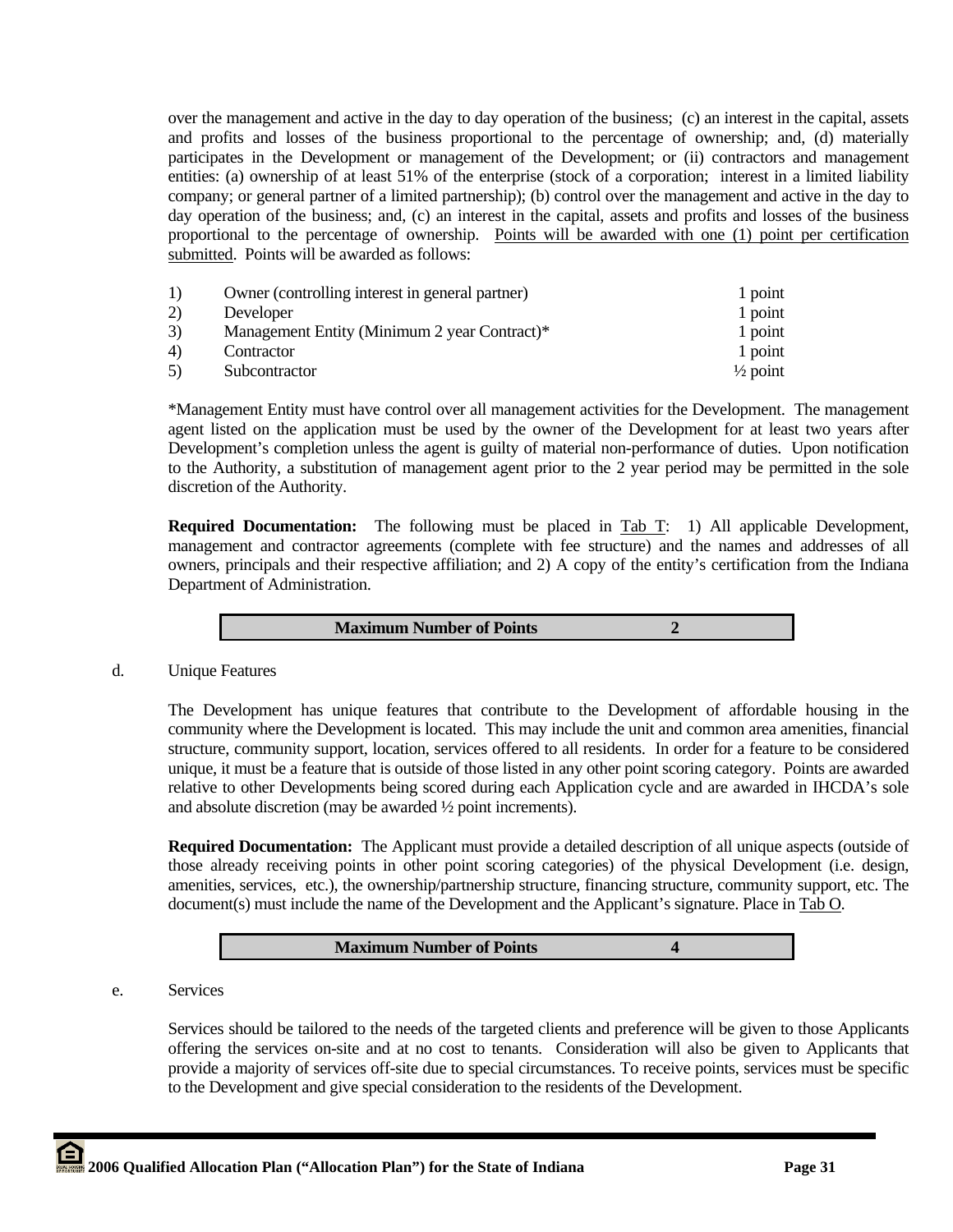1) Applicants proposing **moderate** service package with firm commitments for 3 years **effective at the placed in service date** (defined scope of services proposed, signed commitments by all parties, with some evidence of coordination, and a financing plan) will receive 1 point.

# **OR**

2) Applicant proposes **exceptional** (e.g. multiple services and service providers, services on-site, longer commitments, at no cost to the tenants) service package with firm commitments for 3 or more years **effective at the placed in service date** (wider scope of services proposed, signed commitments by all parties, with some evidence of coordination, and a financing plan), will receive 2 points.

**Required Documentation: 1)** Written agreements with qualified organizations evidencing types of **optional**  services to be provided to the residents of the Development (e.g. on-site day care service, credit counseling, learning centers, access to computer hardware and software training, transportation, health screening, meal service, etc.). To receive points, the agreement must be **signed by all parties** and include: 1) the term of the agreement; 2) the defined scope of service; 3) cost, if any, to the tenants; 4) frequency of service; and 5) financing plan and 2) the resume of the organization providing the services (resume must demonstrate ability to provide the services agreed upon). Place in Tab Q.

f. Technical Correction Period

During the funding round and after IHCDA's review of Threshold for each Application, IHCDA will award three (3) points to those Developments that pass Threshold without any technical errors or incomplete information.

However, Applications that do not pass Threshold because of technical errors or incomplete information will be provided an opportunity to submit additional information through the following process, although those Applicants will not receive points in this category:

- IHCDA will contact the Applicant with the items where the Application failed Threshold review;
- The Applicant will be allowed no more than 14 calendar days to provide additional information to IHCDA for the Application to pass Threshold;
- Information may be faxed to IHCDA, but an original must be mailed as well within the 14 day correction period;
- Once information has been received, IHCDA will NOT respond with the status of the application or the additional information other than to verify its receipt;
- Clarification of documentation that has already been provided in the Application will still be eligible for points in this category as long as no additional documentation is required for the Application to pass Threshold, in the Authority's sole discretion;
- Applications that do not pass Threshold because of Market Study issues or point scoring, will not be eligible to utilize the Technical Correction Period. Any documentation that is provided during the technical correction period that is also applicable to a related scoring item will be reviewed only for Threshold correction and will not be utilized during the scoring review process for the Application;
- No Applicant will be allowed to submit additional documentation during the Technical Correction Period to score points in any point scoring category;
- IHCDA, in its sole discretion, will determine if the additional documentation submitted during the Technical Correction Period is adequate for the Application for pass Threshold. After the 14 calendar day correction period, no additional documentation will be requested or accepted from the Applicant.
- The Correction Period will apply to those Applications utilizing HOME as well.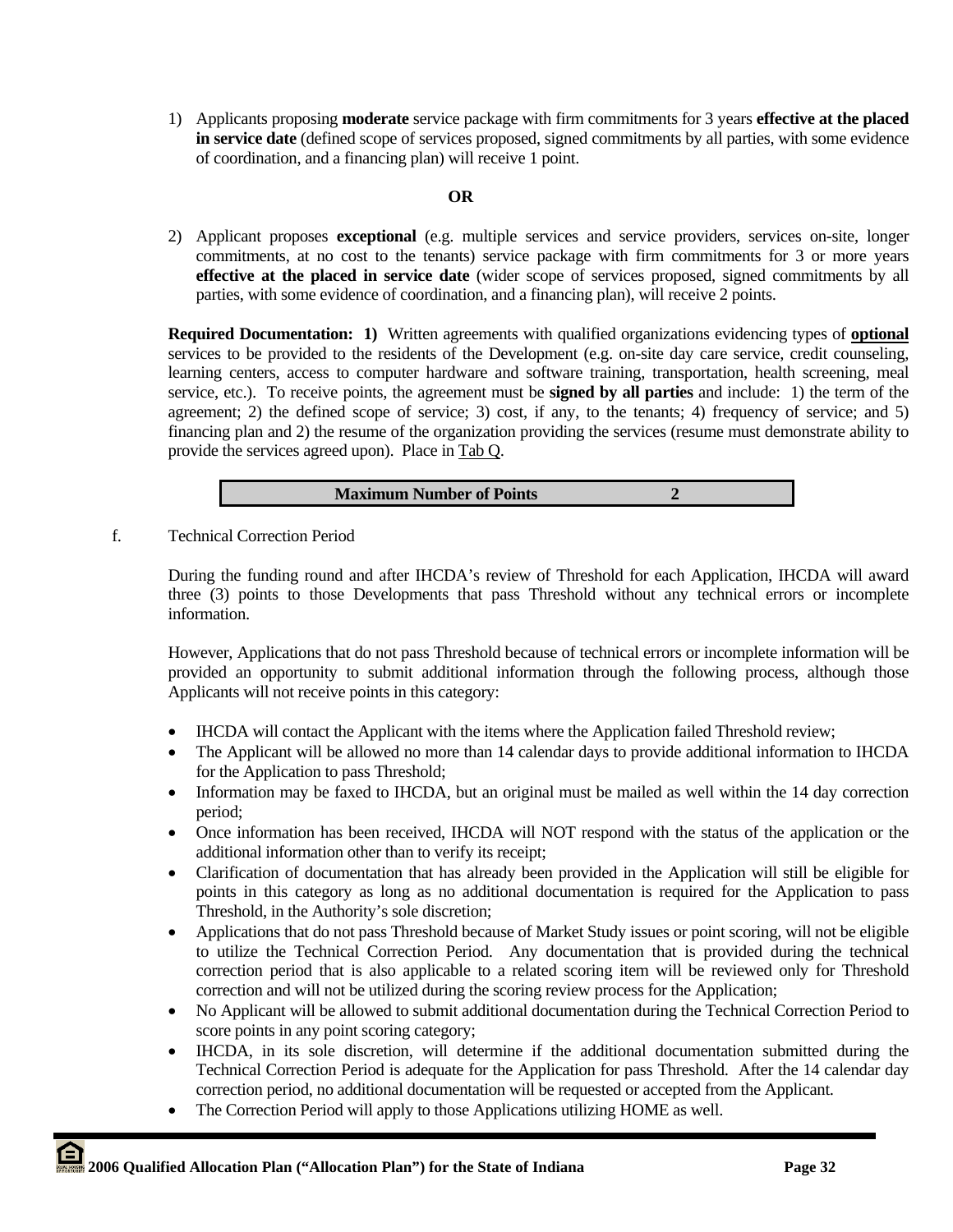**Maximum Number of Points 3** 

# **G. Miscellaneous**

1. For 2006, the Authority will make all reasonable attempts to reserve all of its Rental Housing Tax Credits in one (1) scheduled Application and Reservation cycle. However, an additional round may be held if RHTCs become available and the Authority, in its sole and absolute discretion, believes it is necessary. Dates for the round and tentative clean-up round are as follows:

# **Rental Housing Tax Credits**

|                               | <b>Reservation Date</b>                        |
|-------------------------------|------------------------------------------------|
|                               | June 15, 2006                                  |
|                               |                                                |
|                               | <b>Reservation Date</b>                        |
|                               | October 26, 2006                               |
| <b>Private Activity Bonds</b> |                                                |
|                               | <b>Reservation Date</b>                        |
|                               | <b>Clean-up Round (if RHTCs are available)</b> |

June 9, 2006 **August 24, 2006** August 24, 2006

Note: The actual reservation date will correspond to the respective monthly meeting date of the Board of Directors of the Authority.

Applications for RHTCs must be received and date stamped by the Authority no later than 5:00 p.m. local time on or before the Application deadline date noted above. **Applications received after such time and incomplete Applications will not be considered.** 

**The Authority will not provide verbal reports of the current status of a Development during the review process.** 

#### 2. Fees

**All fees should be made payable to IHCDA.** A fee of \$25 plus any applicable bank charges will be charged to the Applicant and/or Developer for any checks returned for insufficient funds or stopped payment and will require subsequent payments made to IHCDA by the entity or individual to be in the form of a cashier's or certified check or money order.

a. All Applicants must submit a non-refundable Application fee with each Application as a condition of having the Development considered. Application fees for 2006 are as follows: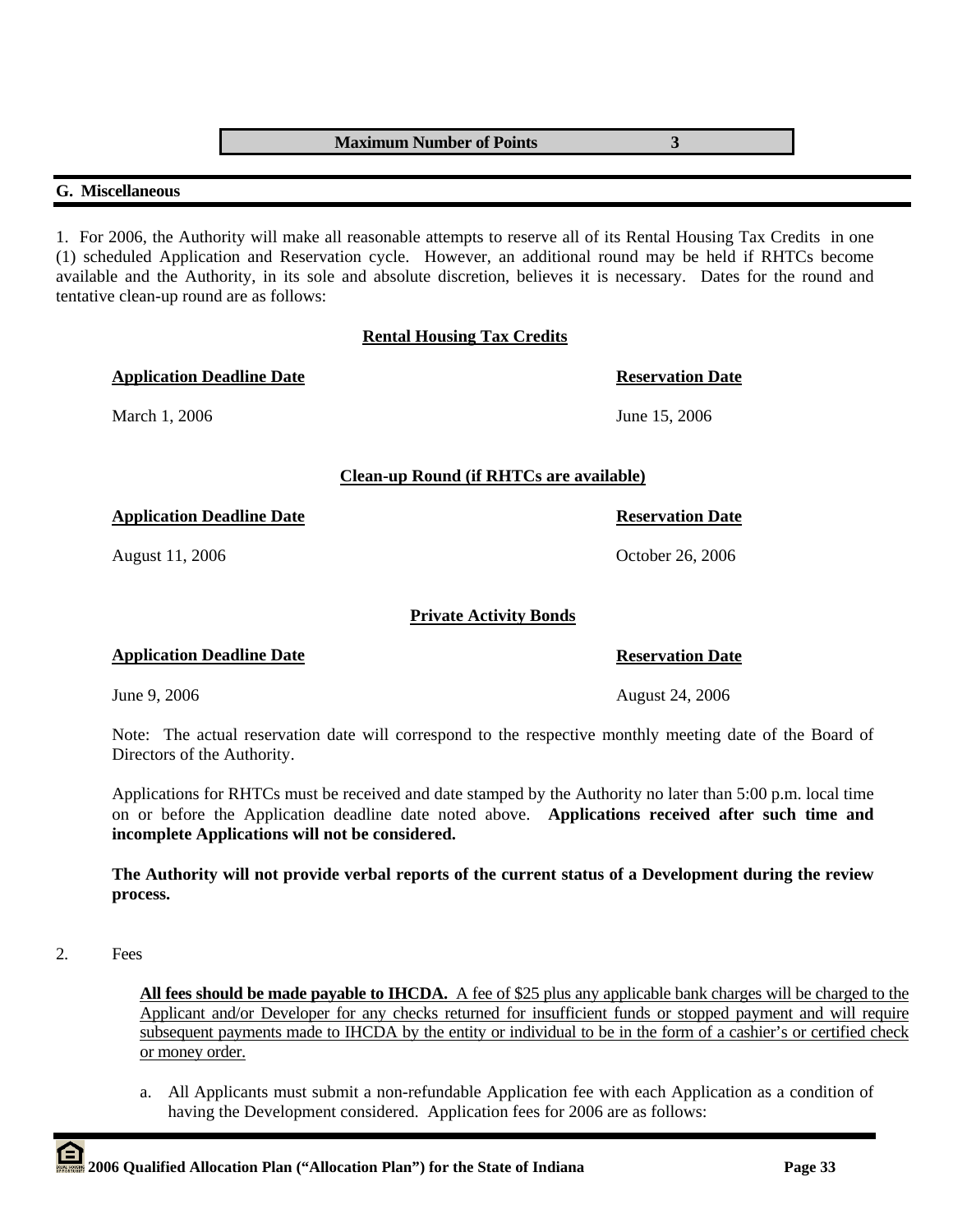**\$1,000** for Developments with 35 or fewer units **\$1,500** for Developments with more than 35 units **\$1,500** for all Developments with tax-exempt financing

b. Conditional Commitment Reservation Fee

Applicants receiving a reservation of RHTCs for a proposed Development from the Authority must pay a **non-refundable** reservation fee to the Authority within fifteen business (15) days after the date of a Conditional Commitment. **This fee is payable in addition to the Application fee and equals six and half percent (6.5%) of the annual amount of RHTCs for the Development.** For example, if a Development is to receive \$10,000 of RHTCs annually, then the Applicant must pay a reservation fee of \$650.

c. Additional Fee(s)

The Authority will assess the Development and/or Applicant the reasonable costs (including any costs and fees it may incur) for additional or extraordinary services requested by or required of any Applicant, Owner or Development. All such assessments must be paid prior to any final allocation of RHTCs (i.e. the issuance of IRS Form 8609) or before any subsequent Application will be considered, whichever should first occur.

The following is a fee schedule for typical services, however, this schedule is not all inclusive:

- **\$500** to re-underwrite a Development at the time of Final Application due to an error in the submission of Final Allocation documentation.
- **\$500** for requests for changes in the characteristics of the Development, such as unit type, distribution, or targeting, or for changes to scoring criteria.
- \$1,500 for requests for changes in the ownership structure; or for requests for extensions for meeting special conditions set forth in the Reservation/Conditional Commitment Letter.
- \$1,000 for requests for issuance of amended IRS Form(s) 8609 due to an error in the submission of final Allocation documentation.
- **\$1,000** for requests for an amended Carryover Allocation resulting from a change in the building identification numbers or other modification (i.e. legal description errors, etc.).
- From time to time IHCDA may set deadlines for particular Developments to submit additional documentation during the IRS Form 8609 review process. A written warning will be given to the Applicant, Owner, and/or Developer once a deadline is missed with no response. However, a **\$10 per day** fee will be assessed to the Applicant, Owner, and/or Developer for any additional deadlines missed during the IRS Form 8609 review process for that Development.

The fee for these services should be included with the request and must be received before IHCDA will proceed with its review/process.

3. Use of forms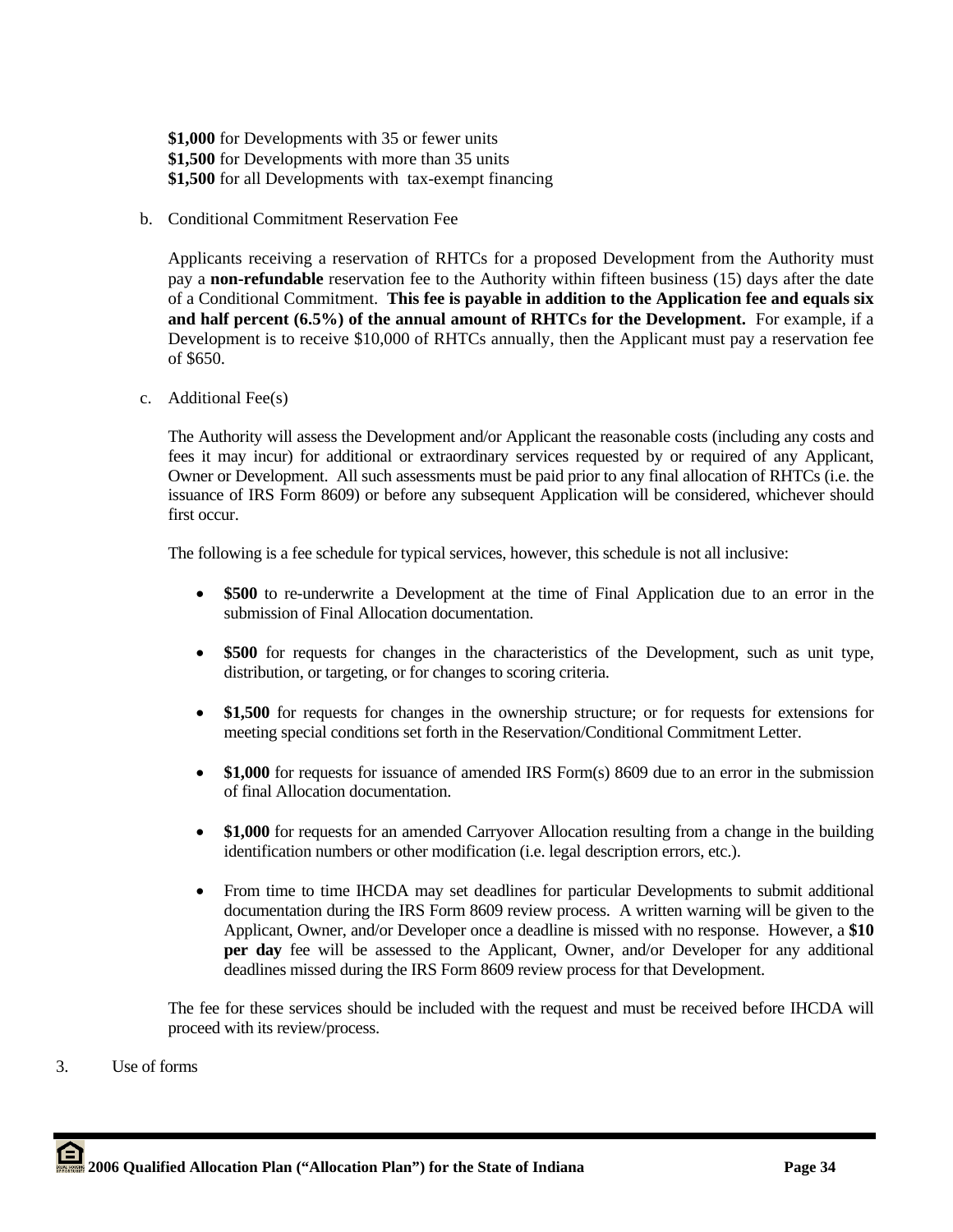The Authority **requires** the use of the forms included in the Forms section of this QAP. Any deviations from or changes to the language will revoke the Rental Housing Finance application and/or award. Owners who have received an allocation in prior years must use the most recent forms, irrespective of the year the allocation was received.

4. Conditional Commitments

If an Applicant receives a reservation of Rental Housing Financing, the reservation is subject to the following conditions, which must be timely completed and satisfied:

- a. Payment to the Authority, in good funds, of the required **nonrefundable** reservation fee of 6.5% of the annual Credit amount reserved for the Development within 15 business days from the date of the Conditional Commitment.
- b. Pursuant to the Application, the items listed below must be timely submitted to and approved by the Authority within one hundred fifty (150) days after the letter notifying the Owner of conditional reservation:
	- An ALTA (or ILTA) survey;
	- Building Permit or Documentation of Status Approval;
	- Site Plan Approval by Locality;
	- Construction Contract;
	- Documentation as to the Percent Completion of Plans and Specifications;
	- State Approval of Plans & Specifications;
	- Federal I.D. Number of Ownership Entity;
	- Development Agreement with Fee Structure;
	- IHCDA name and logo prominently displayed on funding source signage;
	- Monthly Development updates will be required as a condition of the Conditional Commitment;
	- The Owner must demonstrate that an adequate amount of funds which, together with your financing, will be sufficient to complete the construction and/or rehabilitation of the Development.
	- The Owner must demonstrate that the Development, Development Owner and all other members of the Development Team (including, without limitation, the construction contractor and management agent) are and shall continue to be in compliance with all federal, state and local laws, regulations, rules and other requirements applicable to the Development, Development Owner and the respective parties comprising the Development Team.
	- Other documentation as required by the Authority
- 5. Change in Ownership

IHCDA Board of Directors must approve any change in ownership or transfer request if made prior to the issuance of IRS Form 8609 for any Development that has received an allocation of Rental Housing Financing and/or Bonds.

Failure to notify the Authority of changes in ownership for RHTCs and/or Bonds after the issuance of IRS Form 8609 could result in the allocation being rescinded and/or possible non-compliance issues.

See Schedule B for IHCDA's Ownership Change procedures.

6. Development and/or Applicant/Owner Modifications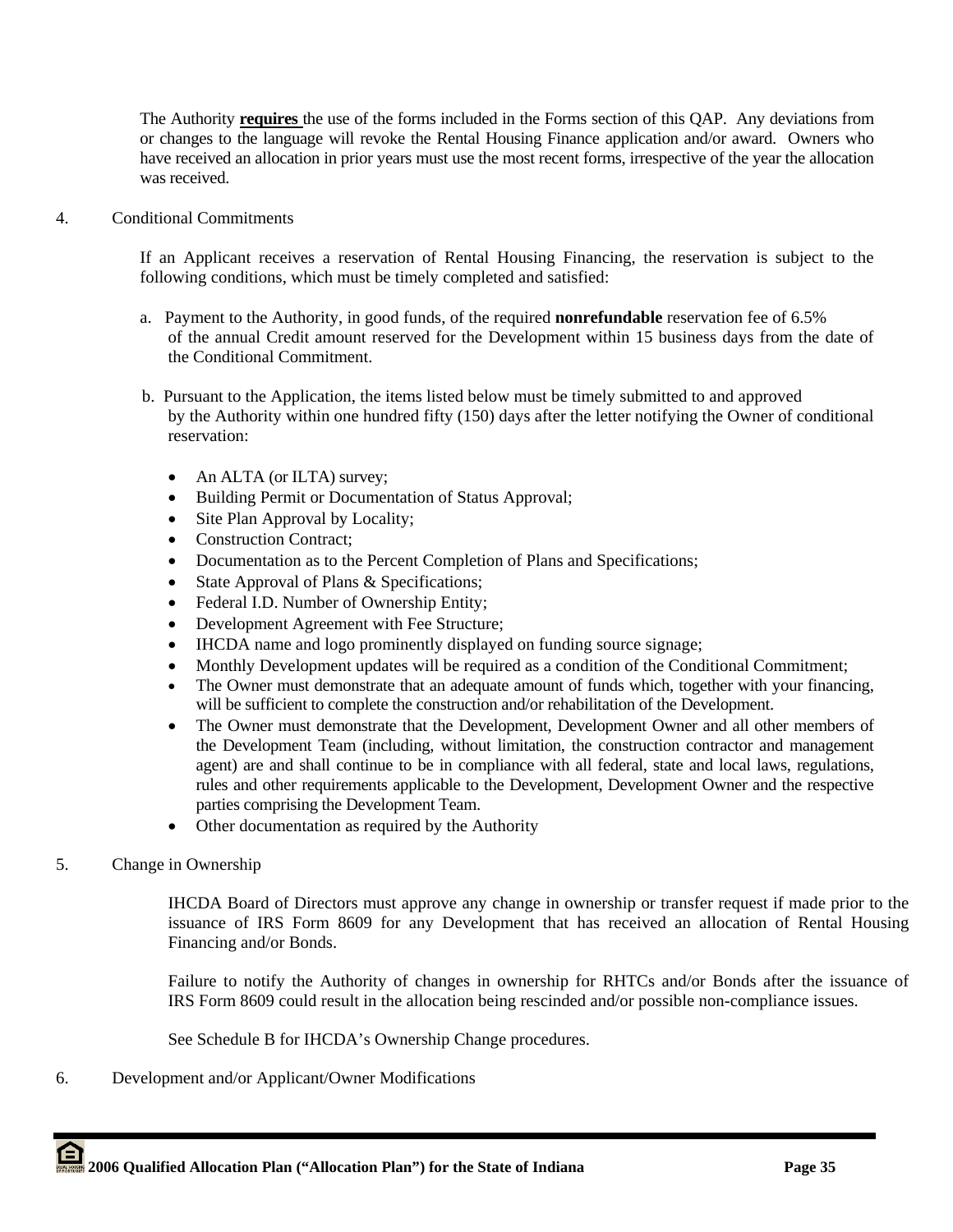Modifications to the Development that affect Threshold Requirements, and/or scoring items in the Allocation Plan in any way without prior written approval from the Authority may result in a reduction and/or rescission of the Authority funding (including private activity tax-exempt bonds).

7. Applying for RHTCs with other Rental Housing Financing

In the event that an Application is competitive for RHTCs but either (1) the Application fails the HOME threshold review; or (2) HOME funds are not available, IHCDA will allow the Applicant to submit additional information to identify other means of filling the Development's financing gap. Upon timely receipt of satisfactory information, these applications will continue to be allowed to compete for an allocation of RHTCs.

8. Carryover Allocations

If the Applicant intends to request a carryforward allocation for 2006RHTCs, all necessary requirements of the Carryover election must be met and the documentation submitted to the Authority no later than November 10, 2006 for those awarded RHTCs in 2006.

The Applicant must certify that the reasonable expected basis in the Development is more than 10% as of the later of the date, which is 6 months after the date the allocation was made or the close of the calendar year in which the allocation is made. The anticipated reasonably expected basis in the Development, which is more than 10% is required to be expended at the time the carryover election is made. See Carryover Agreement and Ten Percent (10% Letter), Form I.

The Owner may irrevocably elect to enter into a lock-in agreement, pursuant to Section  $42(b)(2)(A)(ii)$  of the Code, to fix the applicable credit percentage for the Development as the percentage is prescribed by the Secretary of the Treasury for a month prior to the month the Development is placed-in-service. A lock-in Agreement (Form K) must be submitted to the Authority no later than the  $15<sup>th</sup>$  day of the month in which it is desired to lock in the rate for that month. The Agreement must be executed no later than the  $5<sup>th</sup>$  day of the following month for the Agreement to be valid.

# **The Authority requires the use of the Carryover and 10% Cost Certification forms provided with this QAP. Any deviations from or changes to the language will revoke the Rental Housing Finance Application and/or allocation.**

9. Issuance of IRS Form 8609 ("8609")

IRS Form 8609(s) will only be issued once. However, in exceptional circumstances the Authority may, in its sole discretion and upon receipt of additional fees (as determined by the Authority) elect to review additional circumstances that may allow for the issuance of amended IRS Form 8609(s). All documents requested shall be submitted to the Authority in a timely manner as defined by the Authority.

The entire Final Application and Final Cost Certification package to request IRS Form 8609 in a form acceptable to the Authority must be submitted as soon as possible after the Development has been placed in service but no later than six months following the issuance of the Certificate of Occupancy/Substantial Completion for the Development and/or the placed in service date of the last building in the Development. The Applicant may request an extension of this deadline, which will be reviewed by IHCDA on a case-by-case basis. If this deadline is missed, one warning will be given for the Development. After the first warning, a fee of \$10 per day will be assessed for any additional missed deadlines associated with the Development during the IRS Form 8609 process.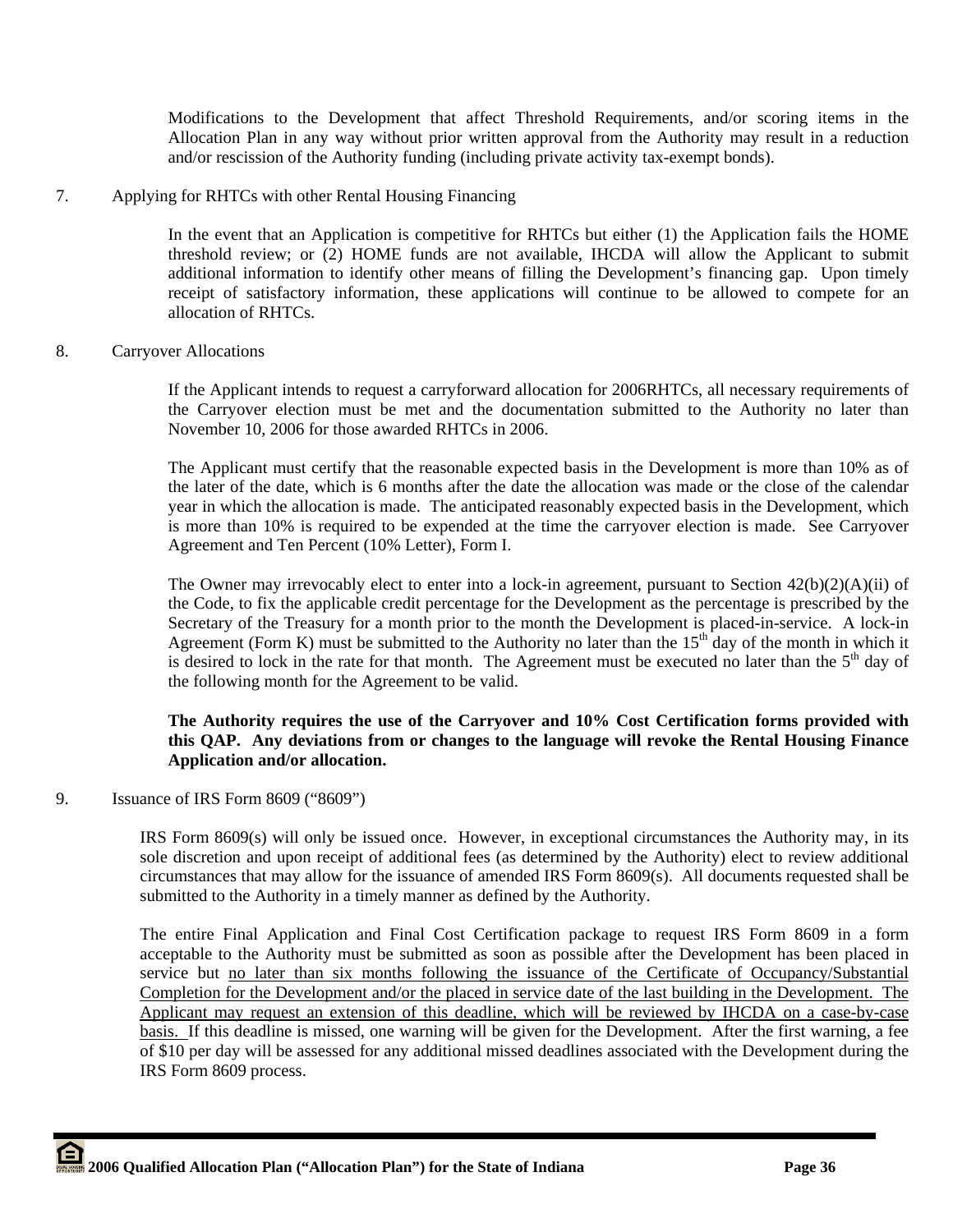Within one year prior to a request for and issuance of IRS Form 8609 the property management staff assigned to the Development and the owner of the Development must receive an IHCDA Rental Housing Tax Credit Compliance Seminar completion certificate. The Management Agreement between the owner and the management company must be for a minimum of two (2) years effective at the "placed in service date", as evidenced in the management agreement. Upon notification to the Authority, a substitution of management agent prior to the expiration of the two (2) year period is permitted if the management agent is guilty of material nonperformance of its duties. However, if replacement of the management agent is warranted and the Development received points for Minority Owner Business Enterprise (MBE) or Woman Owned Business Enterprise (WBE), the new management must also satisfy these criteria.

The owner must submit at a minimum the following documentation to the Authority within six (6) months from the time the Development is placed in service:

- Pre-8609 Physical Inspection Request Form this form should be submitted as soon as possible after the entire Development is placed in service, even if the other documents for the 8609 package are not available. IHCDA will then conduct a physical inspection of the property. All items from the physical inspection must be addressed before IHCDA will issue IRS Form 8609. See Form L.
- Completed Final Rental Housing Finance Application and Cost Certification (Starting with allocations made in 2004, the Owner may provide the Final Application only on the forms from the year in which the Development was funded or the most current version. However, IHCDA reserves the right to require an Applicant to submit the Final Application on the most current version if information in the submission is missing or is not accurate.);
- Certificate(s) of Occupancy for each building in the Development, or Certificate(s) of Substantial Completion for all rehabilitation Developments;
- All permanent (closing) financing documents;
- All construction financing documents;
- Current partnership agreement or limited liability company operating agreement, including all exhibits and schedules executed by the limited and general partners or managing member;
- Original executed recorded Declaration of Extended Low Income Housing Commitment, executed by owner, lender and the Authority. Before this document is recorded, IHCDA must review and execute it. This process may be done before the Final Application is submitted and the IRS Form 8609 review process has begun;
- IHCDA Rental Housing Tax Credit Compliance Seminar Certificate. Owner and management agent must have attended within the last year;
- Executed Development Agreement;
- Copy of deed showing partnership as owner;
- Executed Management Agreement;
- Photographs of the completed Development (exterior and interior); and
- Any other documents that the Authority may require in determining the final amount of RHTCs to be allocated to the Development and the Development's conformance with the requirements of Section 42.

The Authority anticipates mailing out IRS Form 8609(s) up to 90 working days after the requested materials have been submitted to the Authority. Incomplete or insufficient documentation will result in a delay of the 8609 issuance.

# 10. Dissemination of Information

Any Applications of Developments which received an allocation of Rental Housing Tax Credits or Private Activity Tax Exempt Bonds without attachments exhibits, are available for dissemination and publication to the general public.